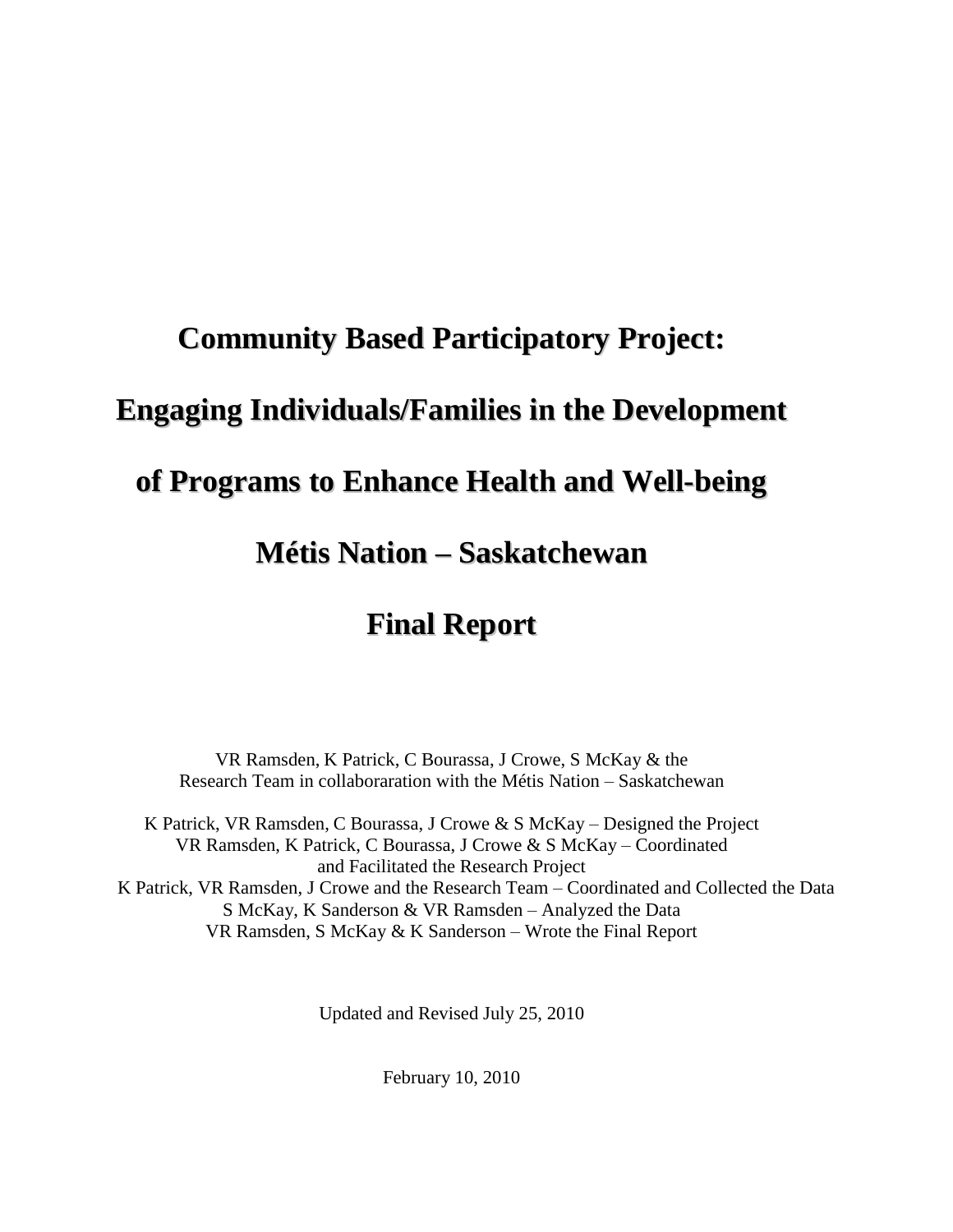# **TABLE OF CONTENTS**

# Final Report - Métis Nation – Saskatchewan

|                                     | Page           |
|-------------------------------------|----------------|
| Table of Contents                   | $\overline{2}$ |
| <b>Executive Summary</b>            | 3              |
| Background                          | $\overline{4}$ |
| Methods                             | $\mathfrak{S}$ |
| Results/Findings and Discussion     | 8              |
| Reflections on the Results/Findings | 42             |
| Conclusions                         | 45             |
| <b>Next Steps</b>                   | 45             |
| Acknowledgements                    | 46             |
| References                          | 47             |
|                                     |                |
| <b>Ethics Submission</b>            | Appendix A     |
| Certificates of Approval            | Appendix B     |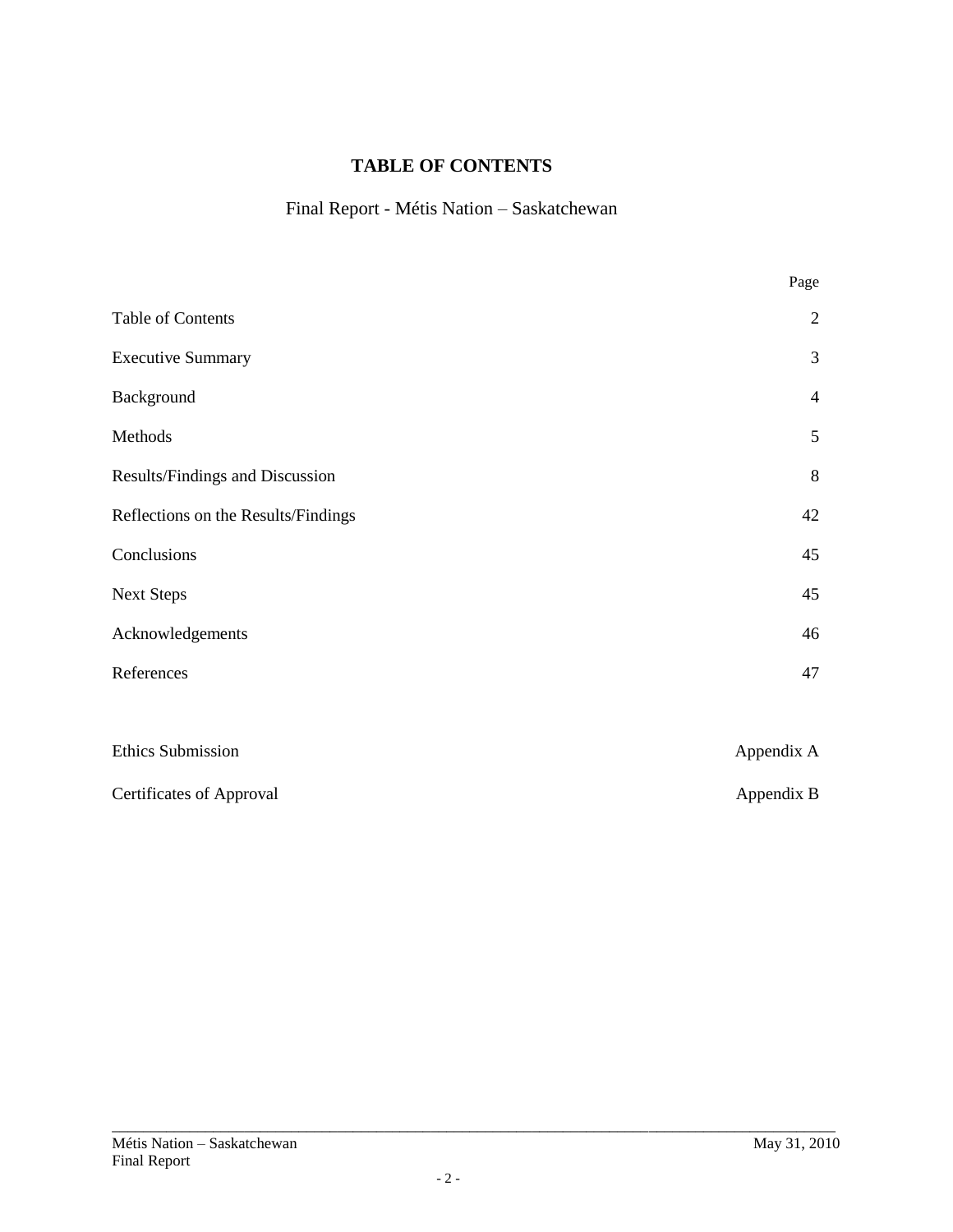### **Community Based Participatory Project: Engaging Individuals/Families in the Development of Programs to Enhance Health and Well-being**

#### **Métis Nation – Saskatchewan**

#### **Executive Summary**

Because Métis citizens do not benefit from the numerous programs and services that First Nations and Inuit Health Branch provide to First Nations on-reserve and Inuit people, the social determinants of health have a greater impact on individuals, families and communities.

It was the desire of the Métis Nation to build a framework that would con-jointly engage the community and university partners in better understanding the social determinants of health within Métis communities. The information gleaned and the dialogue with the community was designed to illuminate the social, economic and cultural conditions that influence health and well-being within the communities of the Métis Nation - Saskatchewan.

Utilizing community-based participatory research methods and based on elements that were negotiated with the Métis Nation – Saskatchewan, 1669 individuals were invited to participate in this research project. The response rate was 90.77% (1515/1669). It was clear from the preliminary analysis that no one program would address the challenges identified in and by the community. Sex, age and social economic status were all important contributing factors found in the analysis. A more extensive sharing of this information within the communities will be undertaken; thus, ensuring that the voices of the community are more intimately integrated into the development of evidence-informed health promotion programs.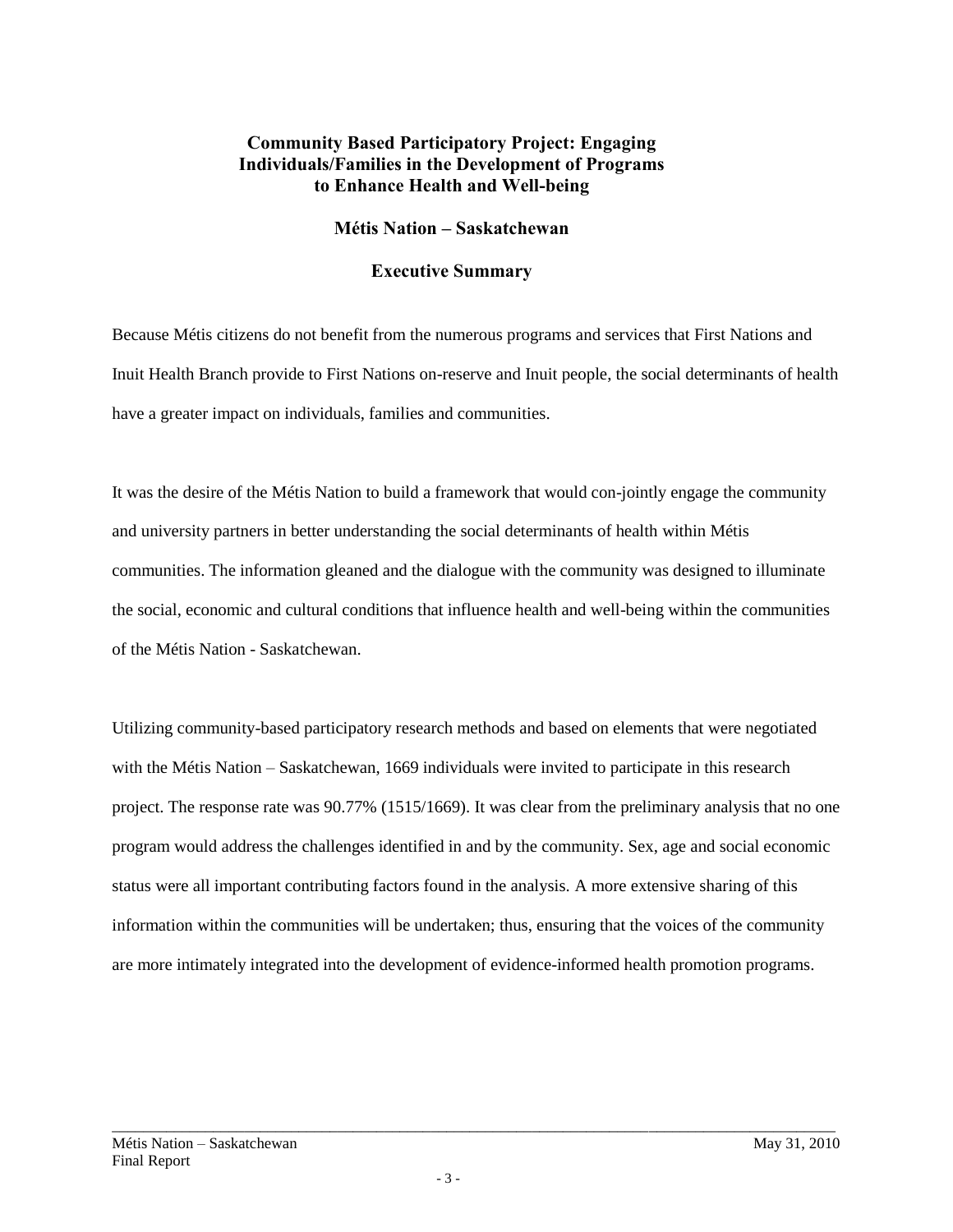#### **Background**

Traditionally, Métis put the well-being of the community before the well-being of any individual or smaller group. Their ancestors took pride in sharing resources and ensuring that the variety of talents within the community were brought forward; thus, reflecting the best interests of and for the community (NAHO, 2005). This was deemed to help people belong and respect the diversity in the community (NAHO, 2005).

Because Métis citizens do not benefit from the numerous programs and services that First Nations and Inuit Health Branch provide to First Nations On-reserve and Inuit people, the social determinants of health (WHO, 2003; Marmot & Wilkinson, 2006) may have a greater impact on individuals, families and Métis communities. Even in the most affluent countries, social determinants of health have a greater impact on those who are less well off (WHO, 2003). There is a paucity of current data regarding the health and well-being of Métis at the local, provincial or national levels; however, the data that are available would suggest that the Métis people suffer from similar rates of chronic, infectious and social illnesses as do First Nations and Inuit communities (Lamouche, 2002; Romanow, 2002; Statistics Canada, 2001).

Métis Nation - Saskatchewan represents approximately 80,000 Métis people in the province of Saskatchewan. The Nation is led by an elected Provincial Métis Council comprised of four executive members, 12 regional representatives; as well as, representation from Métis youth and Métis women. The President of the Métis Nation—Saskatchewan holds one seat on the Board of Governors of the Métis National Council.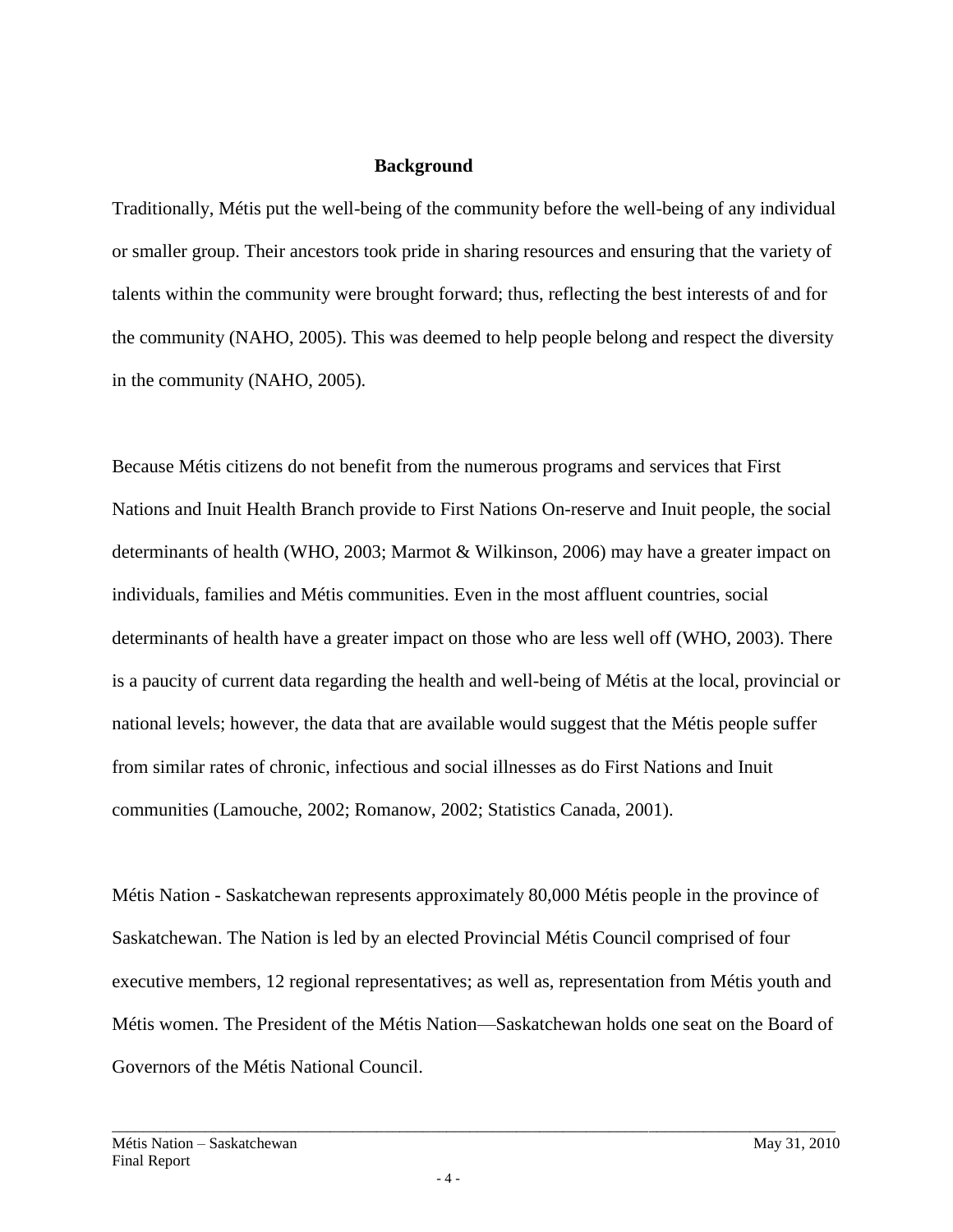The Métis Nation – Saskatchewan represents its citizens on political, social and community issues. Members of the Métis Nation – Saskatchewan's Health/Addictions Portfolio worked together to design, articulate, plan, implement and evaluate the research agenda relevant to establishing a baseline related to the health and well-being of the communities by building on the strengths of individuals, families and the community to better understand the impact that the social determinants of health have within the community.

#### **Methods**

Community-based participatory research methods (Israel et al, 1998; Macauley et al, 1999; Minkler et al, 2006; Ramsden et al, 2003; Wallerstein & Duran, 2006) integrated with the Needs Assessment Guide for Métis communities (NAHO, 2005) were used in the development of this research endeavour. The elements utilized were negotiated between citizens of Métis Nation – Saskatchewan, a researcher from First Nations University of Canada and a researcher from the University of Saskatchewan. Prior to embarking on this research endeavour, the Addendum for this research project was submitted and reviewed by the University of Saskatchewan's Behavioural Research Ethics Board with a Certificate of Approval for BEH 07-100 (Appendices A & B) obtained. Given the nature of this research endeavour, approval was sought through the Northern Saskatchewan Population Health Unit and received from Mamawetan Churchill River Regional Health Authority and Keewatin Yatthé Regional Health Authority.

The Métis citizens were invited to participate in a community-based survey through purposeful sampling within each of the Regions of the Métis Nation – Saskatchewan. In addition to this, the data from the survey with Regina Métis Sports and Culture, Inc. were added to the data set to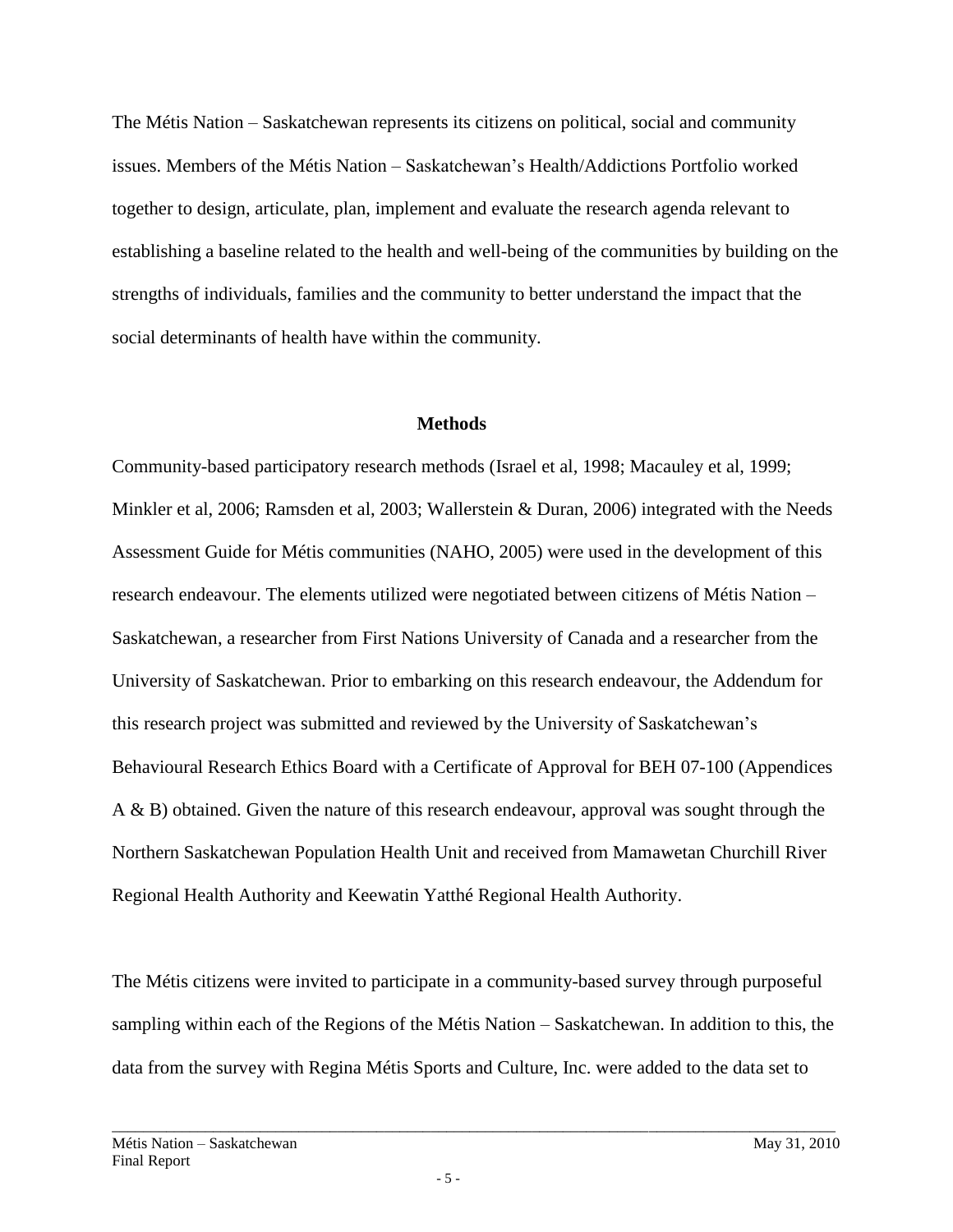ensure that all Regions were represented. Individuals invited to participate were 18 years of age and residing within the province of Saskatchewan at the time of the survey.

If the individuals invited to participate agreed to do so, a date and time for an interview with a member of the research team was established and oral consent obtained prior to commencing the interview. Consent was, however, viewed as an ongoing transactional process and as such the individuals were encouraged to answer only those questions that they felt comfortable with; thus, ensuring that the individuals played a collaborative role in the decision-making process regarding their participation.

A unique numeric code was assigned to each individual and subsequently to the surveys for the purposes of tracking and data entry. Documentation during the interview/survey was done using a pencil and paper so that reflection and dialogue could occur as a part of the process of data collection rather than as an outcome. This approach allowed the participants to reflect on the questions, identify the successes and consider the opportunities for change. At the conclusion of the interview/survey, any questions that the participants had were noted, answered whenever possible, and additional follow-up was provided as needed.

The data was entered into SPSS-X computer software (Version 17) for analysis. Double data entry was used to ensure accuracy of the entry, with the entries being crosschecked prior to final cleaning of the data. The quantitative (numerical) data such as demographics, risk factors, etc. were analyzed using descriptive statistics (frequencies and means) and for comparisons of categorical variables, the Chi-square test of independence was performed using a value of  $p<0.05$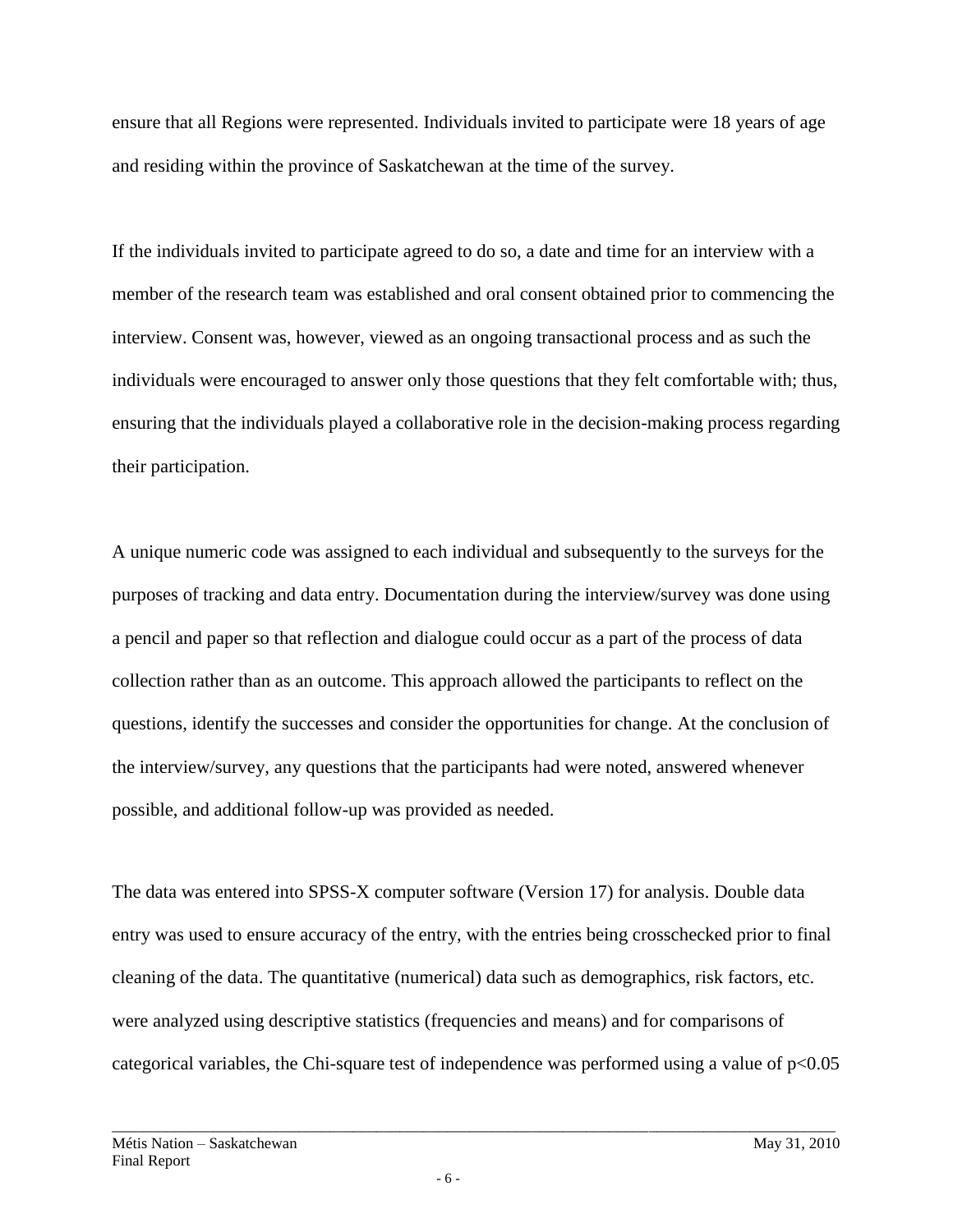(two-tailed) for statistical significance. ANOVA (analysis of variance), at the same level of significance, was used to compare means.

The qualitative data was initially analyzed using inductive and thematic analysis; however, reflections on the analysis were undertaken using participatory approaches. The aggregate data was organized into themes that included elements that had been negotiated through the process. The emphasis of the qualitative data collected was on illumination and understanding rather than causal determination, prediction or generalization (Patton, 1990; Patton, 2002).

The data collected from the semi-structured interviews was returned to a number of communities of the Métis Nation – Saskatchewan that participated in the data collection for interpretation and decision-making. This took the form of sharing a meal and engaging in dialogue with the community about the results and their understanding of them. This was undertaken to give anyone who participated an opportunity to react and respond to the results/findings before completion of the Final Report. Matters of disagreement were carefully considered and accurately reported in the Final Report and will also be done in any subsequent publications.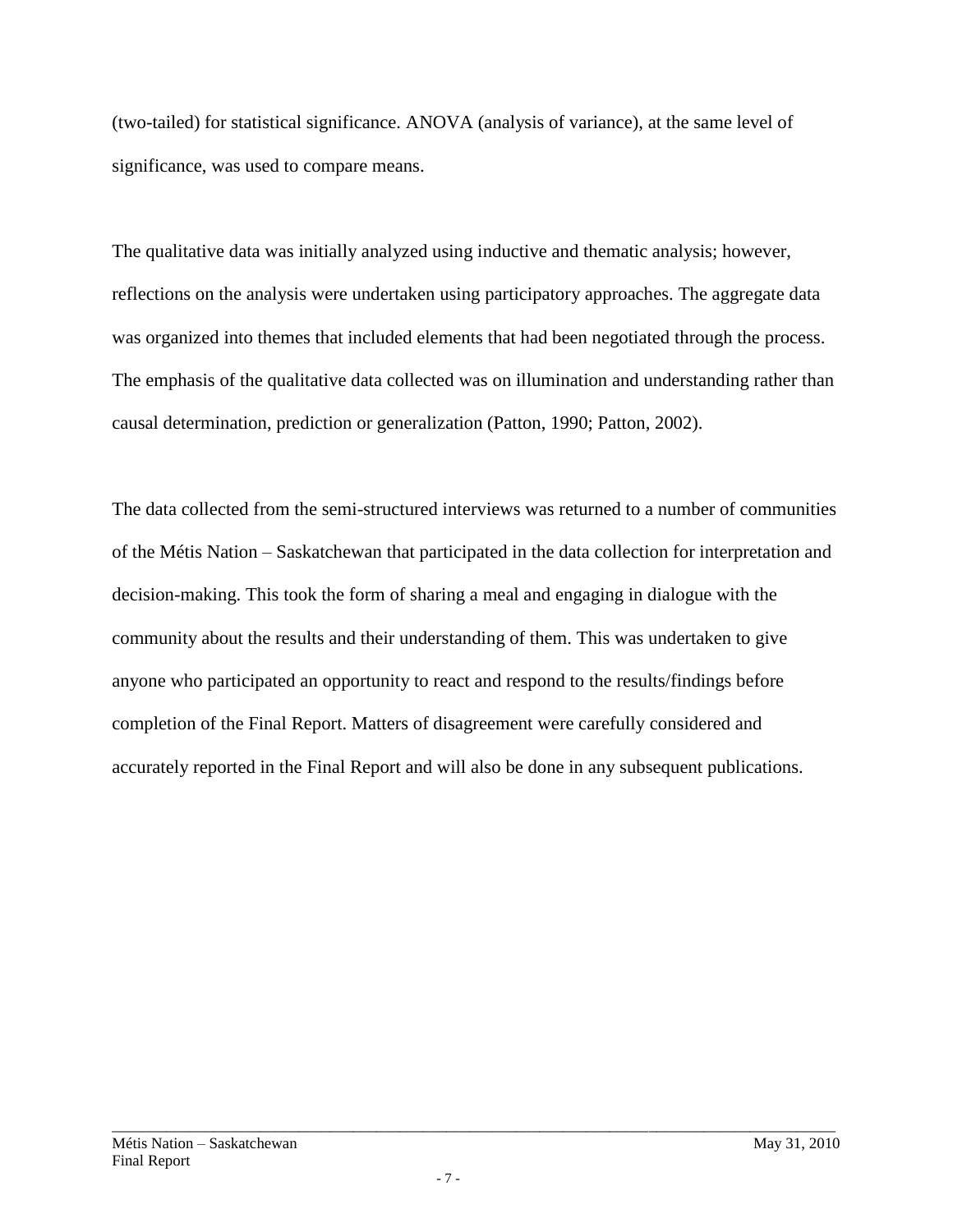### **Results/Findings**

#### **Response Rate:**

The Response Rate was determined by:

Response Rate = Number of Valid Responses Total Number of People Approached

A Master List was compiled from all lists received from the Community Liaison Workers. The Master List was comprised of the total number approached. The valid responses were confirmed as the surveys were delivered. There were 1515 valid responses out of the 1669 individuals invited to participate; thus, the Response Rate was 90.77%. To ensure that the data set met the criteria originally delineated, surveys with: incomplete data  $(n=22)$ ; dates of birth that resulted in the participant being less than 18 years of age  $(n=10)$ ; or, those that lived outside of Saskatchewan (n=21), were removed. There were also: missing surveys (n=33); duplicates (n=7); surveys submitted without responses marked as refused  $(n=33)$ ; and, surveys for which the identity of the individual was unclear (n=28).

#### **Demographic Information:**

Of those surveyed, 56.8% (861/1515) were female with an average age of 41.59 years (n=814) and 43.2% (654/1515) were male with an average age of 41.76 years (n=630). The age of the participants ranged from 18-109 years with a mean age of 41.66 years (n=1444) When age was collapsed into three categories, the sexes were represented fairly equally across the categories. See Figure 1.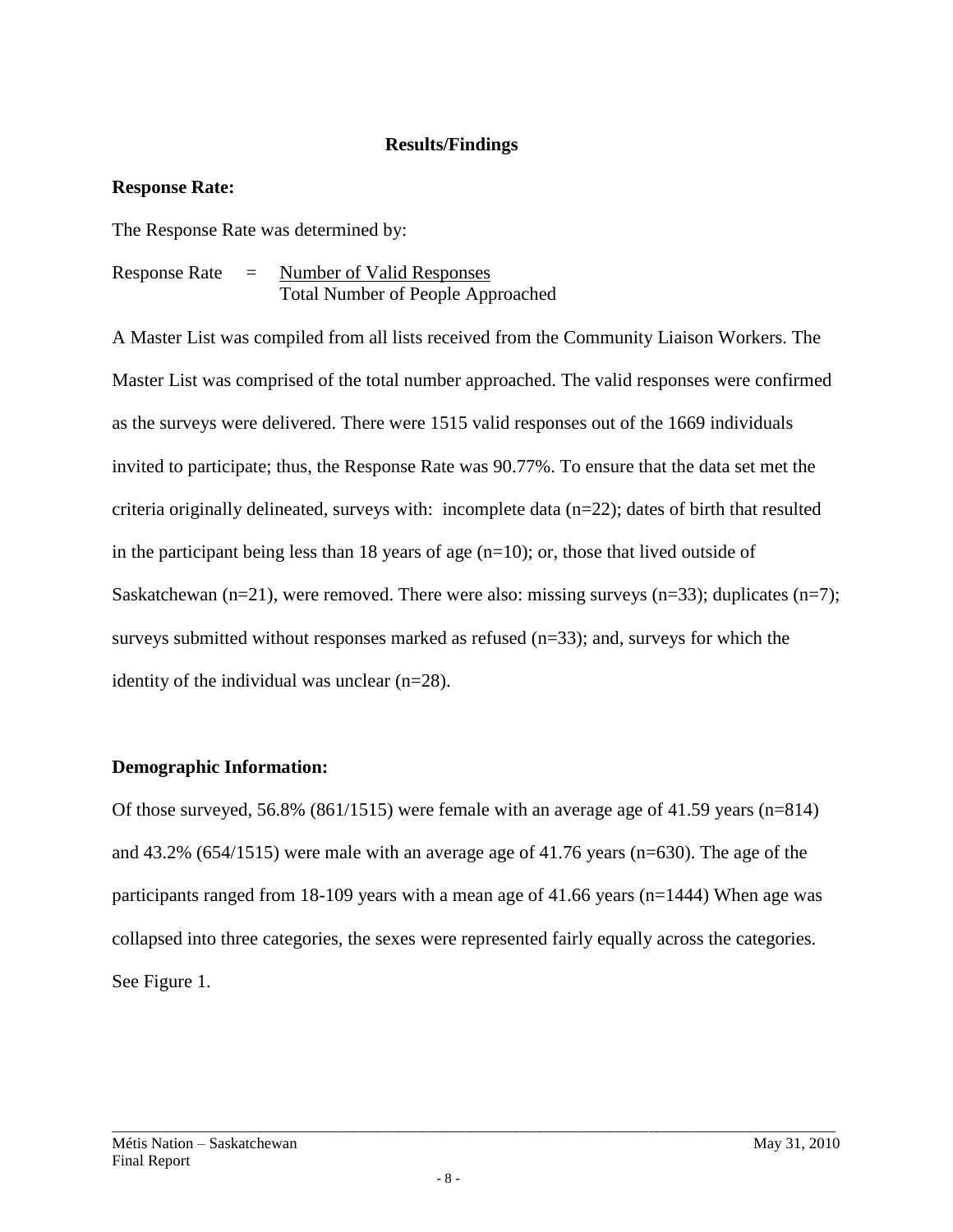

The employment participation rate for those who responded to the question "Are you currently" employed?" was 57.0% (844/1481). The employment participation rate for those aged 18 to 65 was 62.1% (796/1282). Both rates were lower than both the Saskatchewan employment participation rate for October-December of 2009 which was 69.1% and the Saskatchewan employment participation rate for the Métis labour force reported at the same time which was 66.9% (Saskatchewan Bureau of Statistics, December, 2009).

Information on household income was collected using the categories seen in Figure 2. The median income for Saskatchewan (Saskatchewan Bureau of Statistics, May, 2008) was reported to be \$35,948.00 and the average income in 2006 was \$28,872.00. Thus, of those surveyed who responded to the question, 61.7% (744/1205) fall below the bracket which contains the median income for Saskatchewan, and 44.90% (541/1205) fall below the \$20,000.00-\$29,999.00 bracket which contains the average Saskatchewan income. From the Census, which reported a median earning for males of \$39,991.00 and females of \$32,097.00, the provincial earnings gap between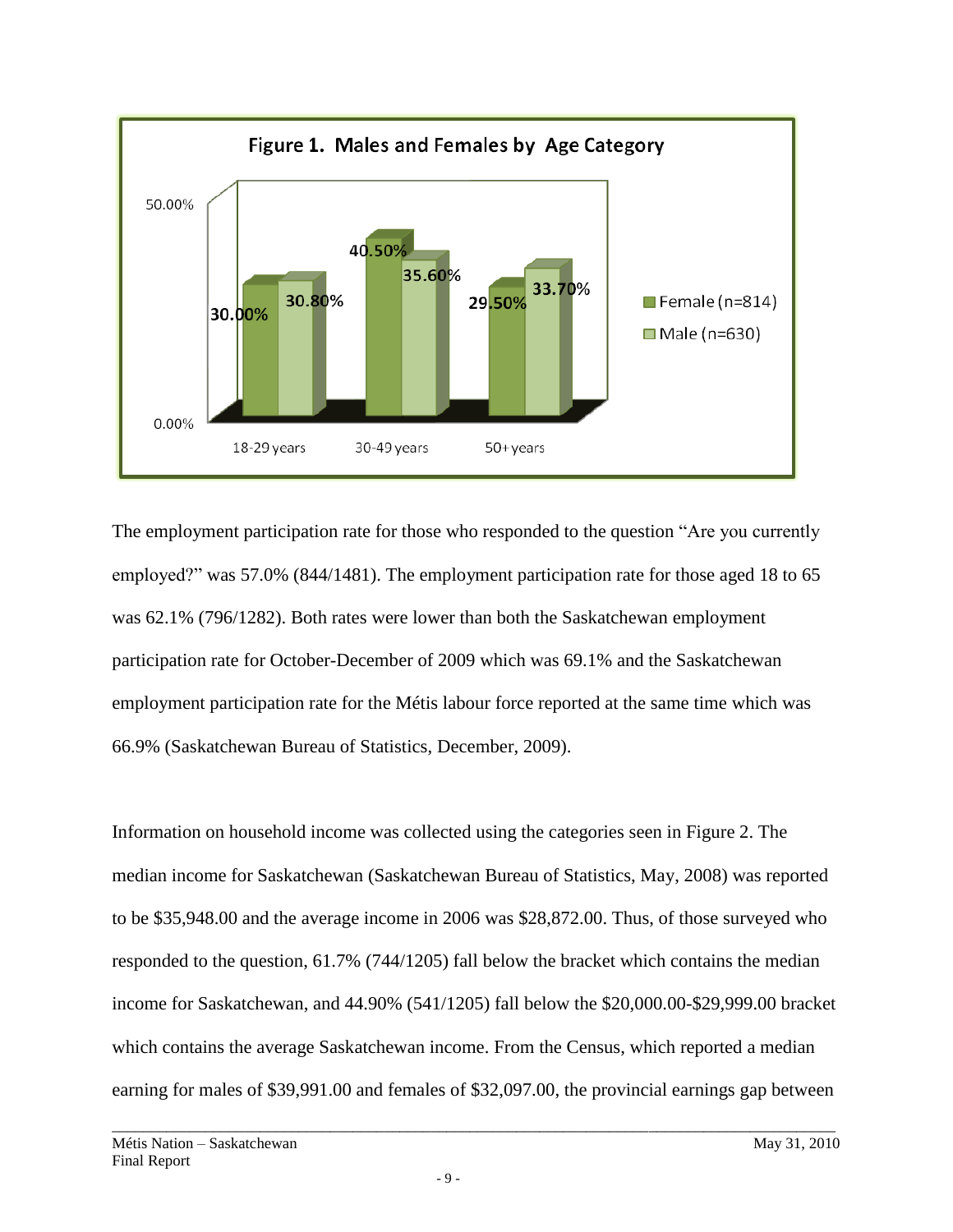the sexes was 24.6%. In this study, 44.78% (300/670) of the females and 35.51% (190/535) of the males fall below the \$30,000.00-39,999.00 income bracket.



Of the 1441 participants who answered the questions relating to the highest grade of elementary or secondary school they attended, 52.7% (n=760) indicated they had attended Grade 12. Of these, 92.2% (701/760) reported having completed Grade 12 or equivalent. In the 2006 Census, 26.7% of the population reported having a high school certificate or equivalent as their highest level of education.

Of the participants, 39.5% (514/1301) reported attending some sort of post-secondary education other than university, ranging from 1 to 6+ years. With respect to university, 21.1% (264/1253) indicated that they had attended 1 to 6+ years. In the 2006 Census, 72.4% of the non-Aboriginal census population in Saskatchewan 15 years of age and over reported some type of post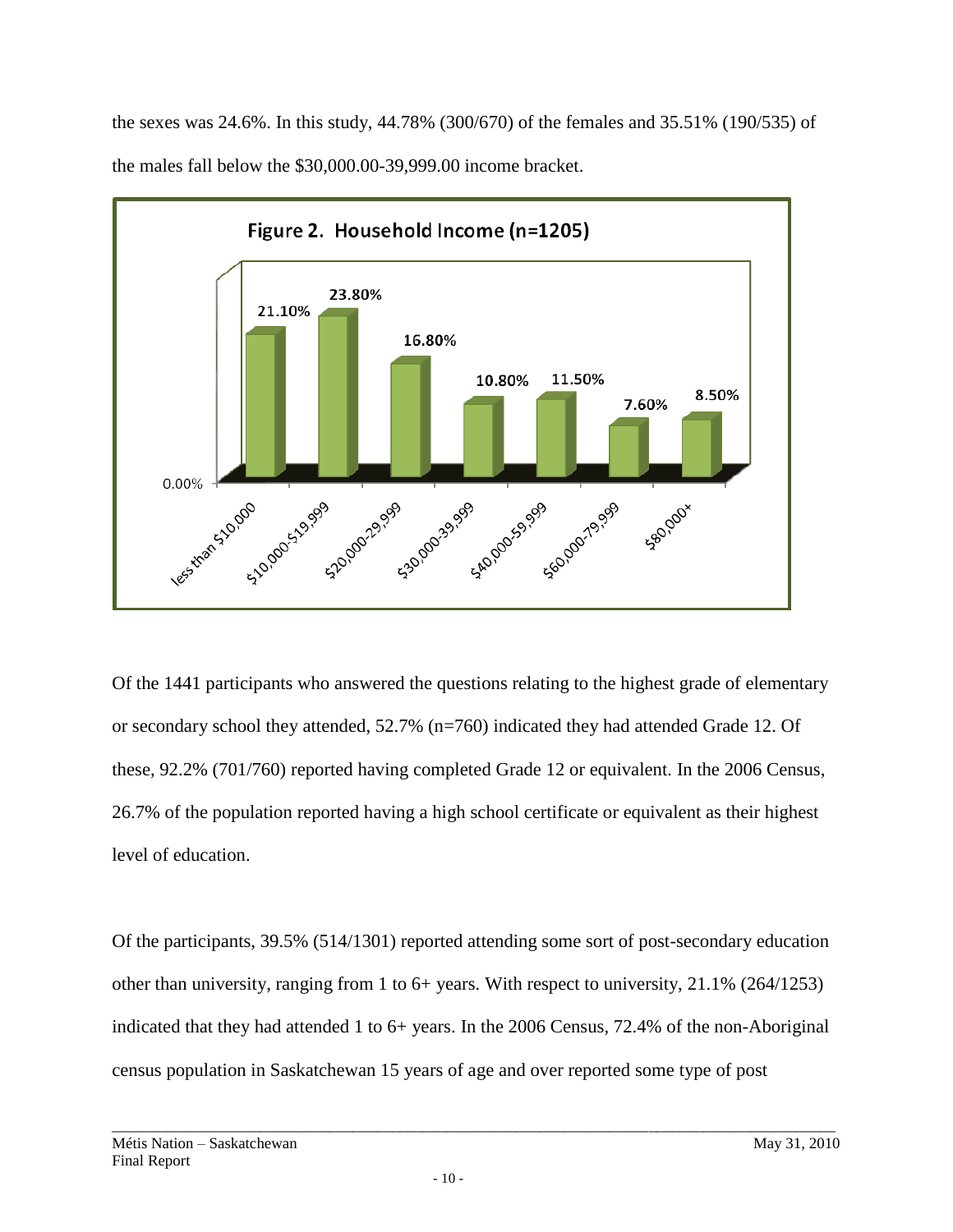secondary qualifications as did 50.6% of those self-identifying as Aboriginal (Statistics Canada, 2008). For the same time period, 28.6% of the Aboriginal population had some form of postsecondary education relative to 44.9% of the non-Aboriginal population. The survey did not include questions regarding the completion of post-secondary training or obtaining credentials. However, a composite variable was created from the education questions on the survey to approximate the highest level of education attended. See Figure 3.



Education and income are certainly linked, as can be seen in Figure 4. With the completion of Grade 12 the proportion of those with a household income less than \$10,000.00 decreased. For those with some post-secondary education, the pattern of household incomes in the brackets under the median bracket was quite similar but proportionately more with some postsecondary/non-university had a household income above the median. For those with some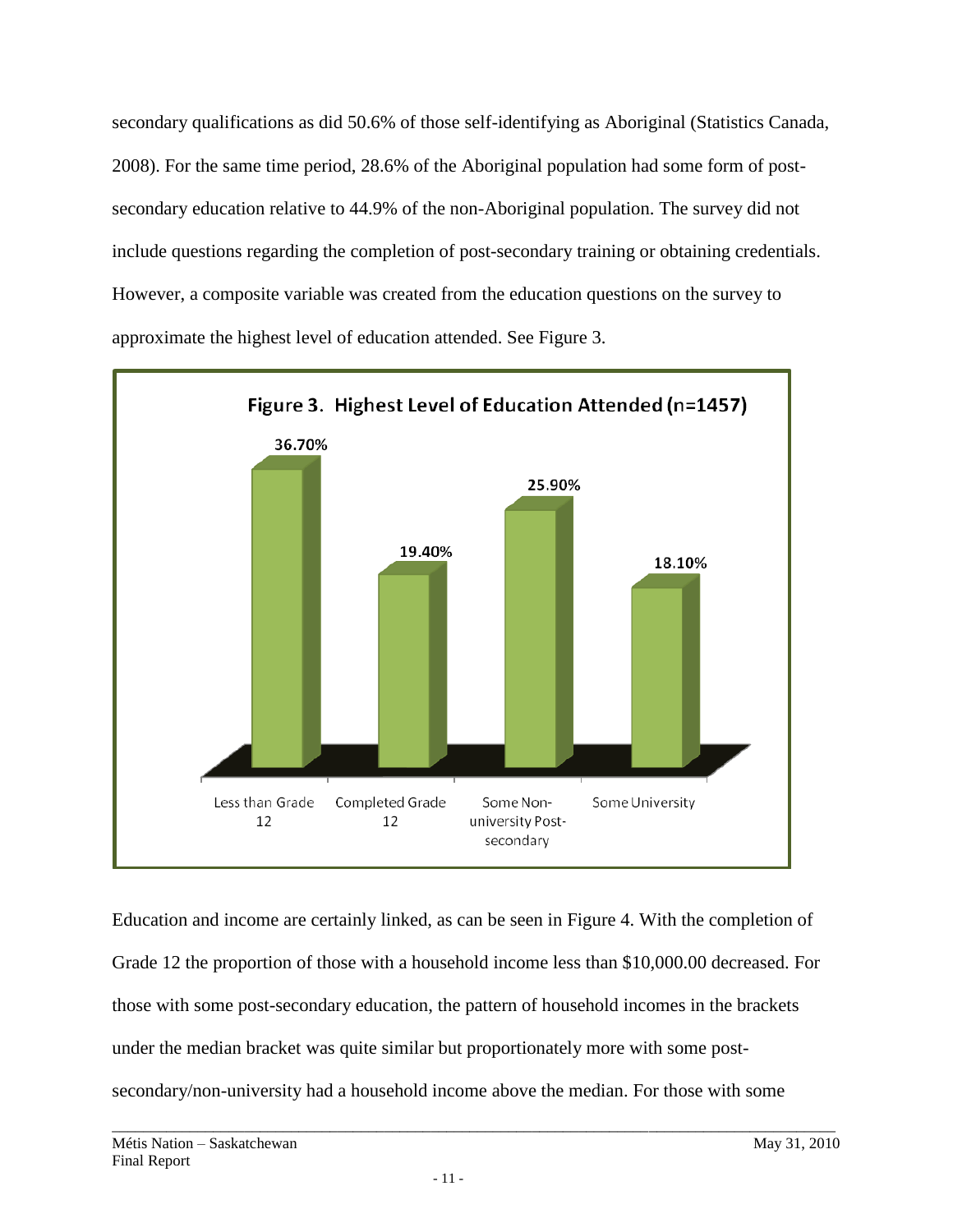

university, the income pattern shifted dramatically, with lower numbers in the lower income brackets and more earning higher incomes.

The relationship between household income and age of the participants can be seen in Figure 5. As expected, the household income of younger adults tended to be lower, in keeping with their lack of work experience and years in the workforce. However, older adults tended to earn less, which can be expected as people retire. The pattern of income earning was quite similar for the two middle age brackets.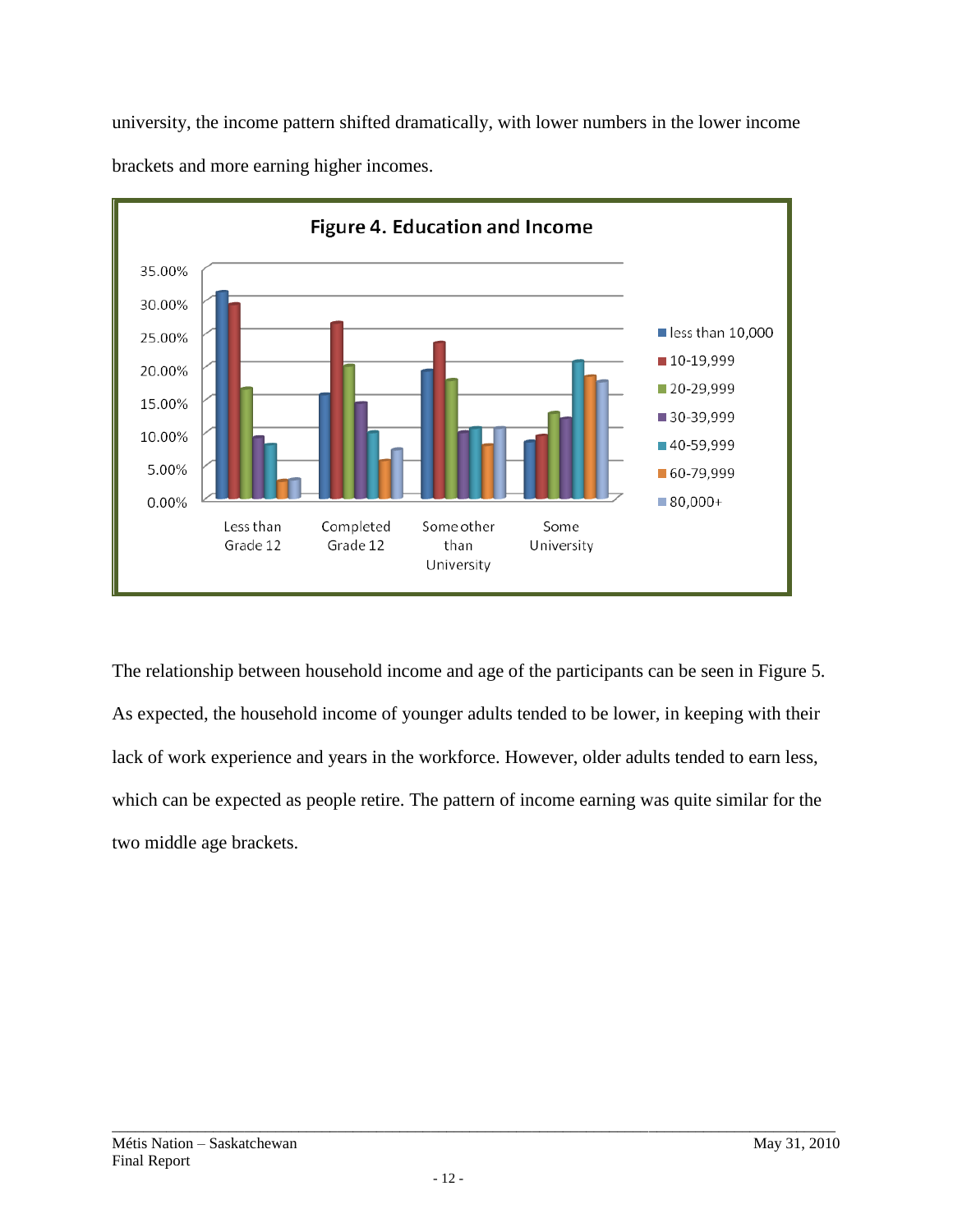

Further to this, the relationship between age and education is shown in Figure 6. Across the age groups, the proportion of those in each group with some university was quite similar. However, there was a substantive increase in the proportion of those in the middle aged groups with some post-secondary and a slightly higher proportion having completed Grade 12 in the 30-49 year old groups than the two older groups. Bearing in mind, the relationship between education and age, the very high proportion of those who did not complete Grade 12 in the oldest age bracket was reflected in their retirement income. Of some concern was the high proportion of young adults who had not completed Grade 12.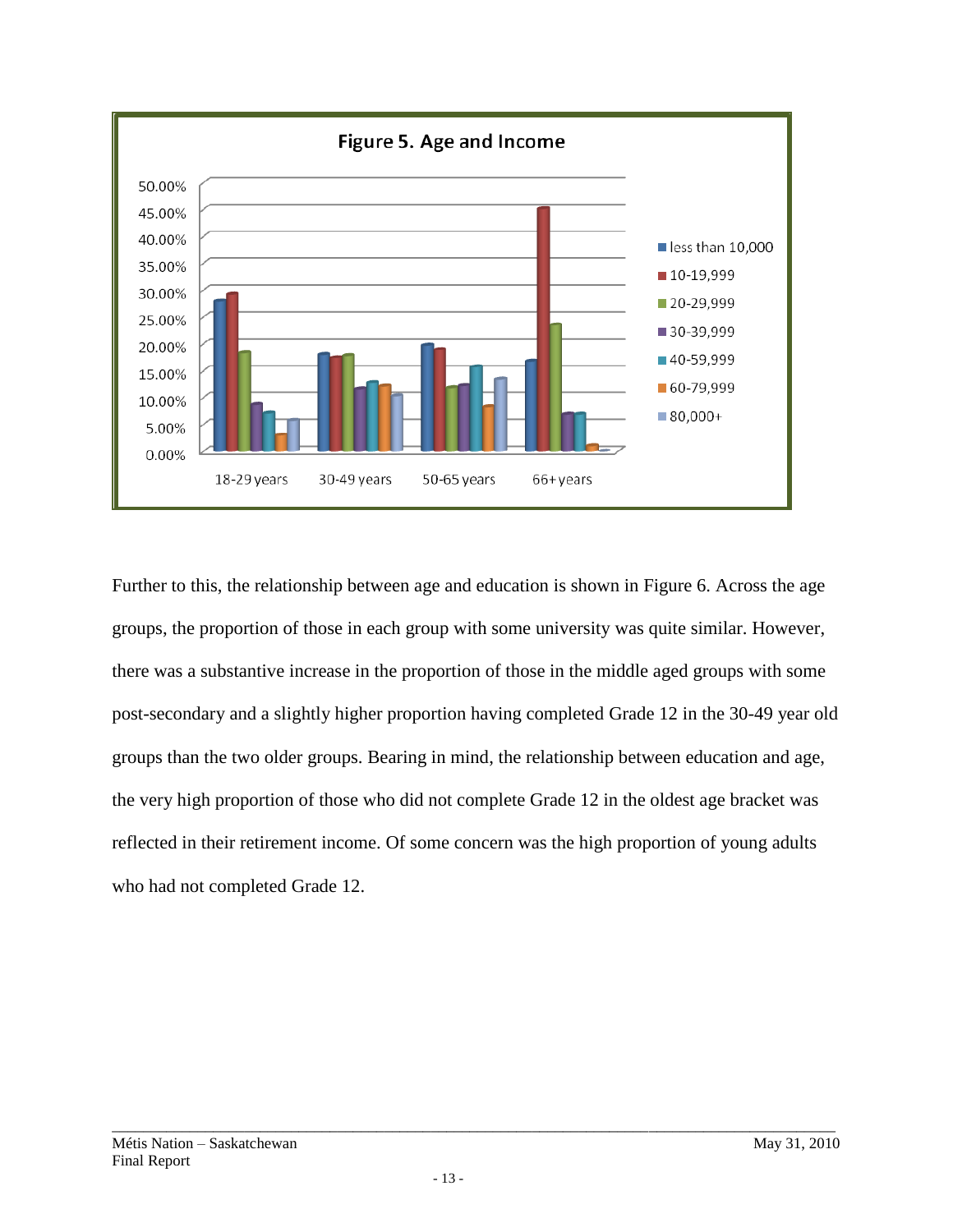

The patterns of education and household income for males and females are shown in Figures 7 and 8. The data demonstrated that males tend to earn more than females when they acquire some form of education. With the completion of Grade 12 or some post-secondary/non-university, proportionately fewer males were in the lowest income brackets and more were in the higher income brackets than were females. This was likely reflective of the types of employment typically selected by or open to each gender, with males earning more in trades and perhaps even unskilled heavy labour than females in pink collar and service industry employment. With respect to university, the data demonstrated that the effect of university education for men was different than for women. Proportionately more men with some university education were in the higher income brackets than women with some university education.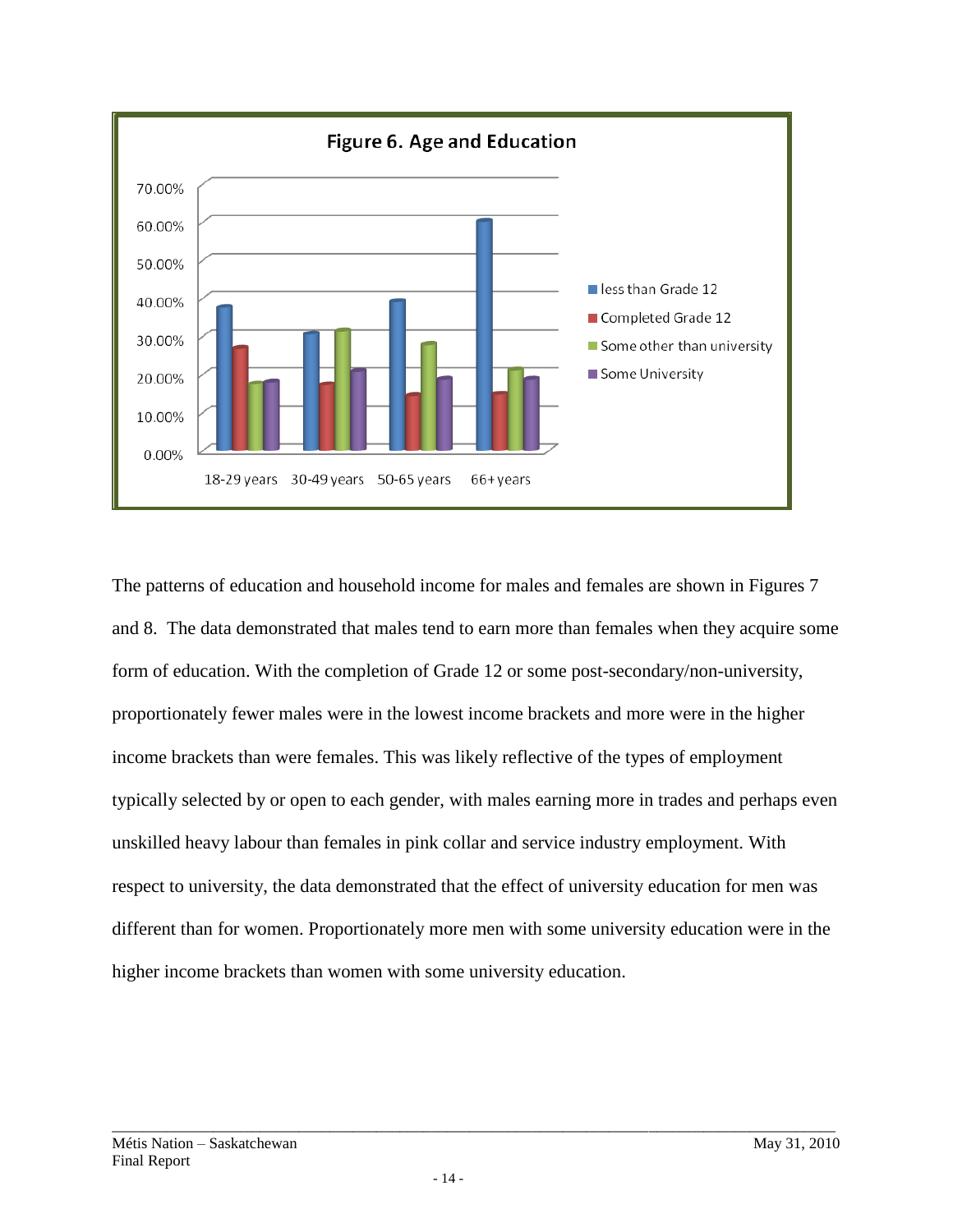



When the income brackets were grouped together, this further illustrated the pattern (below median bracket, \$0-\$29,999.00; median bracket, \$30-39,999.00; and, above the median bracket,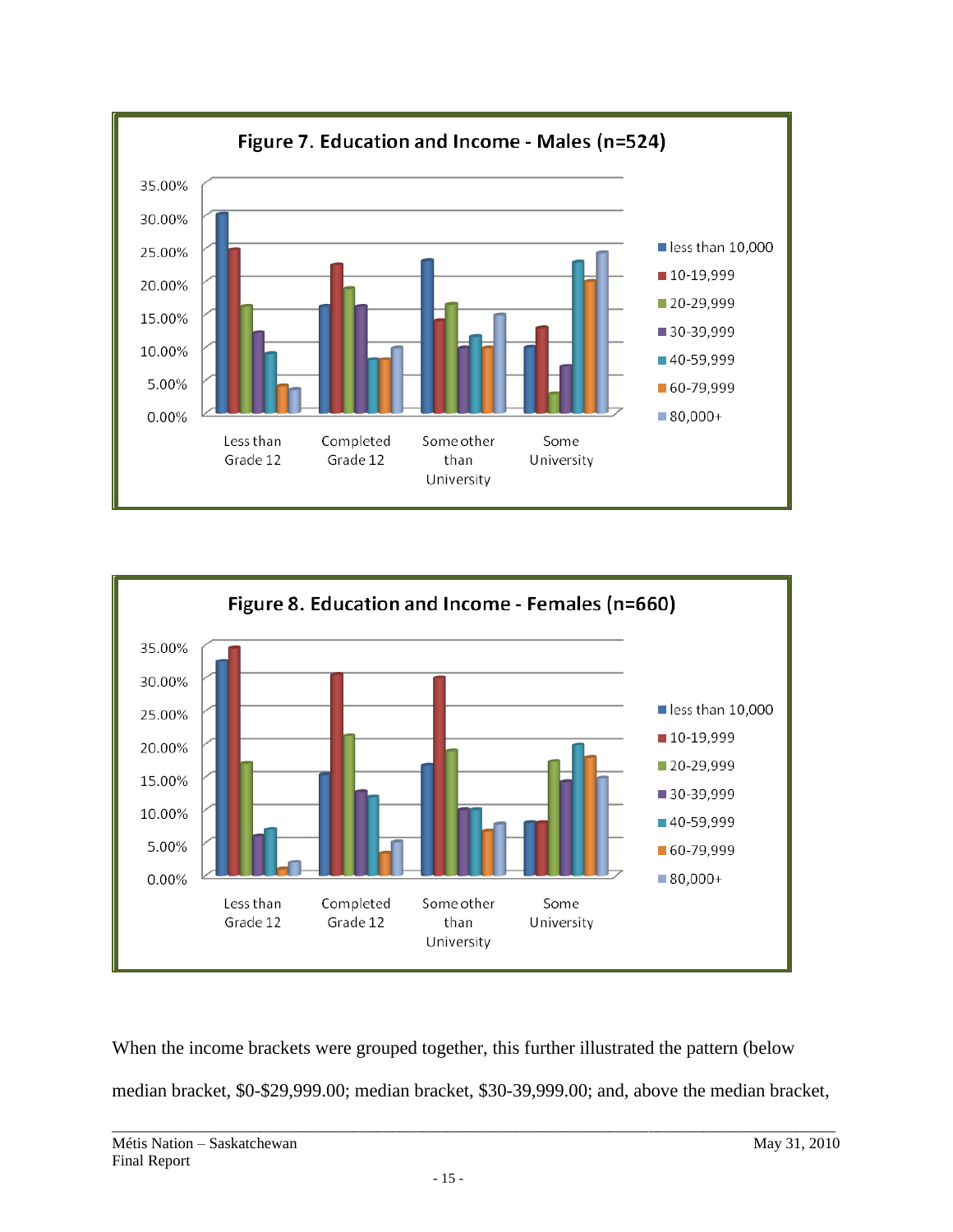\$40,000.00+). This can be seen in Figure 9. For men, the trends were quite linear: as education increased, the proportion of men in households in the under median bracket decreased and the over median bracket increased. For women, the completion of Grade 12 or some post-secondary did not have the same dramatic effect on the reduction of females in households earning below the median or those earning above, although the effect was positive. However, some university education had a substantial effect on decreasing the proportion of women in households below the median income and increasing those above.



# **Health Status:**

Participants were asked to self report their health status using the categories: poor; less than satisfactory; satisfactory; good; and, very good. Of the participants, 62.6% (820/1310) indicated their health was good or very good; 25.8% (338/1310) indicated their health was satisfactory; and, 11.6% (152/1310) indicated their health was less than satisfactory or poor. There was no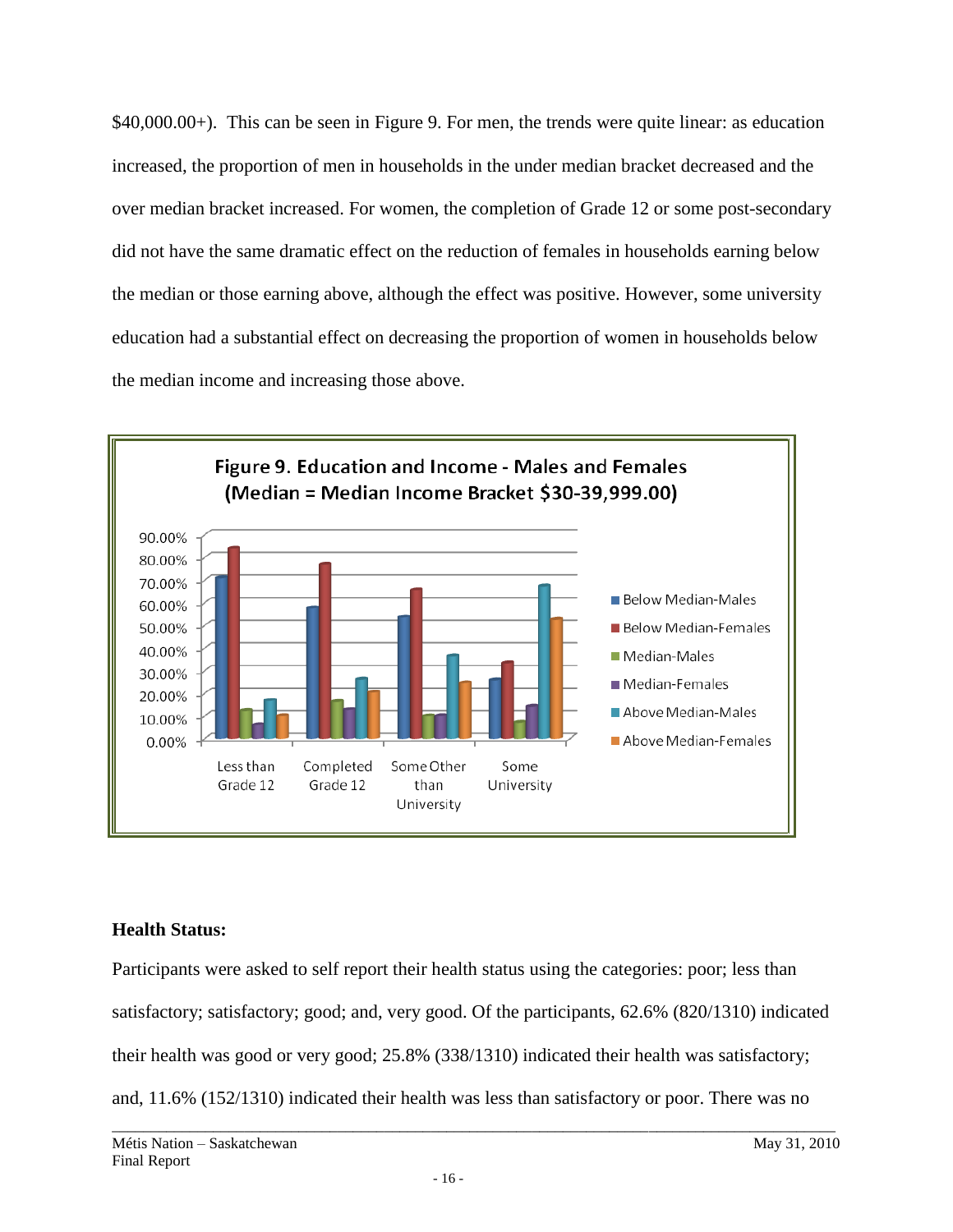difference between men and women in their responses to this question: proportionately, men and women were represented equally in each category. Self-reported health status across the age groups is shown in Figure 10. As expected, health and the perception of health declines with age. Of the 1046 participants who responded to the same question with respect to the health of their children, 84.80% (n=887) indicated the health of their children was good or very good. Similarly 86.29% (453/525) participants indicated the health of their grandchildren was good or very good.



Out of 1483 participants who responded as to whether or not their immunizations were up to date, 79.4% (n=1177) indicated they were. With respect to their family, 82.3% (879/1069) of the participants indicated their immunizations were up to date.

Throughout the questionnaire, participants were asked various questions about their health related lifestyles. To what extent individuals were engaging in various healthy activities is described in Figure 11.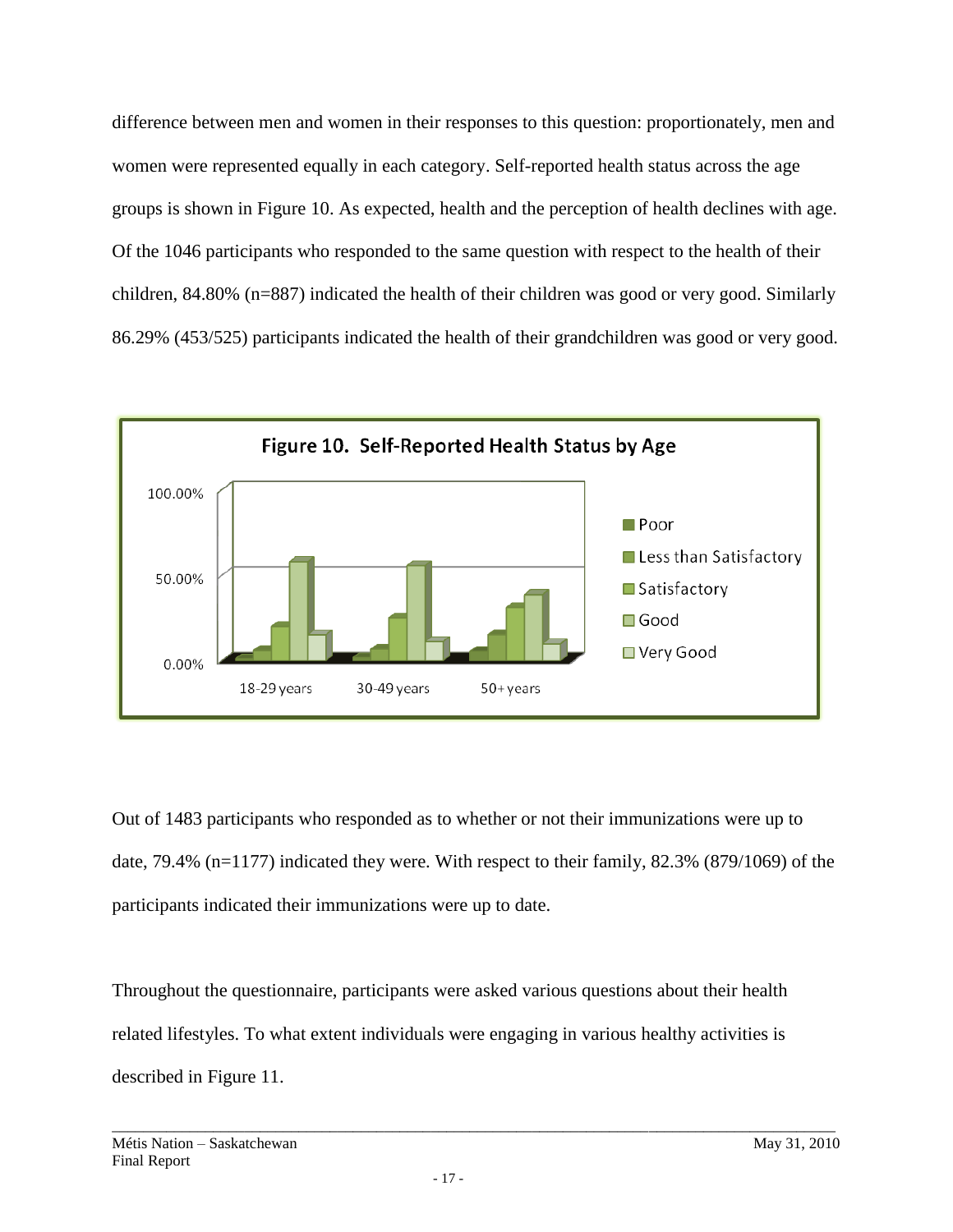



When asked to respond to what they did to help themselves stay healthy or prevent them from getting sick or injured, 58.4% (885/1515) indicated they ate a healthy diet. For specific health related diet behaviours: 47.9% (661/1379) said they ate foods low in fat; 46.6% (642/1379) indicated they limited the amount of salt in their diet; and, 41.3% (569/1379) said they ate foods low in sugar. When asked the question, "Do you feel you eat a healthy balanced diet?", 66.4% (990/1491) indicated they did. In addition, 78.3% (1141/1457) stated they felt they had the information they needed to eat a healthy diet.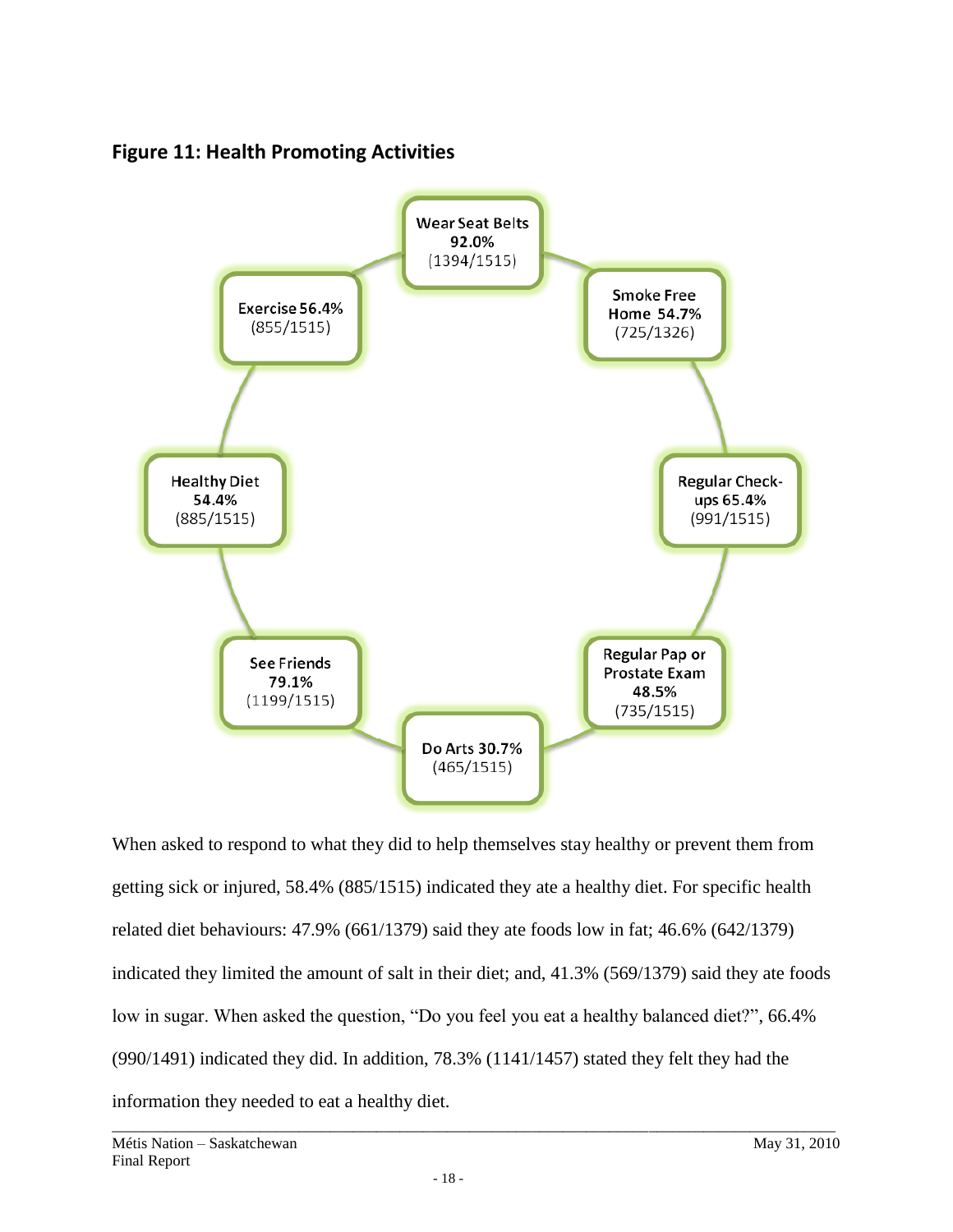Out of 1481 participants who responded to the question about frequency of exercise: 23.3% (n=345) indicated they exercised 4-5 times per week; 23.2% (n=343) indicated they exercised 2-3 times per week; 36.0% (n=533) indicated they sometimes exercised but not regularly; and, 17.6% (260) indicated that in an average week, they did not exercise. Out of 1380 participants, 58.6% (n=809) indicated they felt like there was a place in their community where they could engage in exercise or physical activity.

Those surveyed were also asked about their participation in alternative therapies and traditional healing services. With respect to alternative therapies, 23.2% (344/1482) indicated they currently use alternative therapies on a regular basis. Their participation in various types of therapies is shown in Figure 12. Smaller numbers indicated participation in: Reiki (5.2%, 18/344); and, acupuncture  $(4.1\%$ ,  $14/344)$ . Those who said "other" reported involvement in: other therapies; prayer and meditation techniques; and, herbal remedies. Proportionately, females reported using alternative therapies more frequently than men (26.5% vs. 18.8%) as did those thirty years of age and older when compared to those 18-29 years (26.8% vs. 15.7%).

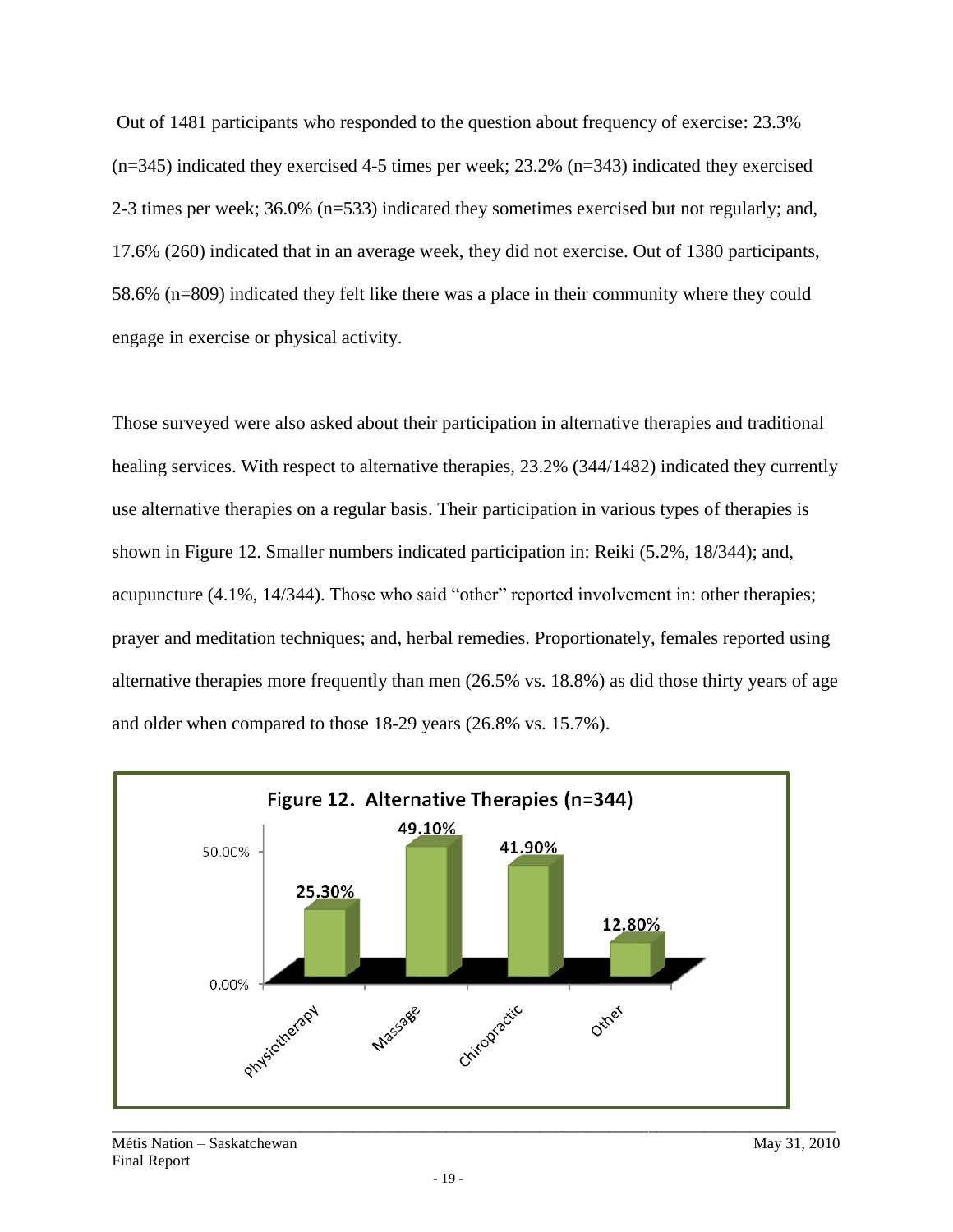With respect to traditional medicine,  $42.1\%$  (565/1343) indicated that they were aware of traditional healing services in their community but only 19.2% (246/1281) indicated that they ever accessed those services. The types of traditional healing services in which they participated are shown in Figure 13. Smaller numbers indicated: participating in traditional parenting (14.0%, 32/228); attending a traditional health clinic with a healer (13.6%, 31/228); men's and women's support groups (19.7%, 45/228); and, accessing the Aboriginal Healing Foundation (7.0%, 16/228). Both awareness and use were similar for men and women. Awareness increased somewhat with age: 37.3% (140/375) of those 18- 29 years of age; 42.2% (209/496) of those 30-49 years of age; and, 47.7% (196/411) of those 50 years of age and older. Use of traditional medicine increased with age: 13.2% (48/365) of 18-29 year olds; 39.4% (93/473) of those 30-49; and, 24.9% (95/382) of those 50 years of age and older.

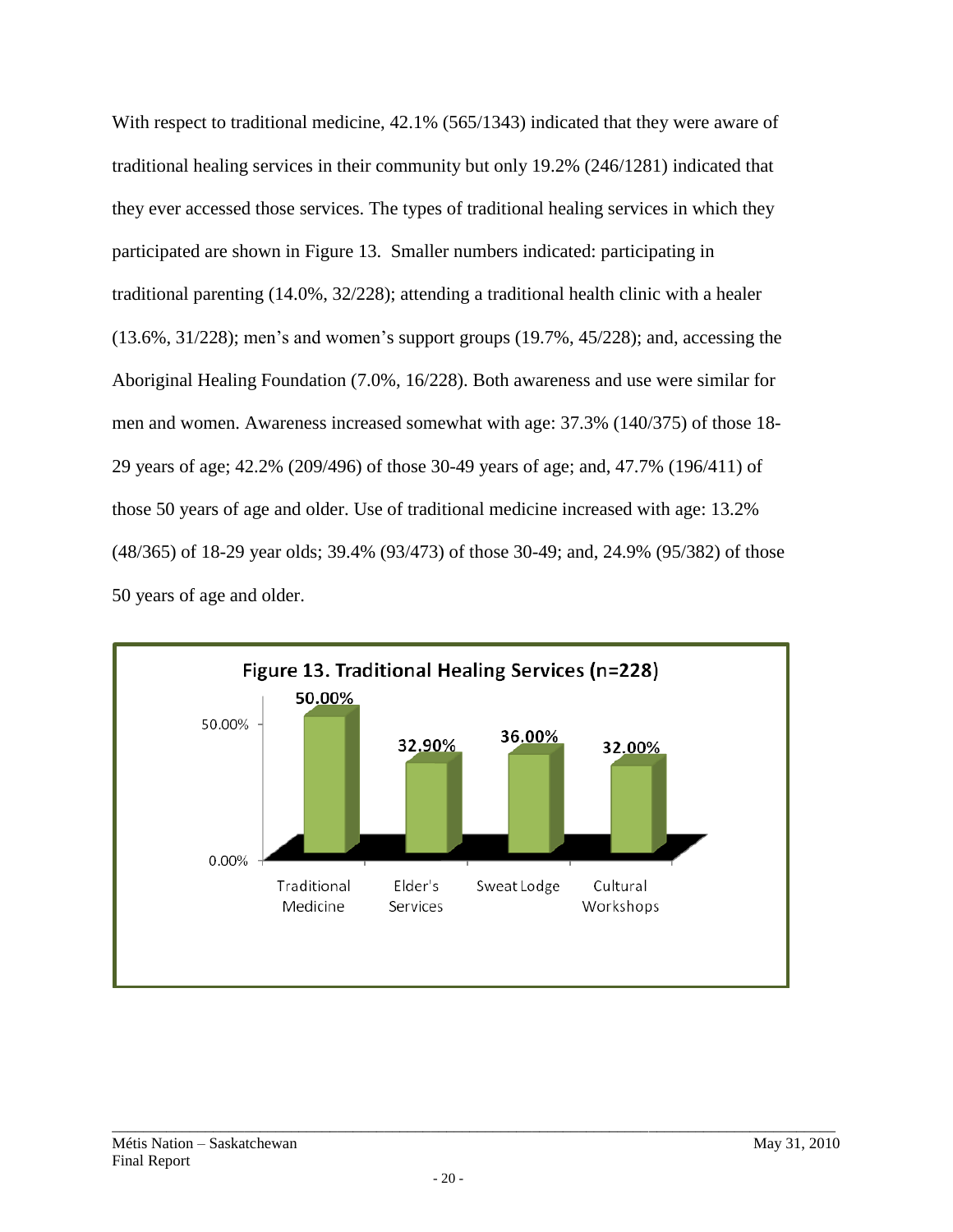#### **Primary Care:**

Of the participants, 69.5% (1010/1453) indicated they had a family doctor. Of those who did not have a family doctor, 64.8% (217/335) indicated they would like to have one. Females were more likely to have a family doctor, 76.8% (638/831) than males, 59.8% (372/622). Older adults (50 years of age and older) were more likely to have a family doctor, 78.6% (348/443); whereas, only 67.5% (360/533) of those 30-49 years and 63.7% (260/408) of those under 30 years of age indicated having a family doctor. Those with some university education were no more likely to have a family doctor, 71.8% (186/259) than those not having completed high school, 65.8% (332/507). Those with Grade 12 or some other post-secondary education had similar responses with, 74.1% (197/266) and 70.0% (259/370) respectively indicating they had a family doctor.

Accessing a medical doctor or clinic did not appear to be a problem, with 80.92% (1226/1515) indicating they drive their own car, borrow a car, or have someone else drive them. A small number of participants, 12.3% (182/1480) indicated they felt the medical services provided to them were not adequate, while 26.9% (398/1480) indicated the services were always adequate and 57.4% (849/1480) indicated that the medical services were sometimes adequate. In addition, 20.1% (81/403) of those without a family doctor said that medical services were not adequate while only 9.5% (94/987) of those with a family doctor said medical services were not adequate.

 $\overline{a_1}$  ,  $\overline{a_2}$  ,  $\overline{a_3}$  ,  $\overline{a_4}$  ,  $\overline{a_5}$  ,  $\overline{a_6}$  ,  $\overline{a_7}$  ,  $\overline{a_8}$  ,  $\overline{a_9}$  ,  $\overline{a_9}$  ,  $\overline{a_9}$  ,  $\overline{a_9}$  ,  $\overline{a_9}$  ,  $\overline{a_9}$  ,  $\overline{a_9}$  ,  $\overline{a_9}$  ,  $\overline{a_9}$  , When asked had they ever had a complete physical or periodic exam, 80.4% (1208/1503) indicated they had. When asked did they have a regular complete physical or periodic health exam, 70.2% (684/975) indicated they did. Of those responding as to when their last complete physical or periodic exam occurred: 49.8% (586/1176) indicated that it had been within the last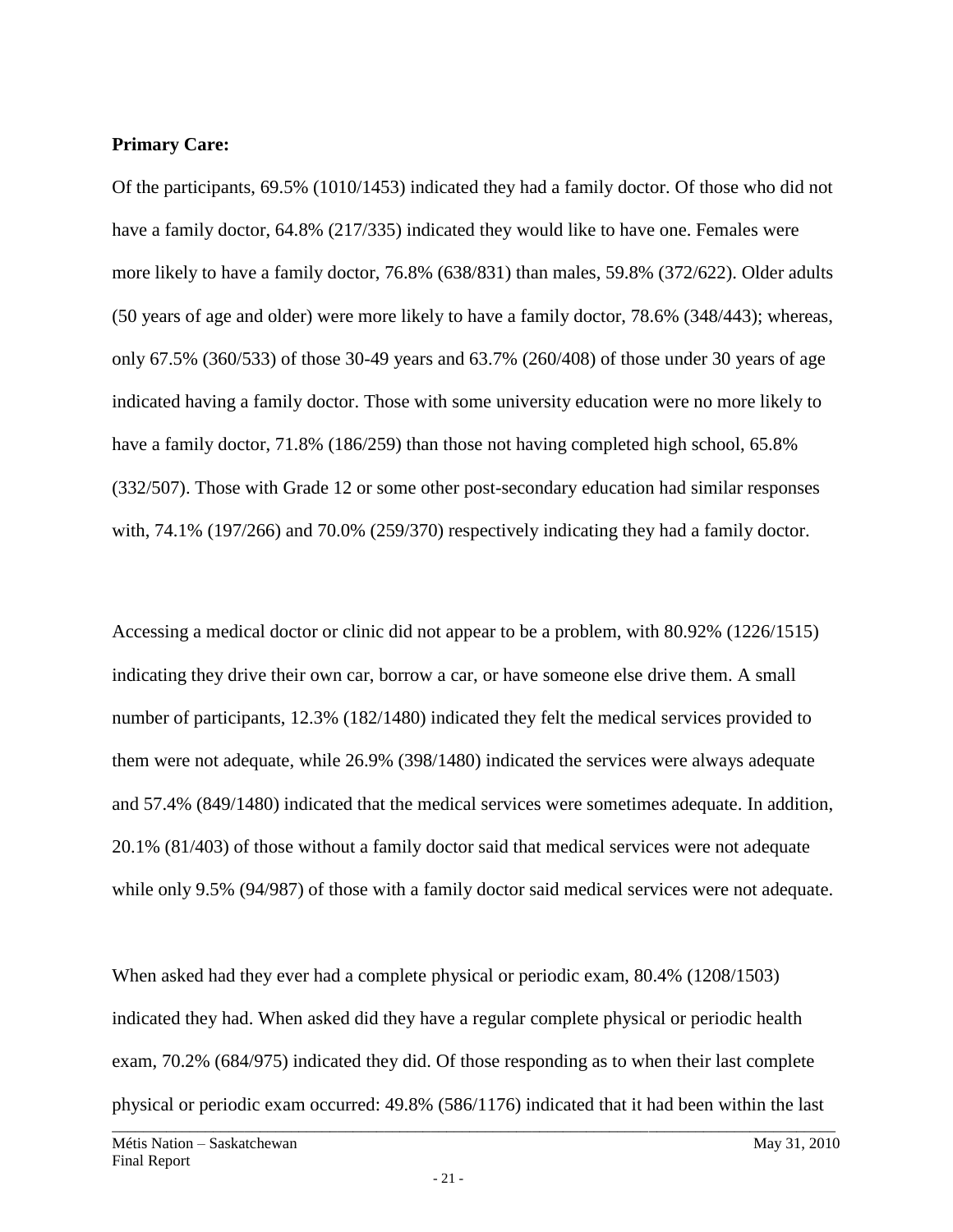year; 28.3% (333/1176) within the last one to two years; 15.9% (187/1176) within the last three to five years; and, 6.0% (70/1176) more than five years ago. Females were more likely than males to have ever had a complete physical exam: 84.4% (721/854) of females; and, 75.0% (487/649) of males.

While 48.4% (308/637) of males indicated they have had a prostate exam, only 56.1% (152/271) indicated that they had one regularly. Of these, 68.1% (205/301) indicated they have had one within the last two years. Conversely, 90.8% (762/839) of the women indicated that they have had a PAP test done and 73.4% (527/718) indicated that they had one done regularly. Of these women, 77.9% (582/747) indicated that they have had a PAP test done within the last two years.

Of the participants who indicated they had been prescribed medications in the past two years, 94.9% (1011/1065) indicated that they had filled the prescription. Of these, 98.7% (991/1004) indicated they took the medication, while only 86.7% (841/970) said they had taken the medication as prescribed.

## **Health Issues:**

Participants were asked to indicate if a health care professional had ever told them they had high blood pressure, high cholesterol or diabetes. They were also asked to indicate if a doctor had ever told them they had poor circulation in their hands and feet, heart disease or cancer. Results are shown in Figure 14.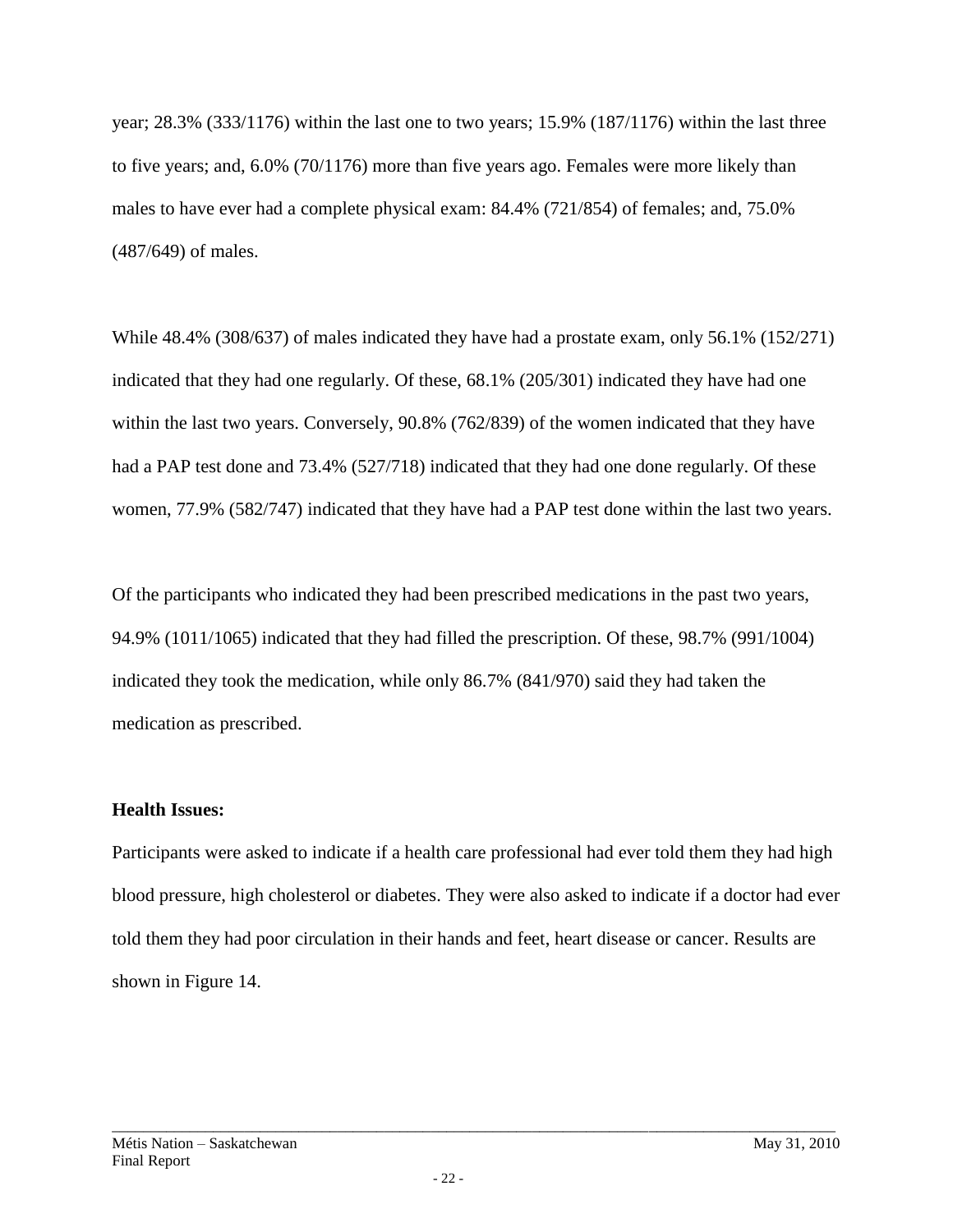

## **Health concerns:**

Participants were asked if they were concerned about specific health issues, and if they engaged in behaviours such as smoking/mis-use of tobacco, were they concerned about the amount of use/mis-use. Results are shown in Figure 15.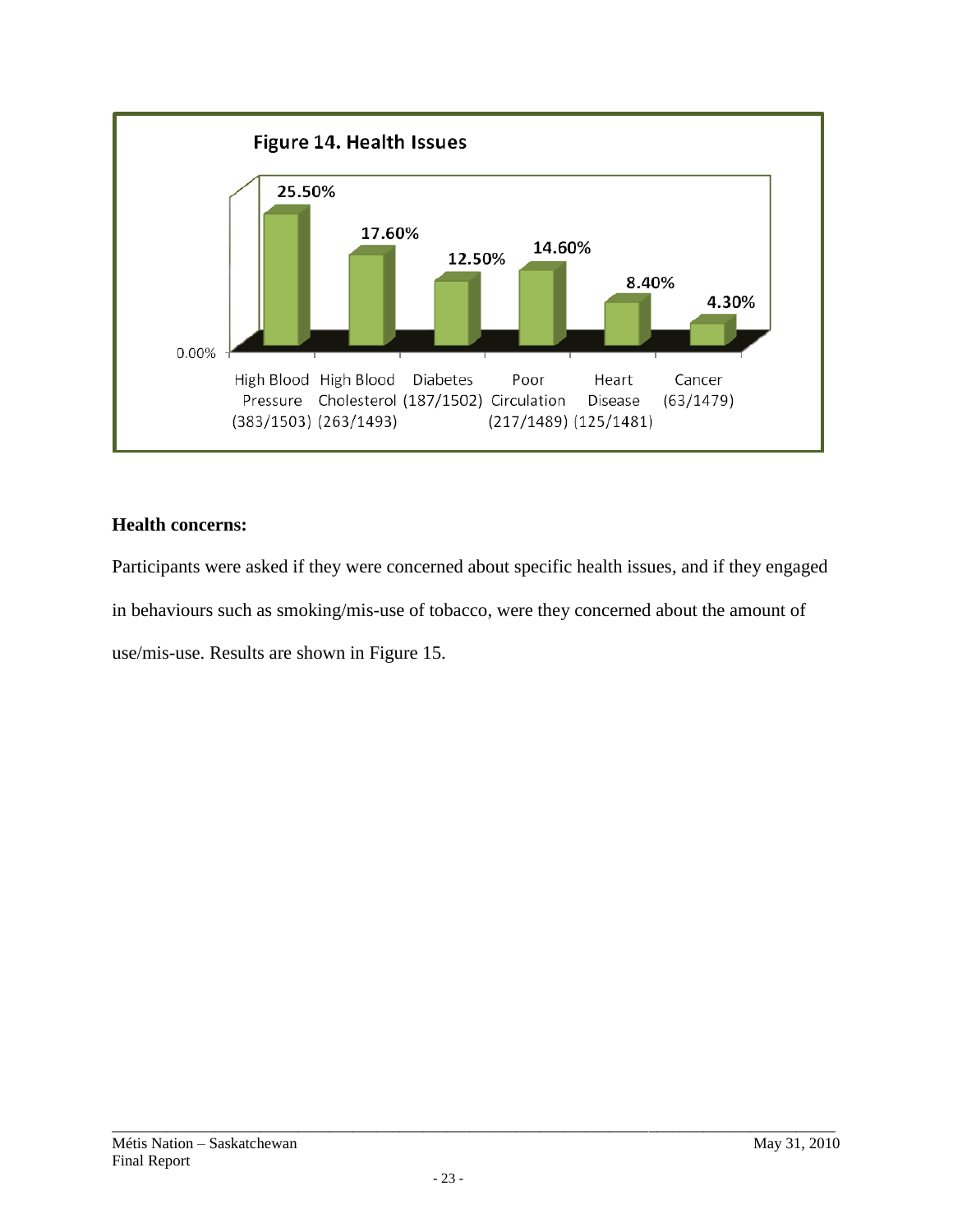# **Figure 15. Health Concerns**

| <b>High Blood Pressure</b> | •56.0% (210/375) of those with HBP were concerned.<br>.22.9% (234/1020) of those without HBP were concerned.                                 |
|----------------------------|----------------------------------------------------------------------------------------------------------------------------------------------|
| <b>High Cholesterol</b>    | •57.6% (148/257) of those with high cholesterol were<br>concerned.<br>•19.3% (215/1114) of those without high cholesterol were<br>concerned. |
| <b>Diabetes</b>            | .71.6% (126/176) of those with diabetes were concerned.<br>•37.4% (455/1218) of those without diabetes were concerned.                       |
| Smoking                    | •45.9.% (347/756) were concerned about the amount of tobacco<br>they mis-used.                                                               |
| <b>Drinking</b>            | •10.2% (84/820) were concerned about the amount of alcohol<br>they used.                                                                     |
| <b>Street Drugs</b>        | • 26.0% (38/146) were concerned about the amount of street<br>drugs they used.                                                               |

# **Tobacco, Alcohol and Street Drug Use and Mis-use:**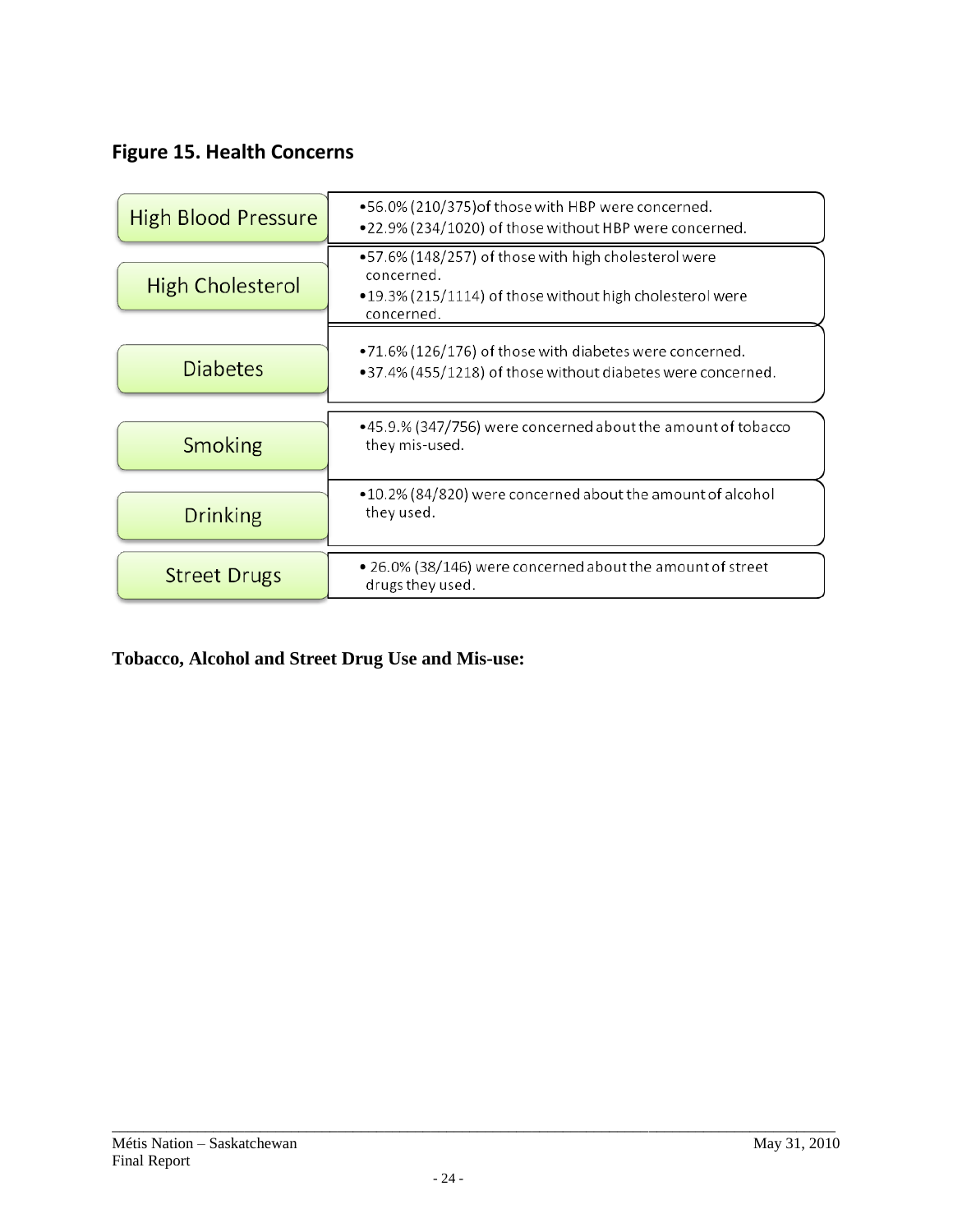

The overall rate of tobacco use/mis-use (smoking cigarettes, cigars or a pipe) was high at 58.00% (794/1370). Of those who indicated they currently use tobacco, 6.60% (53/802) indicated that they used tobacco for ceremonial purposes only, yielding a rate of mis-use of 54.1% (741/1370). The use of spit tobacco or chew was small but present at 5.1% (67/1310). Of those that indicated they currently smoke/mis-use tobacco: 21.3% (157/738) reported smoking more than one pack (25) per day; 68.7% (507/738) reported smoking less than a pack a day with the average being 11.9 cigarettes per day; and, 10.0% (74/738) reported that they only smoked socially, ranging from one to 75 cigarettes per week.

Of the 46.03% (348/756) concerned about the amount of tobacco they used/mis-used: 75.9% (264/348) indicated they were worried about getting cancer or lung disease; 56.6% (197/348) were concerned about their family being exposed to second-hand smoke; and, 59.2% (206/348)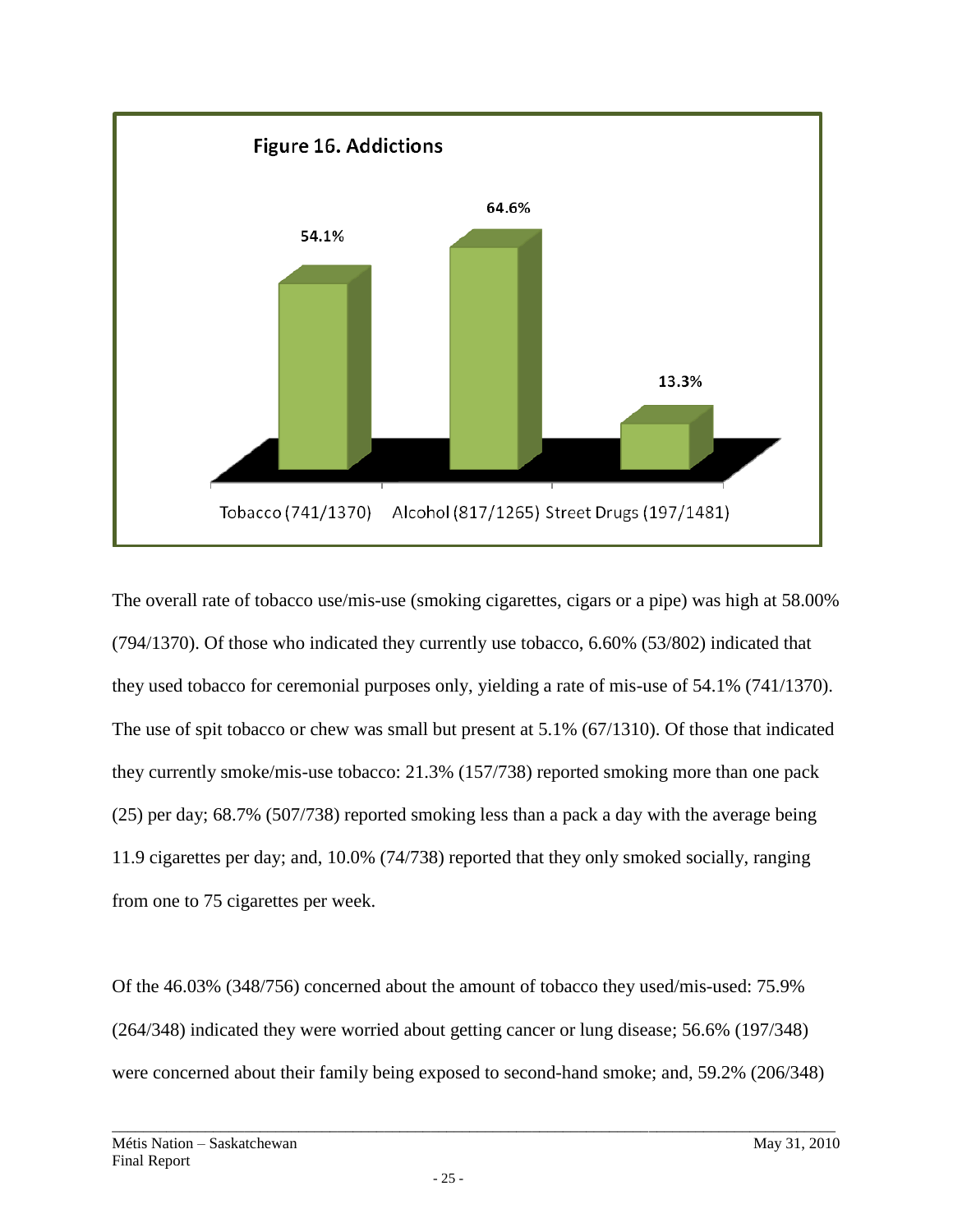were concerned about how they would manage their stress without it. For those who indicated they currently smoked/mis-used tobacco, 51.2% (310/606) indicated they wanted to stop the misuse of tobacco or stop using spit tobacco/chew.

A large number of participants indicated they currently drink alcohol (64.6%; 817/1265). In terms of consumption, 26.7% (208/779) indicated they currently drink more than the recommended weekly maximum. Only 10.3% (84/820) of the participants that reported they currently drank alcohol indicated they were worried or concerned about the amount they drank. Of these, 67.1% (51/76) reported they drank more than the recommended weekly maximum. Of those concerned about the amount of alcohol they consumed: 35.3% (30/85) indicated they were worried about it affecting their ability to work; 62.4% (53/85) were concerned about the effect on their family or friends; and, 43.5% (37/85) were concerned about how they would manage their stress without it. Of those currently drinking, 13.4% (83/619) indicated they wanted to quit.

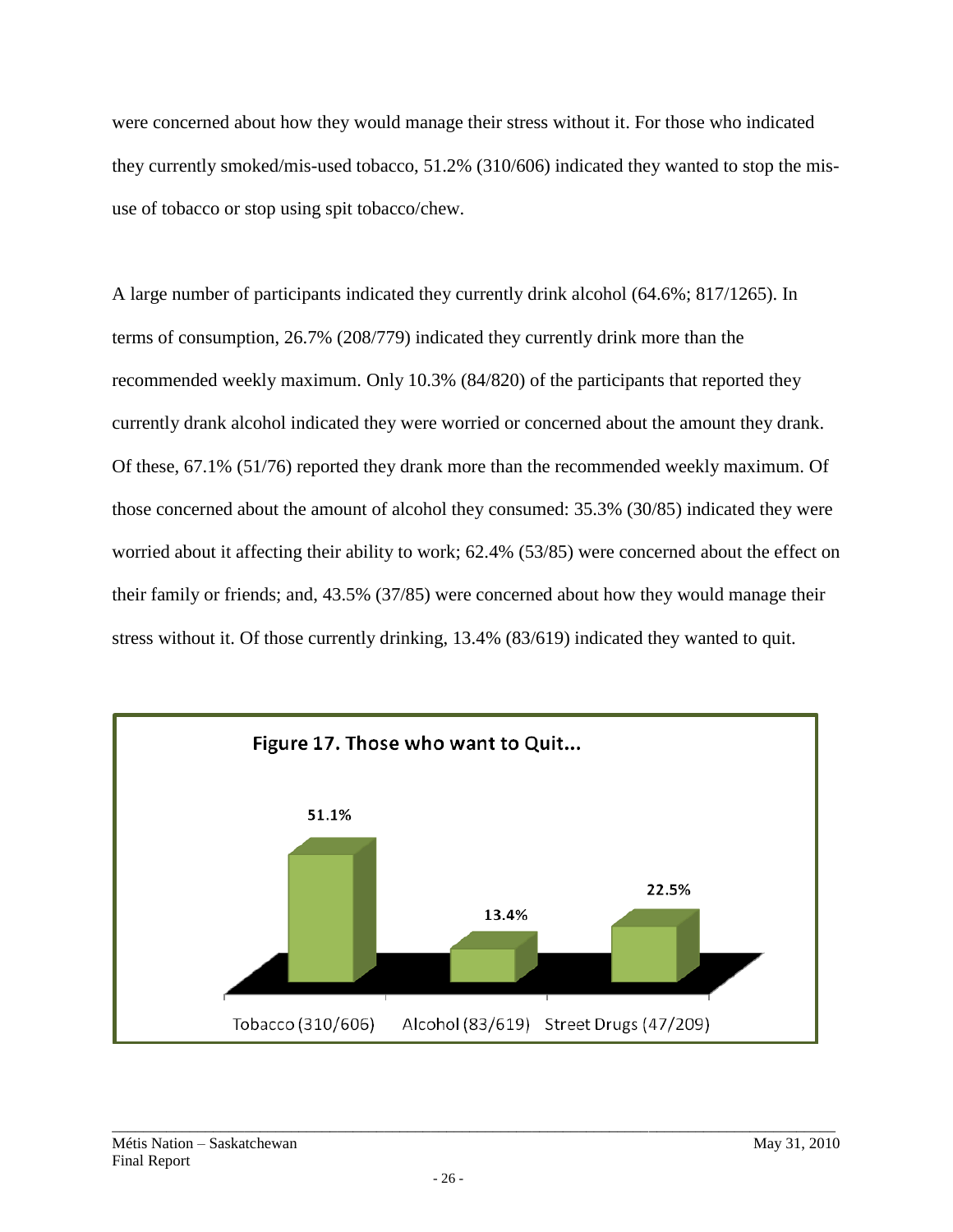A small number of participants indicated they use street drugs on a regular basis, 13.3% (197/1481). Many of these participants indicated they regularly used marijuana, 86.9% (173/199). In addition to this, small numbers indicated regular use of: cocaine, 13.1% (26/199); heroin, 1.0% (2/199); morphine/dilaudid, 9.0% (18/199); ritalin/talwin, 6.0% (12/199); and, other street drugs, 4.5% (9/199). Of those who used marijuana, 78.5% (128/163) also reported mis-using tobacco. Worry over the amount of street drugs being used was identified by 26.02% (38/146). Of those concerned: 46.2% (18/39) worried about their ability to work; 56.4% (22/39) worried about the effect on their family and friends; and, 48/7 (19/39 worried about how they would manage their stress without it. Just over one fifth indicated they wanted to quit using street drugs (22.5%, 47/209). While the numbers who reported using street drugs were quite low, 62.6% (605/966) of the participants were concerned about the amount of street drugs available in the communities.

## **Demographics and Tobacco, Alcohol and Street Drug Use and Mis-use:**

Females and males reported similar rates of smoking at 53.27% (415/779) and 55.16% (326/591) respectively. Smoking declined with age: 61.8%% (251/406) of those under the age of 30 years reported smoking; 59.1% (292/494) of those between the ages of 30 and 49 years; and, 50.4% (204/405) of those 50 years of age and older. However, almost half of those who indicated they smoked for ceremonial purposes only, were aged 50 years and over (25/53). Those with an income less than \$10,000.00 reported mis-using tobacco at a rate of 70.5% (167/237). However, those earning \$80,000.00+, also had a high rate of tobacco mis-use, 45.9% (45/98). Those with less than a Grade 12 education and those with some post-secondary education had the highest percentages of tobacco mis-use, 61.7% (292/473) and 60.4% (217/359) respectively; however,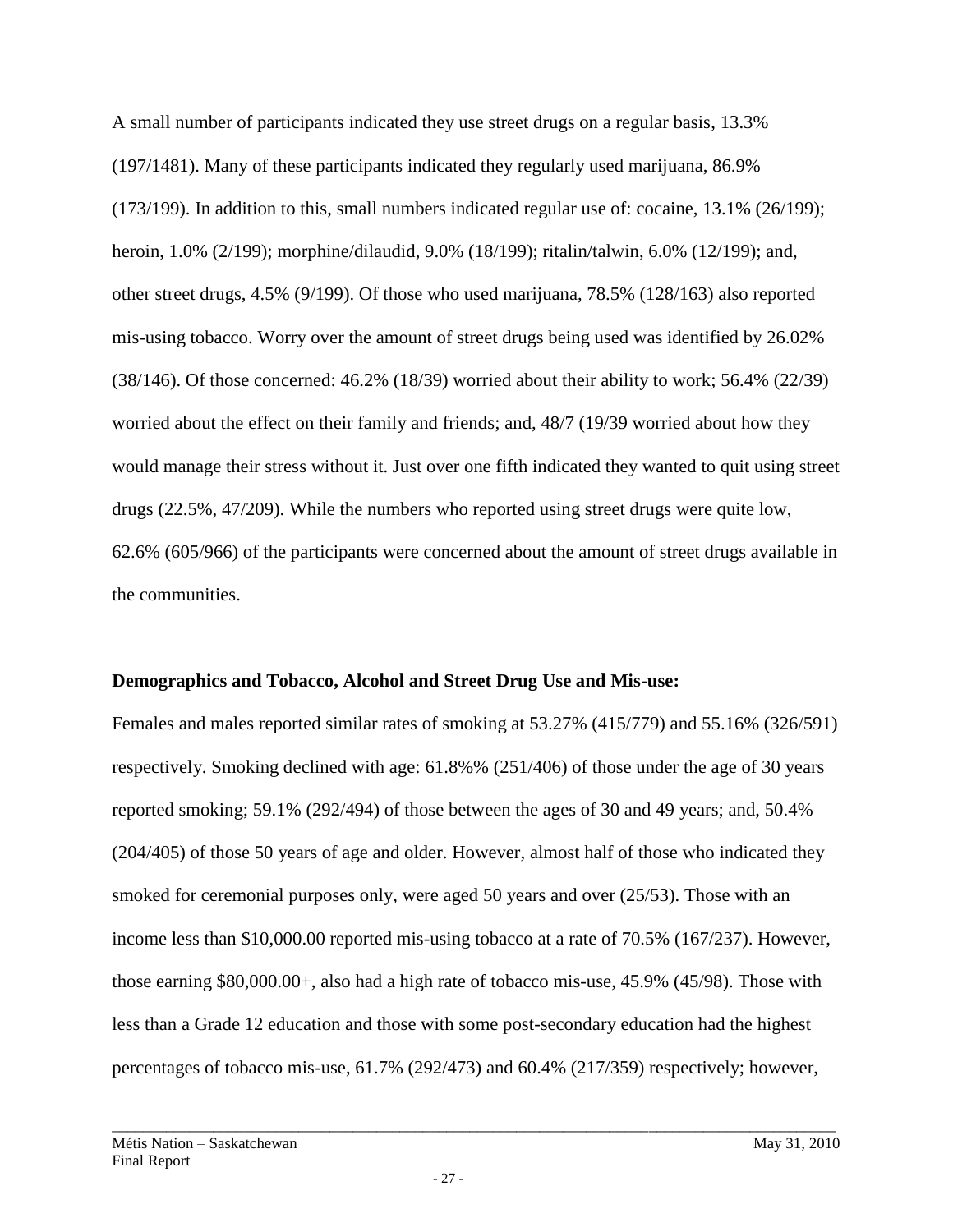those that had completed Grade 12 or had some university education still mis-used tobacco at a rate of 52.62% (261/496). The smoking rate for those who were unemployed was higher, 62.3% (362/581), than for those who were employed, 54.4% (415/763). A higher percentage of females, 56.3% (189/336), than males, 44.8% (121/270), indicated that they wanted to stop smoking/misusing tobacco.

Reported use of alcohol was similar for males 66.9% (380/568) and females 62.7% (437/697). Use declined with age: 76.8% (288/375) of those less than 30 years of age reported drinking alcohol; 64.8% (306/472) of those aged 30 to 49 years; and, 50.4% (180/357) of those 50 years of age and over. Alcohol consumption across education levels was quite similar and ranged from 62.1%% (265/427) for those with less than Grade 12 up to 72.3% (167/321) for those with Grade 12. Of those in the lowest income bracket, 56.7% (118/208) reported drinking alcohol; however, of those in the \$80,000.00+ income bracket, 81.1% (77/163) reported drinking alcohol. Reported alcohol use was higher for those employed (69.0%; 507/735) than those unemployed (58.7%; 298/508).

Across educational levels: 38.2% (91/238) of those with less than high school education indicated they drank more than the recommended levels; followed by those with high school education (28.4%; 46/162); some post-secondary education (20.6%, 42/204); and, some university education (14.9% 24/161). Of those that reported drinking more than the recommended weekly maximum: 60.1% (125/208) were males; and, 39.9% (83/208) were females. Of those that reported drinking more than the recommended weekly maximum: 39.2% (76/194) were under 30 years of age; 37.6% (73/194) were aged 30-49 years; and, 23.2%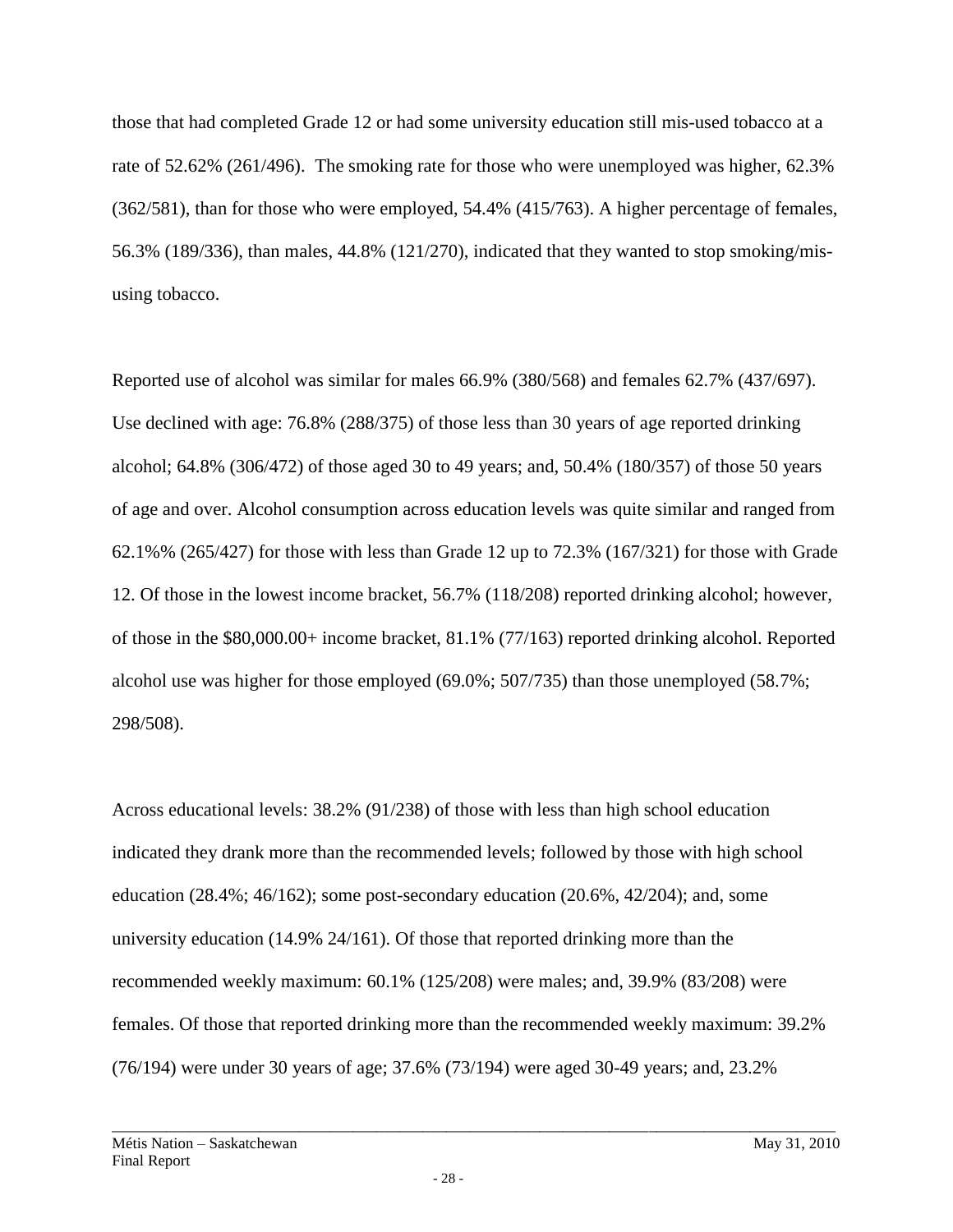(45/194) aged 50 years and over. Of those that reported drinking more than the recommended weekly maximum: those unemployed (36.1%, 101/280) reported a higher consumption of alcohol than those employed (21.4%, 105/490). However, reports of higher consumption declined as income increased: 38.6% (44/114) of those earning under \$10,000.00 per year compared to 15.8% (12/76) of those earning over \$80,000.00 per year.

Reported street drug use was higher for males (18.4%, 118/640) than for females (9.4%, 79/841). Street drug use was: highest for those aged 20-29 years at (20.4%, 87/427); less for those 30-49 years (14.1%, 77/547); and, lower still but present for those aged 50 years and older (4.8%, 21/437). While rates of street drug use were similar for the employed and unemployed, the majority of street drug users earned an income less than \$20,000.00 (67.5%, 108/160) and were more likely to have less than a Grade 12 education (45.9%, 89/194).

## **Demographics and Health Issues:**

Social determinants of health are the economic and social conditions that shape the health of individuals, communities and jurisdictions as a whole (Raphael, 2009). In addition to this, social determinants are the quantity and quality of a variety of resources that a society makes available to its members (Raphael, 2009). Thus, the social determinants of health impact the health and well-being of individuals and communities (Marmot, 2005; Marmot & Wilkinson, 2006; WHO, 2003). These inequities in health arise frequently due to circumstances into which people were born, live, work and grow old. These conditions are shaped by the political, social and economic forces in which people live and subsequently die (Commission on Social Determinants of Health, 2008).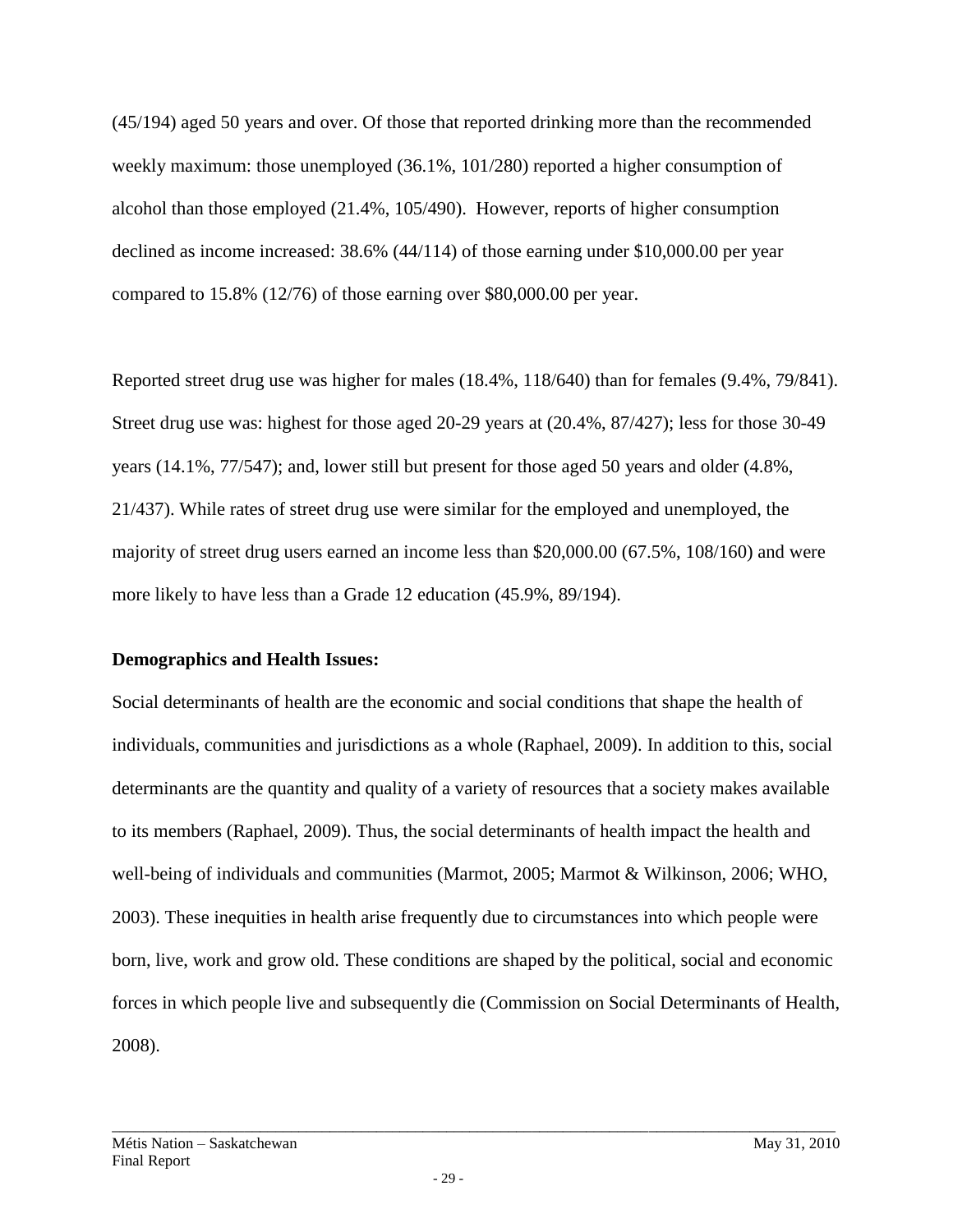The Patient First Review examined the patient experience and the administration of the health system with attention to both strengths and concerns (Saskatchewan Health, 2009a). It identified that there were many positives to build upon; however, in order to achieve the vision of a patientand family-centred health system, policy makers, health system leaders and health care providers would need to address the concerns identified. "Patients ask that health care workers and their respective leadership see beyond their declared interests so that the interest of patients takes precedence at every care interaction, every future contract negotiation and every policy debate" (Saskatchewan Health, 2009a).

Bourassa (2008) indicated that Métis with low education, income and employment report a lower health status; however, this study goes on to point out that the social determinants of health also impact the health and well-being of individuals, families and the community. Much of what was reflected by the participants and highlighted in this document focused on the social determinants of health which are: the social gradient (age, culture, social class); stress; early life (pre-natal care, nutrition, lifestyle choices); social exclusion (poverty, social exclusion, discrimination); work (people who have more control over their work have better health); unemployment (job security increases health); social support ; addiction; food security (healthy food is frequently a political issue); and, transportation (WHO, 2003). Thus, if the major determinants of health are social then so must be the remedies (Marmot, 2005).

Some of the social aspects that related specifically to health care and Métis people were identified in the Patient-First-Review's Recommendations (Saskatchewan Health, 2009b).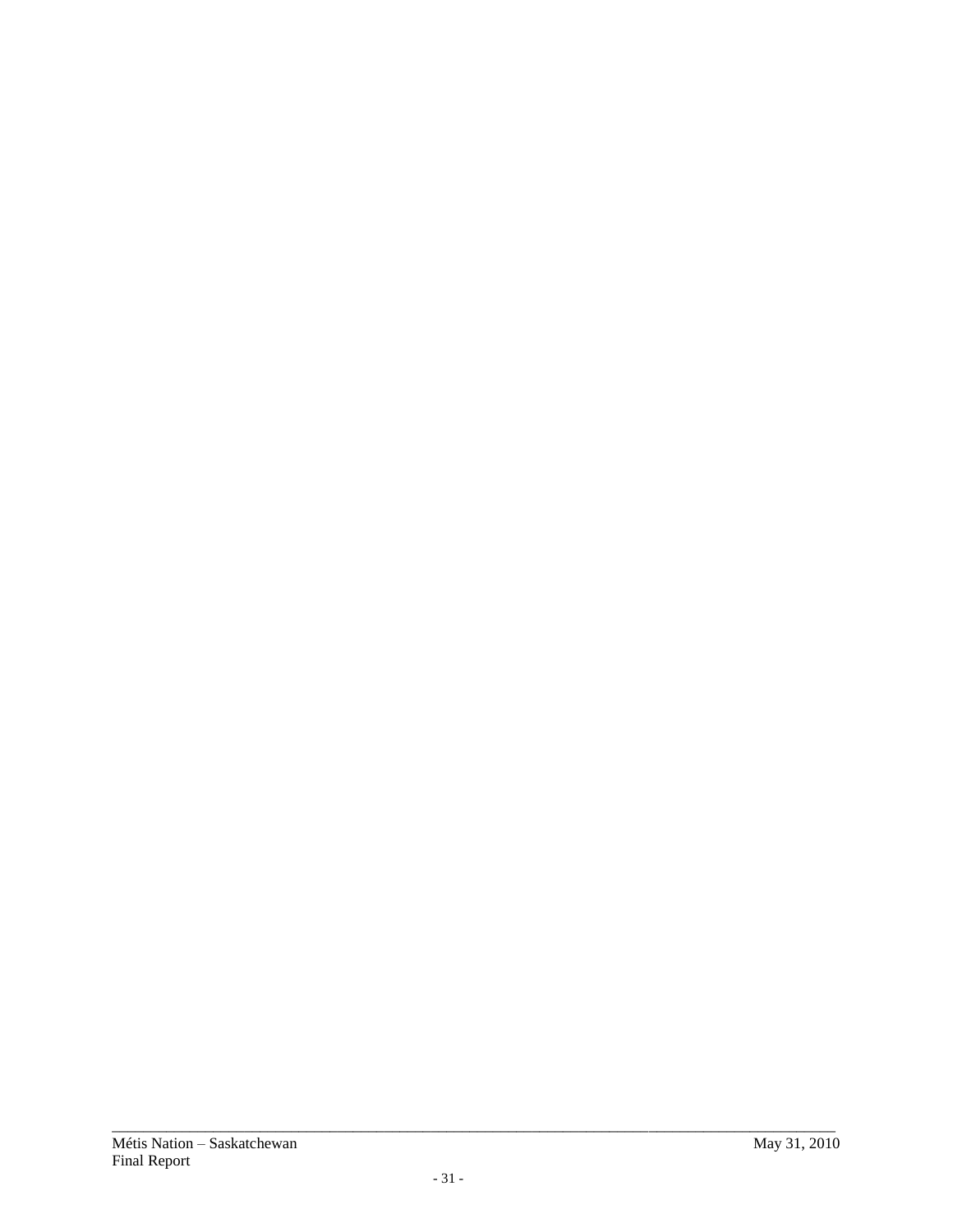# **Figure 18. Demographics and Health Issues**

| High Blood<br>Pressure                     | •25.5% (383/1503)<br>.26.1% of Females, 24.7% of Males<br>.29.5% of Unemployed; 22.4% of Employed<br>•41.0%, income < \$20,000<br>$•39.7%$ have < grade 12<br>•61.3% were age 50 and over           |
|--------------------------------------------|-----------------------------------------------------------------------------------------------------------------------------------------------------------------------------------------------------|
| High<br>Cholesterol                        | •17.6% (263/1493)<br>•17.4% of Females; 17.9% of Males<br>.18.9% of Unemployed; 16.1% of Employed<br>•36.4%, income < \$20,000<br>$•36.9\%$ have < grade 12<br>•65.2% were age 50 and over          |
| <b>Diabetes</b>                            | •12.5% (187/1502)<br>• 12.3% of Females; 12.6% of Males<br>.16.8% of Unemployed; 8.7% of Employed<br>•44.6%, income < \$20,000<br>$•46.1\%$ have < grade 12<br>•68.4% were age 50 and over          |
|                                            |                                                                                                                                                                                                     |
| Poor<br>Circulation<br>in Hands or<br>Feet | $\bullet$ 14.6% (217/1489)<br>•15.1% of Females; 13.9% of Males<br>• 19.6% of Unemployed; 10.1% of Employed<br>•50.5%, income < \$20,000<br>$•42.2%$ have < grade 12<br>•58.1% were age 50 and over |
| Heart<br><b>Disease</b>                    | $\bullet$ 8.4% (125/1481)<br>•7.5 % of Females; 9.7% of Males<br>.12.5% of Unemployed; 5.1% of Employed<br>•51.4%, income < \$20,000<br>$•47.5%$ have < grade 12<br>•71.2% were age 50 and over     |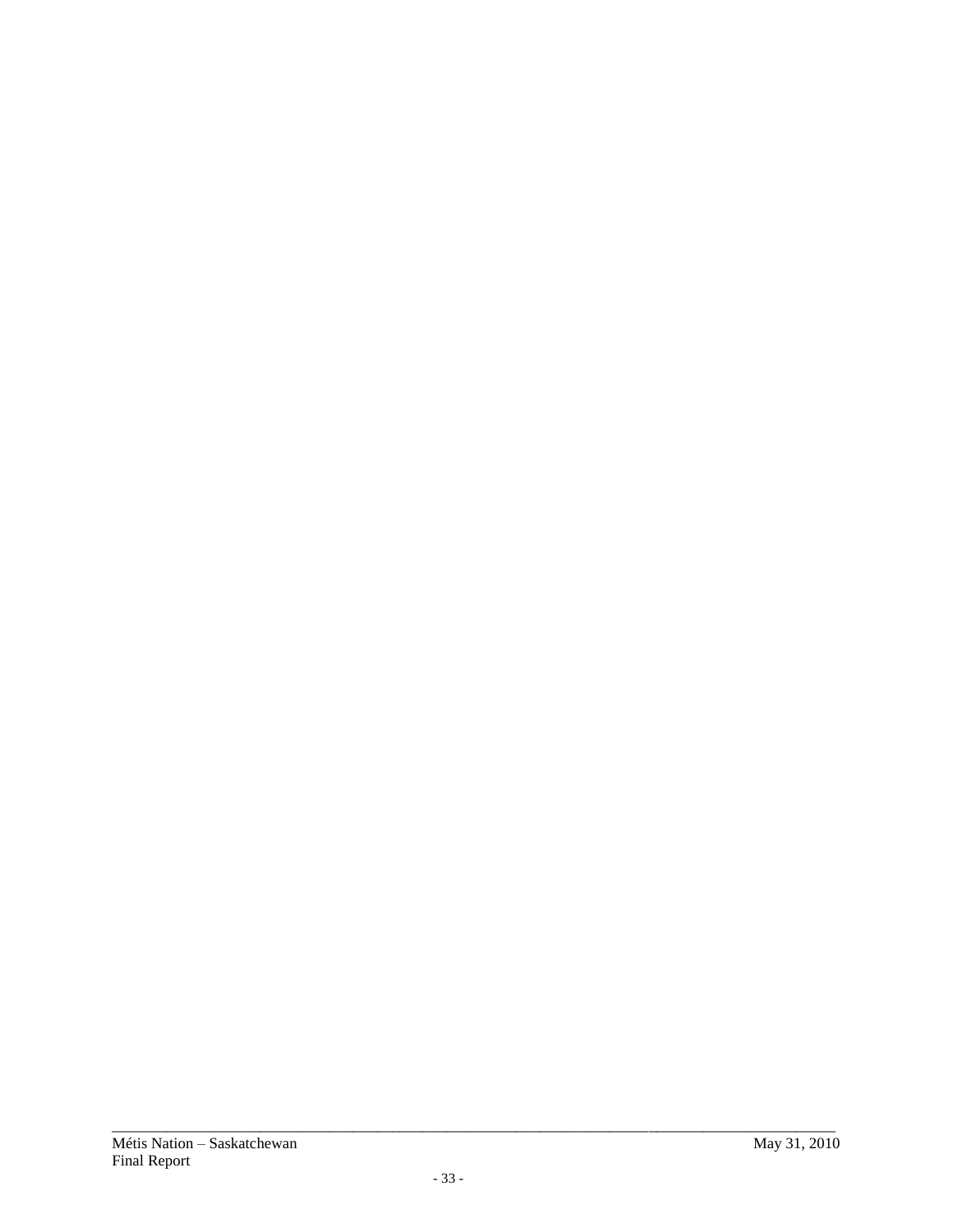#### **Health and the Communit**y:

While returning the initial results to the Métis communities across Saskatchewan, it was noted that not only the statistics or quantitative aspects of the project were important but so were the stories collected by the Community Liaison Workers. The focus of the survey was to build on strengths and not completely focus on the deficits; thus, participants were asked questions such as "What keeps you healthy?", "What things in your community keep you healthy?" and "What things they do you do for self-care and prevention?"

## What Keeps You Healthy?

The questions on the survey invited individuals to comment on what in their lives helped to make them healthy. For many, a combination of things contributed to good health. Participants commented on the importance of exercise and other forms of physical activity such as walking which many participants did to stay healthy. Outdoor activities including fishing and hunting were also identified as other ways of being active. Participants also mentioned the importance of fresh air and just "being outdoors". Eating healthy was also considered important. Fresh fruits and vegetables; as well as, vitamins and wild meats were identified as part of a healthy diet. For some, quitting or cutting back on tobacco mis-use, alcohol consumption and/or drugs were cited as contributing to a healthier lifestyle.

*"I eat well. I am active. I don't drink or smoke. I have hobbies. I have a good relationship at home. I am active in my community. Exercise. Good healthy meals. Traditional medicine. Prayer. Native spirituality."*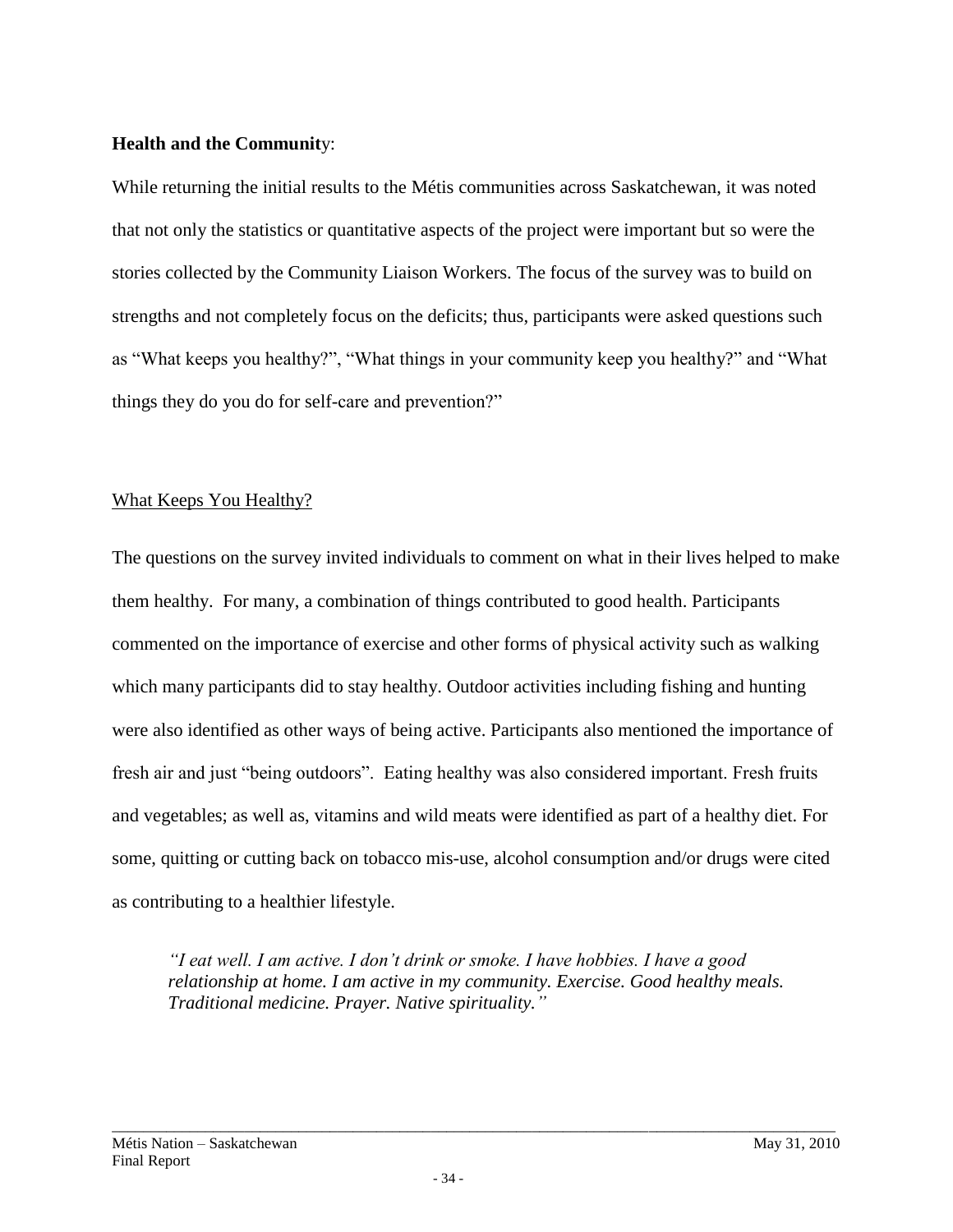Many gave credit to the relationships in their lives as contributing to their health. Family listed as being important included: children; grandchildren; partners; and, parents. In addition to this, other relationships with friends, support workers, community and church were identified as being important. Spirituality and a positive attitude or simply "being happy" were identified as contributing to health and well-being. These were identified by such comments as attending church and involvement in traditional gatherings such as sweats. For others, work was an important part of good health. Work met both physical and emotional needs by providing not only a source of physical exercise but also financial security and a sense of pride and accomplishment. A healthy work environment; as well as, relationships with co-workers were identified as valuable aspects of having a job. For others, education and learning were important. This was identified by such comments as attending school and having an education were valued. Small town and/or country living; as well as, adequate rest were acknowledged as also contributing to health. Travelling was also mentioned as part of what kept people healthy.

*"Family. Spouse. Being outdoors. Co-worker relationships."*

## What Things in the Community Keep you Healthy?

When invited to explore things in the community that helped to keep them healthy, participants provided a variety of answers. The community was identified as the source of essential health services and professionals. Access to recreational facilities including gyms and arenas were also identified as being important. Involvement in community activities for both physical exercise and socializing was a key to staying health. Family gatherings, entertainment, cultural camps, church, and programs for seniors and youth were all cited as part of what the community offered them. For some it was the physical environment of the community including fresh air and access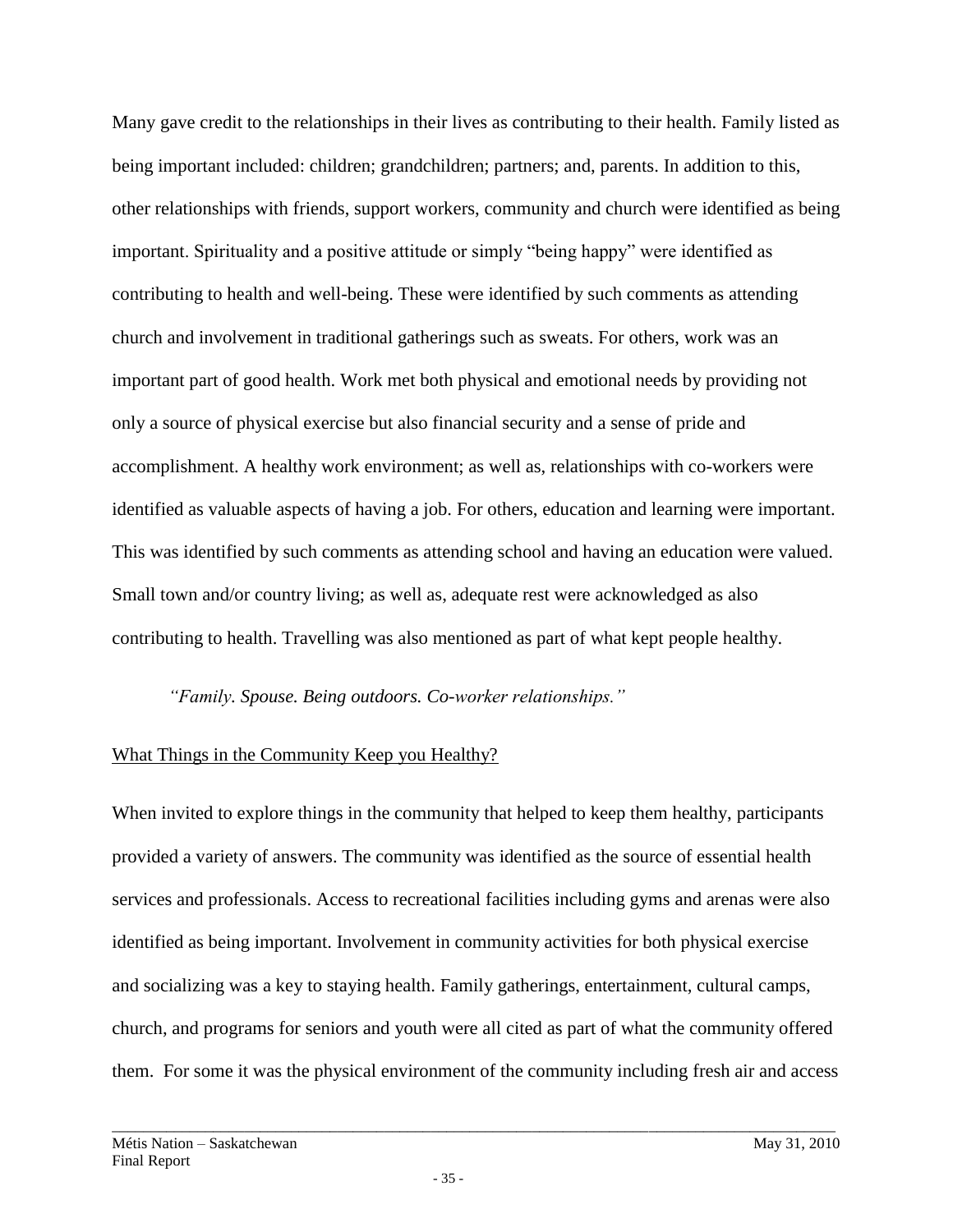to the outdoors offering opportunities for recreational activities such as snowmobiling or fishing and hunting that was important. Those living in the country or a small town valued the open space and room to garden. The "sense of community" was notable for some. Being in a "close", supportive community created a sense of security and belonging for participants which contributed to their health and well-being.

*"Lots of things to do here. Outdoor activities, clean air, water quality, fresh fish. Church/community events. Powwows/Round Dances and Lunch Box Socials. Hockey games. Our community is very supportive and tries to meet everybody's needs."* 

Housing and the housing environment were raised in a variety of contexts in response to a number of different questions. When asked to provide recommendations regarding programs to deal with chronic disease concerns several mentioned the need for housing to address the requirements of vulnerable populations including: assisted living; senior's housing; and, the need for lodging when undergoing treatment similar to Ronald McDonald House. Community-based programming suggestions for dealing with addictions included: housing for treating recovering addicts in the community; and, youth facilities and half-way houses as an alternate to incarceration. The need for safe houses was mentioned as it pertained to community-based treatment for addictions. When asked about other program suggestions to address community needs in general, several suggested the need for social and affordable housing were mentioned. Homelessness was brought up as something that needed to be dealt with and access to crisis housing for those needing support or suffering from depression were also raised.

*"More social housing is needed here. (It would help with both addictions and chronic illness programs) – both on and off Reserve". "Transitional housing from treatment to maintain recovery. Often return to previous dwelling. This places them at high risk for relapse."*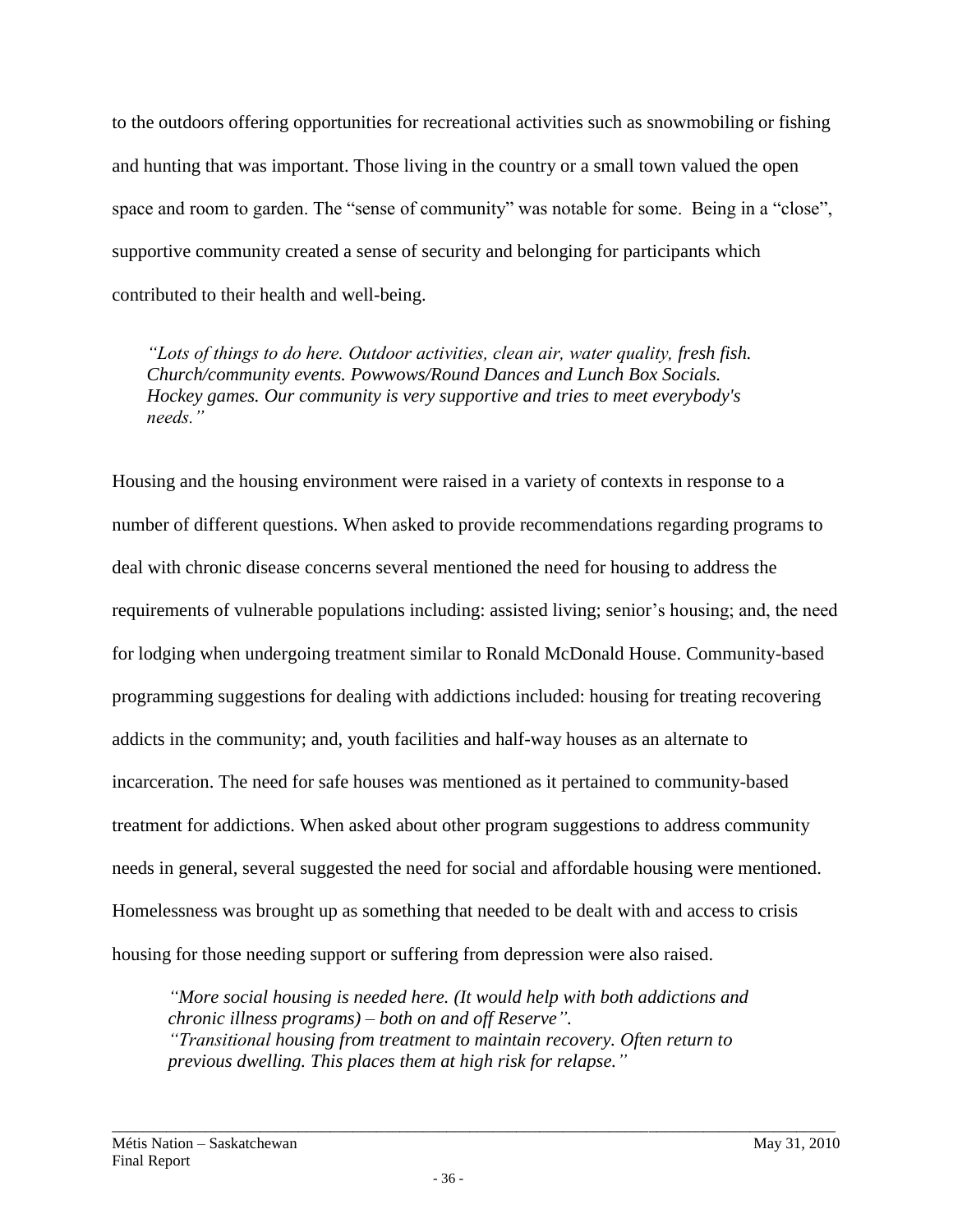When asked about the things in the community that made it difficult to be healthy, housing was again raised as a concern. The availability and quality of housing were issues. Participants referred to living in a "ghetto" and indicated the lack of safety limited their ability to walk about their community. For one individual, housing was stated as something that would help meet their family's health concerns and for another not having a home was the thing that worried them.

*"I live in ghetto. Drug dealers live in every second house. Can't get out. Poor housing. Bad area."*

The environment in which they resided was identified as something in their community that made them healthy. Good, safe communities with friendly neighbours were contributors to people's health. A clean neighbourhood and quiet environment were things that peopled valued. In some instances, living in the country or a small town where they had few or no neighbours was a positive aspect of the housing environment.

*"Clean environment. Friendly people. It's a quiet and nice community to live in. Living in country and being able to enjoy pollution-free air."*

Mental health issues were multifaceted and manifested in a variety of ways. Participants identified support and counselling as key elements for addressing their health concerns. Stress was felt to be both the cause of and result of many health concerns. Participants recognized the connection between mental health, addictions and chronic diseases. The survey invited participants to comment on community-based programs that would help to address addictions in their community. Many individuals commented on the need for assistance in the form of professional counsellors, peer support groups and other "support" programs. When asked about community-based programs to address chronic diseases and other identified needs, counselling and support groups were again mentioned.

*"Stress levels are high. My husband is an alcoholic."*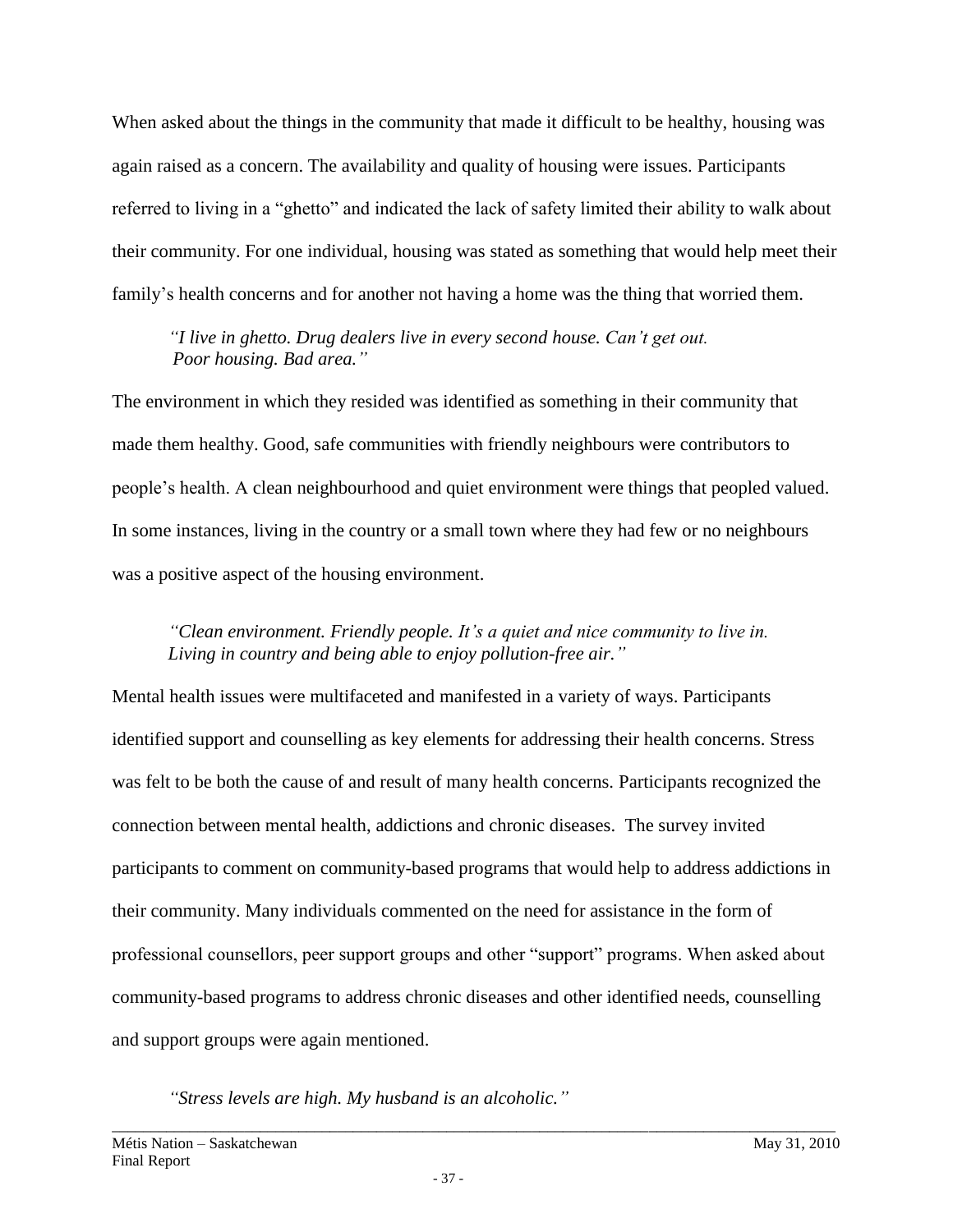*"I attended a Chronic Conditions workshop which allowed people with chronic conditions to talk to each other about the emotional, mental & physical strains. It was a good support system for people living with chronic conditions."*

*"Suicide prevention. Mental health programs for young people. Young people who commit suicide are undiagnosed depressives. Youth have fewer programs than adults."*

*"Expanded preventative mental health program, including a youth focus. Based on lifestyle. Mental health has lost money to addictions here."*

*"More places for people who have depression, low self esteem. They should be as big or bigger than a hospital because the problem is this big."*

Worry is defined in the Oxford Dictionary as thinking about a problem a lot and trying to find a solution (Oxford University Press, 2010). Worry can have a significant impact on mental health. Many of the participants described worrying about the stressors in their lives that came from a variety of sources. Stressors related to employment came from either the lack of a job or the workplace associated with workload or the work environment. Some identified experiencing family stressors including: parenting; relationships; and, the dependency or health of family members. Financial stressors were often connected to employment and participants were concerned about having sufficient money to address their daily needs and health issues. Anxiety over the environment in which people lived also generated stressors and individuals identified that they worried about: pollution; neighbourhood safety; as well as, physical and mental abuse. Other sources of worry identified were health issues such as smoking, addictions and being overweight. A number of participants were concerned about: depression; emotional issues; distress; and, the health implications resulting from these. Depression and emotional issues were also listed as things people worried about.

*"Stressful parents and job. Mental and physical abuse. Thus causing stress and emotional trauma."*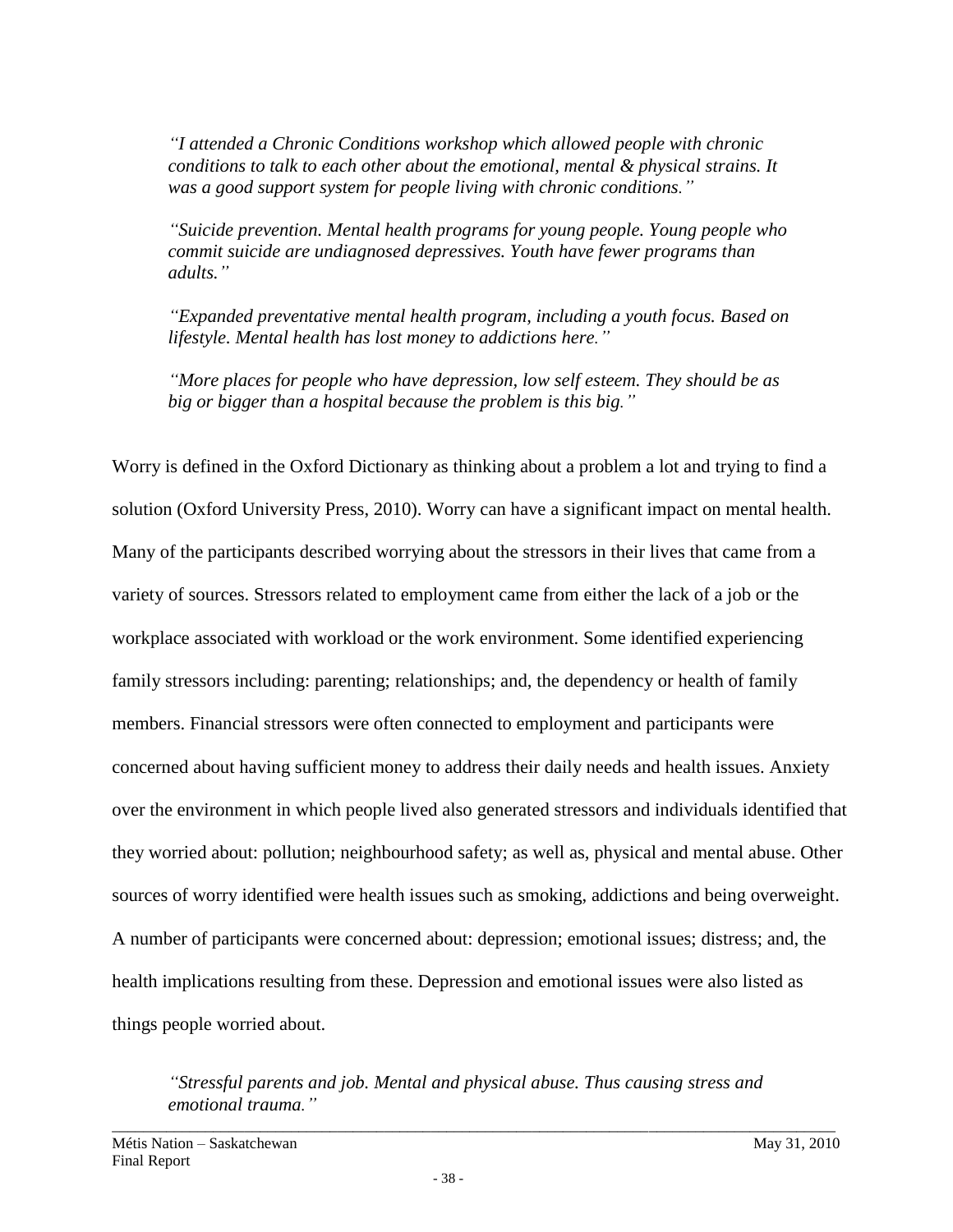When invited to further explore things that made it difficult to be healthy, a number of issues related to mental health were raised. Stressors associated with: money; work; chronic health conditions; addictions; being overweight; personal relationships; a busy lifestyle; losses; as well as, what was identified as "the stress of everyday life", were obstacles to health. For some, lack of support or depression made it difficult to be healthy. Things in the community that made it difficult to be healthy and had an impact on mental health included stressors associated with: work; health; family; property; and, personal safety. When invited to explore what would help to address the family's health concerns, counselling, support groups and mental health services were mentioned.

*"Relationship, stress, anxiety, my dad's death. Stress because I worry about my children and their children. Stress. Need to change my lifestyle. Free from substance abuse. Have a high stress job with lots of responsibility. Finances. Household problems."*

*"At present, she is able to be quite healthy as a student. When she was working she found it exhausting physically and mentally due to working shift work (mostly nights)."*

*"Drinking, depression, being unemployed."*

Since mental health was an integral part of what people identified as facilitating their health and well-being, participants identified the following factors as contributing to their health: family; support groups; physical activity; and, a positive attitude. Access to professional help such as counselling and support workers was also identified as being important. A supportive community including family, friends and co-workers was mentioned as also contributing to health and wellbeing.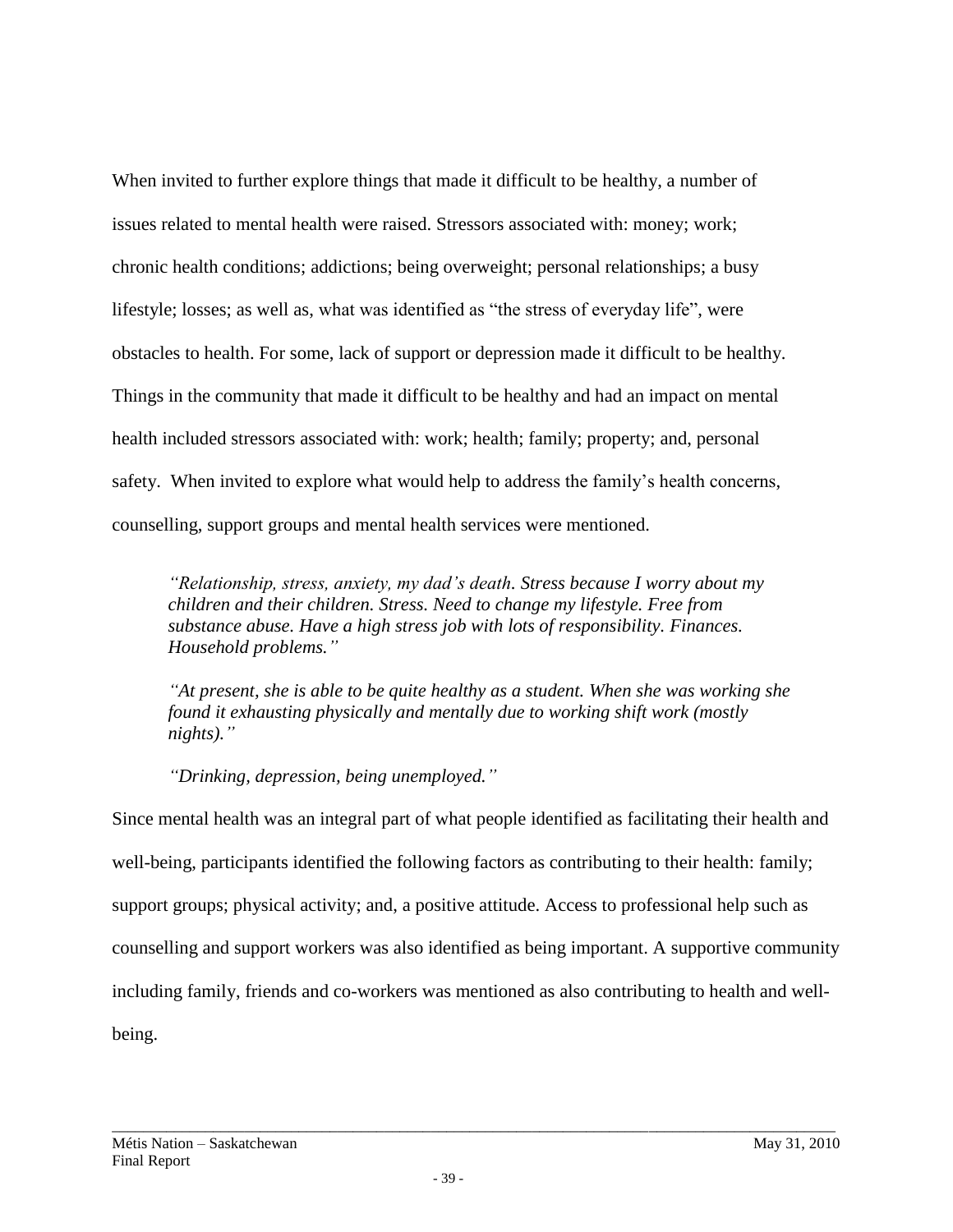*"Family is close and keeps her mentally and emotionally healthy. My boyfriend and family keep me emotionally happy. I pray and meditate. Love my work. Peaceful, loving non-stressful home. I try to eat properly. Exercise. Try to live stress-free."*

*"Working in a healthy environment. Supportive employers. Family contact. Healthy relationships. Access to services."*

*"Healthy environment at my workplace (promote wellness, exercise, good nutrition, mental well-being)."*

*"A very spiritual community. Very good community support in everything."*

Participants identified a number of ways in which employment contributed to health. When asked about the things in their lives and communities that contributed to being healthy, participants mentioned the importance of having a job. Meaningful employment met both physical and emotional needs by providing not only a source of physical exercise but also financial security and a sense of pride and accomplishment. Co-workers were mentioned as a resource for support and a healthy workplace was valued. For others, employment or the lack of it, was a source of stress. Participants identified work as one of the prime reasons they did not have time to exercise or to prepare and eat healthy meals. In some cases, the type of employment that had been secured did not provide sufficient monies to live a healthy lifestyle e.g. shift work, the stress of working two jobs. Those without employment felt financial pressures and as a result were less likely to be involved in daily physical activity. When asked what kinds of things could help meet the family's health concerns, a number mentioned securing a better job.

 *"Working - physical aspect and financial security. Working - takes away stress. Being able to work and enjoy the people I work with."*

*" Healthy environment at my workplace (promote wellness, exercise, good nutrition, mental well-being). Working in a healthy environment. Supportive employers. Travel too much for the job. High risk job - oil patch."*

*"Stress of no job."* 

*"Her job is wearing her down. She is in a lot of pain after her shift. We are still a*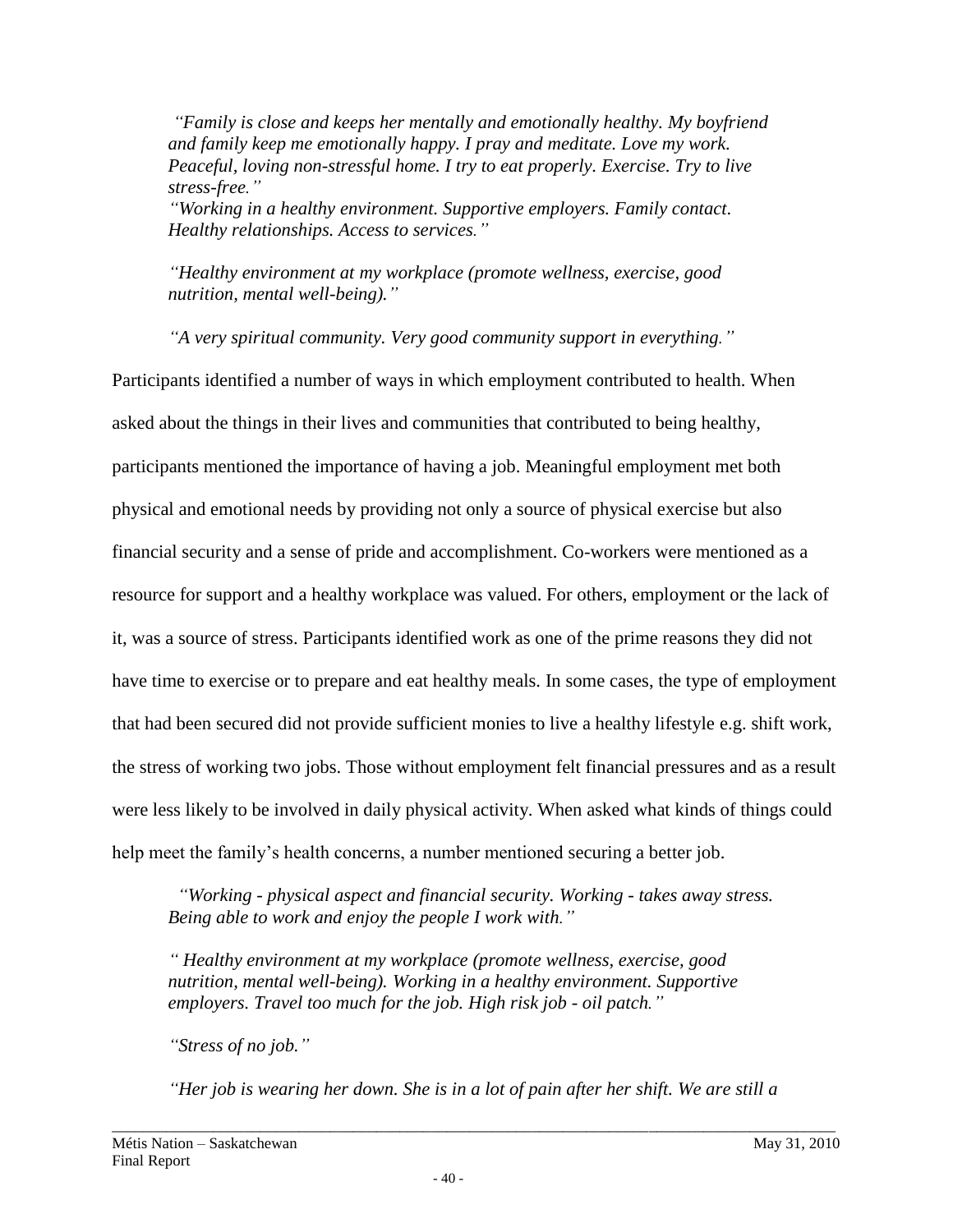*very work-oriented society. Life seems to be all about work, work, work, getting ahead, with little thought about the stress such a focus causes. Too much stress can cause illness & death. Time, shift work. Stressful job (work two jobs)."* 

Information and education were also identified as an important contributor to health and wellbeing. When asked about community-based programs many talked about a desire for more information, awareness, workshops, education and programs that would support health and wellbeing. If the communities were to become healthy, participants felt more education on: parenting skills; teen pregnancy; health conditions and diseases; as well as, addictions would be beneficial. Educating the very young about preventing future drug and alcohol abuse was identified as being important. Some believed that the consequences of addictions were not well understood and that by providing youth and parents with this knowledge substance abuse may be prevented. When discussing chronic conditions participants felt they wanted more information about their condition; as well as, how to optimally manage it and where to obtain the services required when they were needed. General information on the components of a healthy lifestyle could also improve health. Education and access to information were identified as things that helped to make individuals and communities healthy.

*"Education support. Many of our people live in poverty as a direct result of poor education. I see how severe truancy is becoming. We need to work together to enforce our children attending school regularly so their future is healthier in all areas. Lack of education = poverty = poor health."*

*"She has someone that is going to come in and help her to feed the children nutritious meals and to set bed times for them. Feels this is a good program."*

*"Program to provide information about what's available here."*

*"Have speakers available, people who have gone clean and are drug-free, talk about their experiences."*

*"It has to be a community thing... teach the children when they're young."*

*More comprehensive, strenuous education process for very young children."*

*"I think we need to use our schools as community 'hubs' where parenting classes & support groups can be conducted, where nutrition information and ways of eating well can be shared, and where children are taught about lifestyle choices*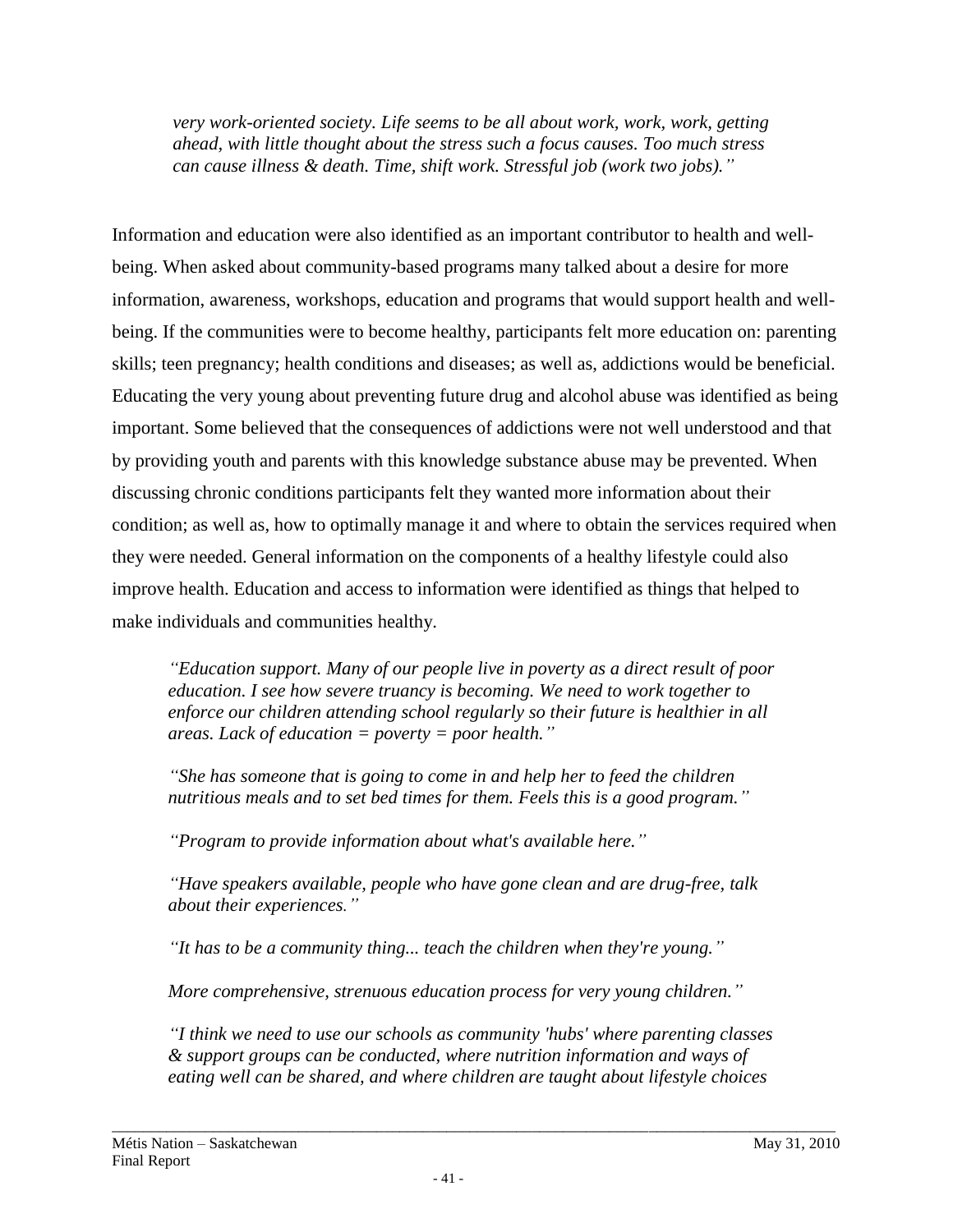*and strongly encouraged to live positive and healthy lives. FAMILY activities could also be emphasized."*

*"Inform the public. Send Pamphlets. Have an open forum where the public can ask questions. Have a website."*

*"Information about heart disease, diabetes and arthritis."*

*"More education, especially what to do to help ourselves to be able to understand English better."*

Participants valued their connections with other people and believed strengthening those relationships would improve their health and help to address health issues in the community. Many people mentioned getting together with family and friends; as well as, community support and activities as contributing to their health and well-being. There was a sense that community support was an important way that the community contributed to health with one individual stating "my community watches out for each other". Participants understood the need to work on the addictions problems as a community, voicing a desire to get together and talk about the problems and then collectively develop a strategy to begin to address the issues. People valued volunteer opportunities and social activities such as those found in churches, clubs, group sports, family gatherings and community events. Community events and activities contributed to health by informing, involving and supporting people. Social gatherings that involved the youth had the potential to promote healthier living and gave young people a constructive way to spend their time.

*"Community puts on lots of outdoor events so getting out and being able to socialize with good people."*

*"Getting together and helping each other be a better community (like functions)." "The social connection she has with them (people in her community)."*

*"Community-based programs. This community / reserve is situated on an island and it always seems to be separated. Who makes it this way? People?*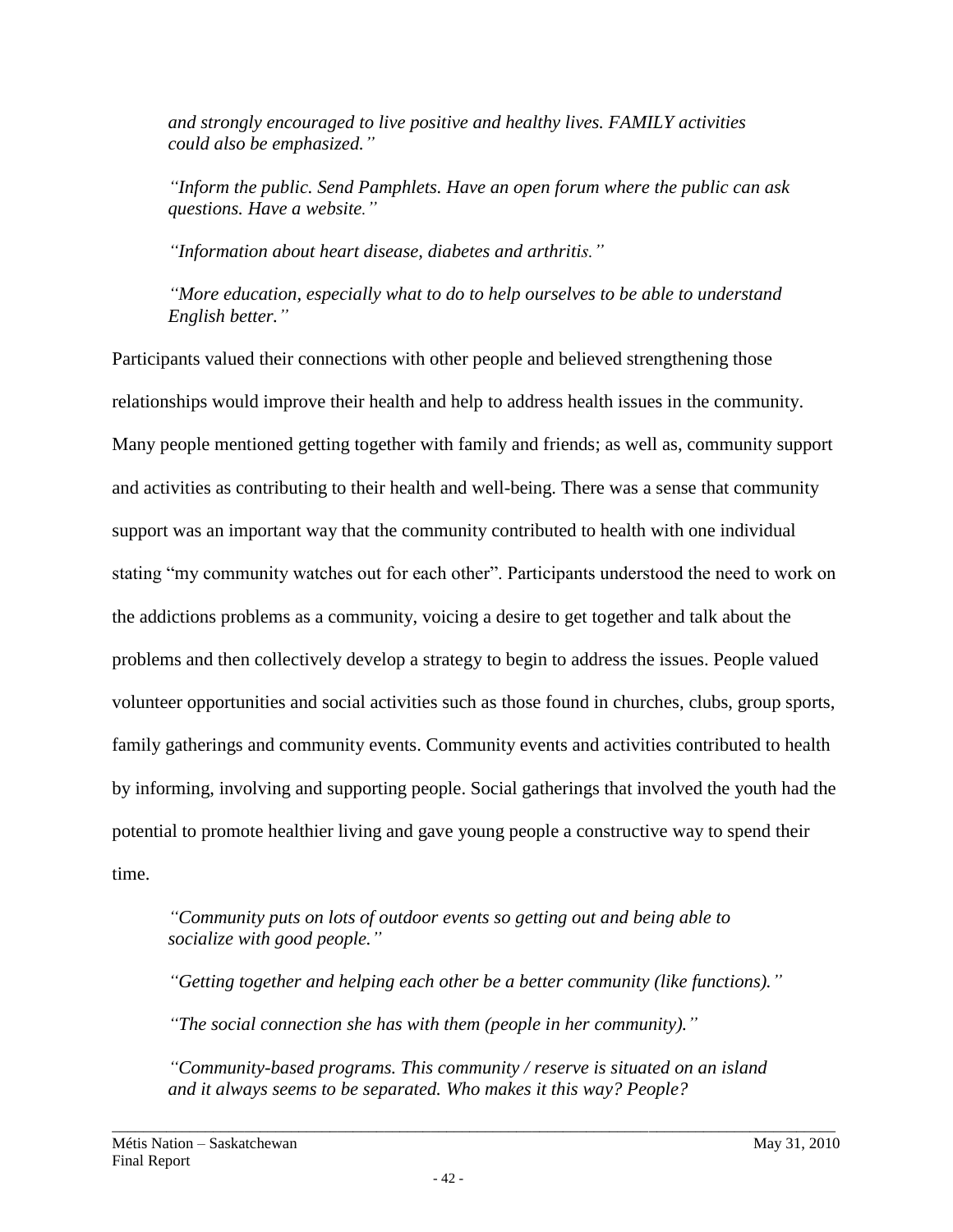*Government? We should find ways to work together to have a healthier, happier island of people."*

*"More (non-alcoholic) events for families and youth, with adequate budgets. More youth-focused community activities." "Youth centre for social, cultural and physical activities."*

*" There needs to be more activities to keep kids active and off the streets."*

*" We need to work together to get all drugs out of our community."* 

*" Get support groups together to talk about problems."*

*"More alternatives for young people need to be available, especially social events."*

In some cases, relationships were credited with helping participants stop the mis-use of tobacco or drinking. Encouragement or pressure from children and/or a spouse were identified as incentives to quit. Specific health events such as breaking bones and being hospitalized were also acknowledged as contributing to the decision to stopping the mis-use of tobacco. For individuals with an alcohol addiction, participating in a program or support group helped them quit. Others attributed their decision to quit to a pregnancy and/or their children. Family support was cited as something that helped a number of individuals to stop drinking.

*"Support from my brother. Kids' advice about quitting."* 

*"Prayer, will power, plus co-workers' support, and my kids'."* 

*"AA, family support, community support."*

*"Counselling, Sweats, Women's group."*

*"My wife and kids - didn't want them to see me like that."*

# Self-Care and Prevention

Those surveyed were given the opportunity to comment on the things they did to stay healthy and prevent illness and injury. Responses included eating a proper diet in some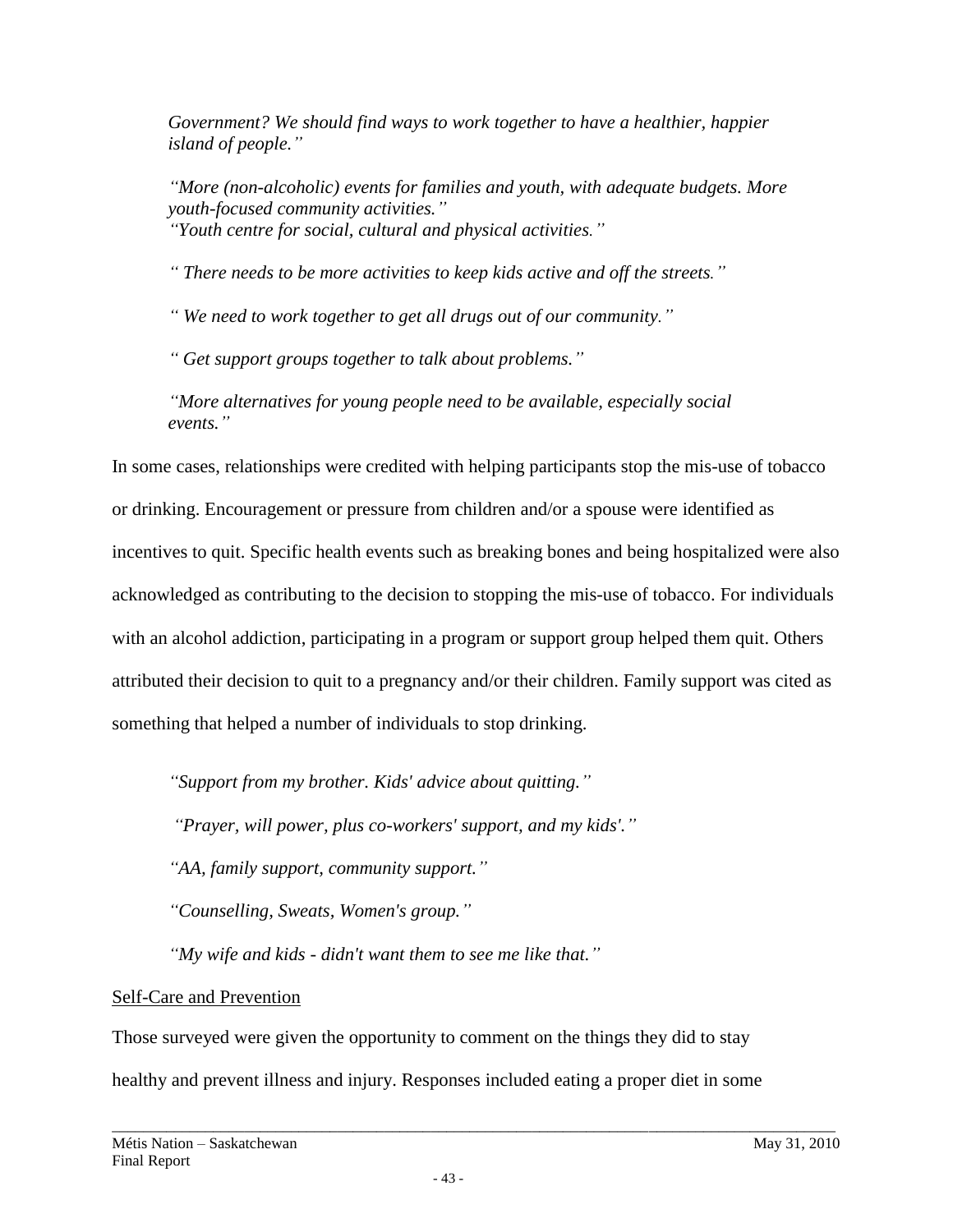cases including traditional foods or wild meats. A number of participants mentioned prayer or going to church. Spiritual events, taking time for one's self and spending time with family and friends were other things that people did to stay healthy.

#### **Reflections on the Results/Findings**

There is much to be gained from working through the data and the results with citizens of the Métis Nation - Saskatchewan over time. It will be from this process that evidence-informed health promotion and health education programs can be developed in and with the communities (The Four Winds International Institute for Human and Community Development, 1985). The initial findings from this Métis community-based survey that have the potential for developing evidence-informed health promotion and health education programs were:

1. Tobacco mis-use is a major public health issue and a leading cause of premature death. Diseases related to tobacco mis-use are urgent issues in First Nations and Inuit communities where the rates of tobacco mis-use are more than double the rate in the rest of Canada (Health Canada, 2004). The First Nations and Inuit Health Branch reported that 60% of On-Reserve First Nations people currently mis-use tobacco (Health Canada, 2004). Whereas, the Canadian Tobacco Use Monitoring Survey (CTUMS) for the year 2007 indicated that the prevalence of tobacco mis-use was 19% (Health Canada, 2007). The rate of tobacco mis-use (smoking cigarettes, cigars or a pipe) found in this community-based survey was 54.1%. Although not quite as high, this rate aligns more closely with the rates reported by the First Nations and Inuit Health Branch. This provides an opportunity for the community to build an evidenceinformed program around tobacco mis-use as it has the potential to prevent diseases related to tobacco mis-use such as heart disease, stroke, asthma, lung cancer, etc.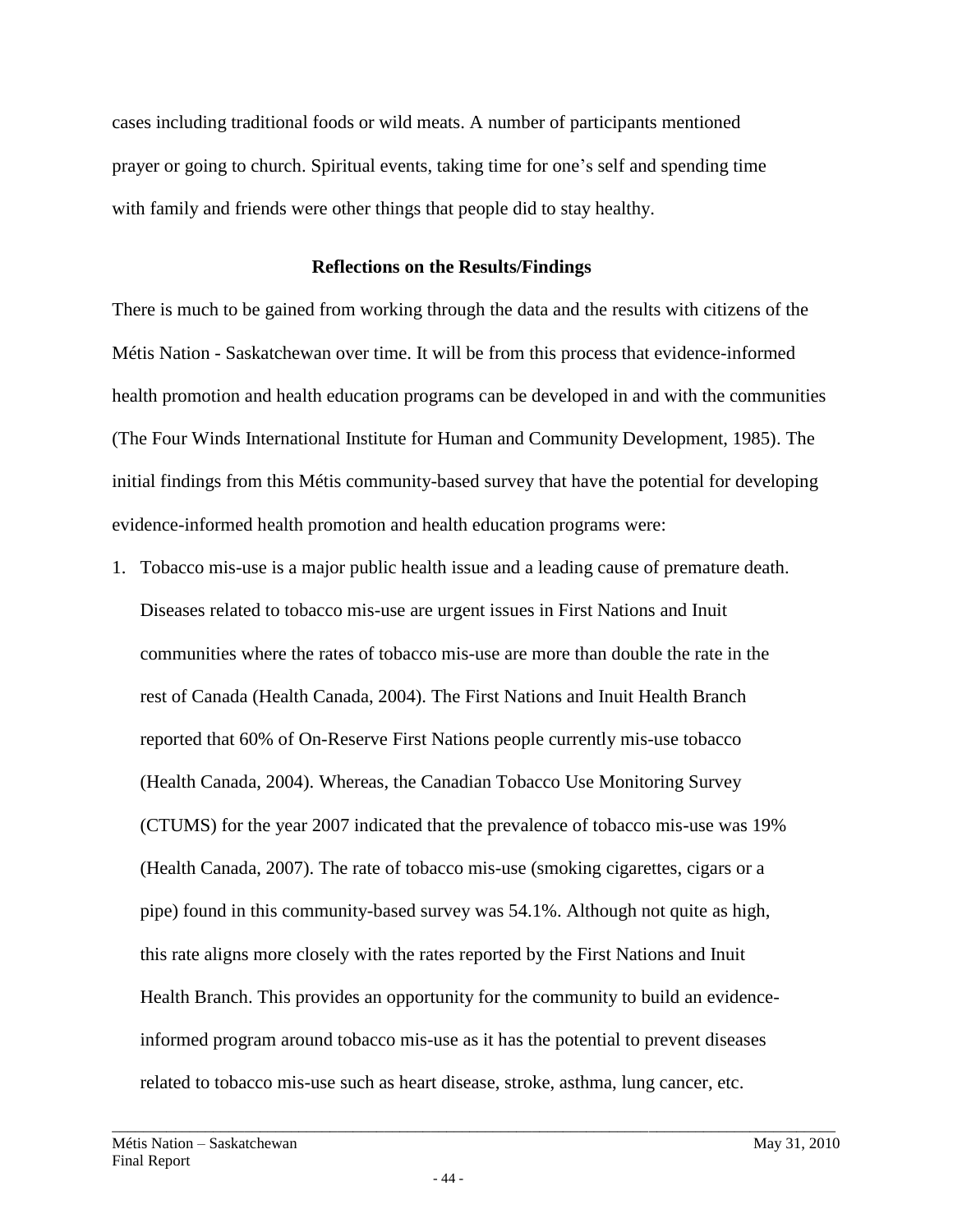Based on the preliminary results, an Application for Contribution Funding was submitted to the Federal Tobacco Control Strategy in September, 2009. Subsequently, this was funded in May, 2010 and as a result a "Green Light Program" to celebrate the number of smoke-free homes will be implemented in the fall of 2010. Building on strengths and beginning to explore the opportunities for change specifically related to tobacco mis-use will be negotiated over the next several months.

- 2. A recent study conducted by the Heart and Stroke Foundation of Ontario indicated that there are ethnic differences in the rates of high blood pressure; however, the general Canadian population was 21% (Heart and Stroke Foundation of Ontario, 2008). Many individuals with high blood pressure are not being treated and/or effectively managed (Heart and Stroke Foundation of Ontario, 2008). Adequate treatment and control represents a significant and an important opportunity for improving the health of individuals that have been diagnosed with high blood pressure. This survey found that 25.5% of the participants had been told by a health care professional that they had high blood pressure and of these 61.3% were 50 years of age and older. The rate found in this survey and that of the Canadian population are not dis-similar; however, optimal treatment and management of high blood pressure can mitigate diabetes mellitus.
- 3. According to the 1991 APS, the prevalence of diabetes among the Métis was 5.5% (Health Canada, 2001); however, in this community-based survey, 12.5% of the participants indicated that they had been told by a health care professional that they had diabetes. This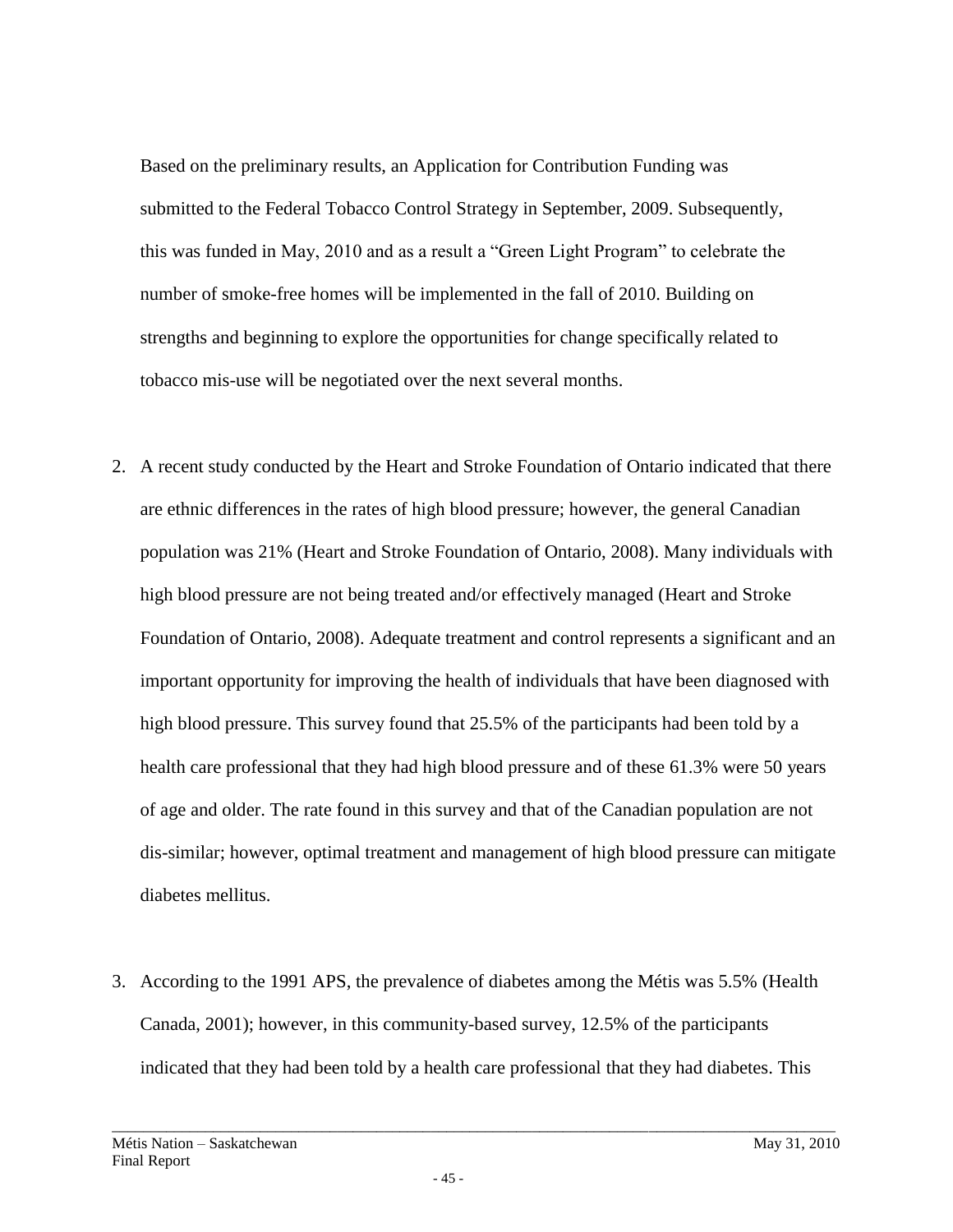rate is not dissimilar from the profile of First Nations (Health Canada, 2001). Of these, 12.3% were females and 12.7% were males with 68.4% being 50 years of age and older. This profile is similar to the Canadian population rather than the First Nations profile (Health Canada, 2001). There were higher rates in those that were unemployed (16.8%) as compared with those that were employed  $(8.7\%)$ .

4. According to the 2006 APS, health was self-rated by 58% of the participants as being good to very good (Statistics Canada, 2008); whereas, 62.6% (820/1310) of the participants in this survey indicated that their health was good or very good. Of the 1046 participants in this survey who responded to the same question with respect to the health of their children, 84.80% (n=887) indicated that the health of the children was good or very good; whereas, 84% of the participants in the 2006 APS indicated that the health of their children was good or very good (Statistics Canada, 2008).

This is important to note given the impact of the social determinants in the communities; however, there is something else at play that results in improved self-rated health status. We may be able to tease this out over time.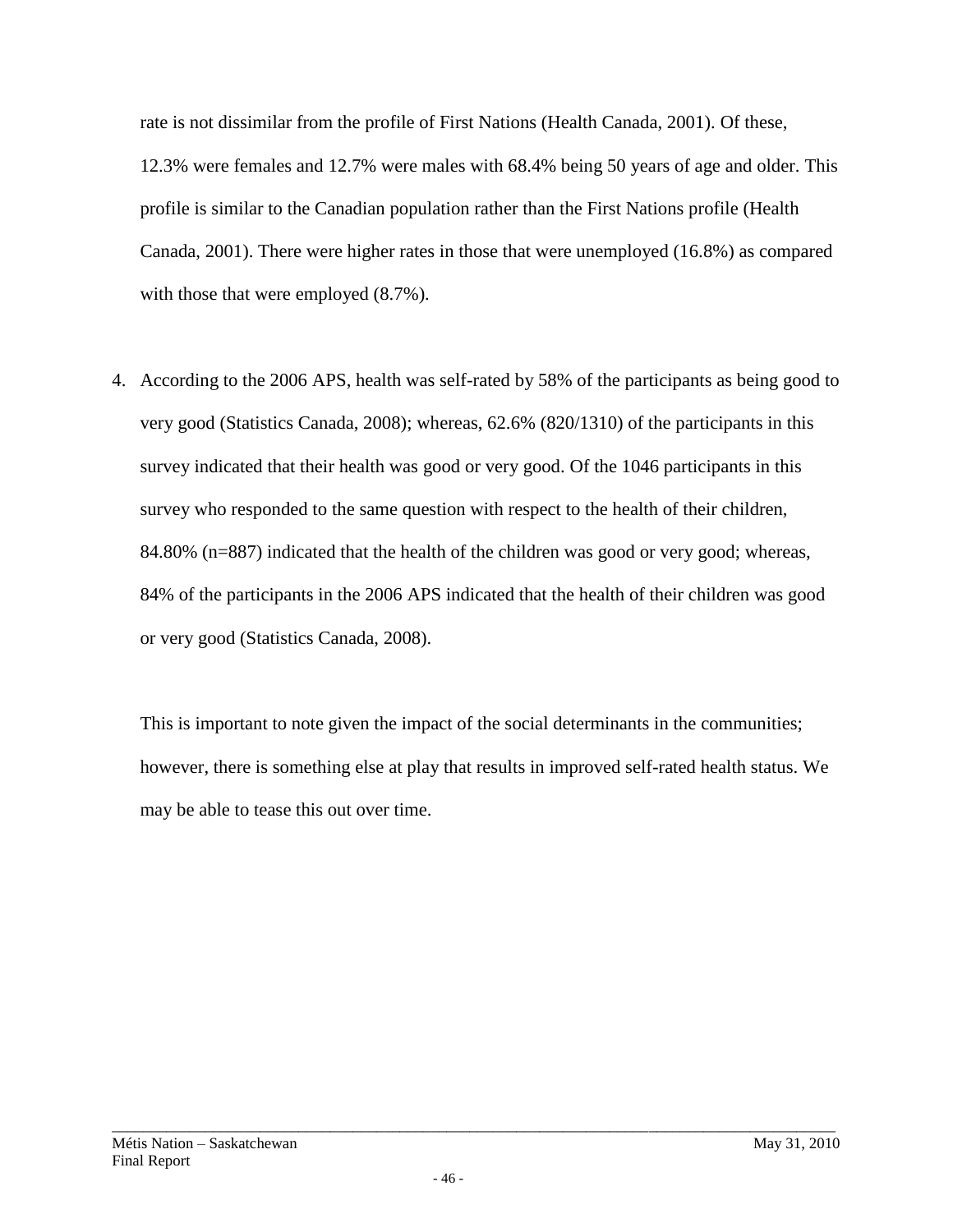#### **Conclusions**

Building on strengths builds capacity in and with the community. This research endeavour provided the Métis communities an opportunity to reflect upon their strengths and opportunities for change related to the impact of the social determinants of health on their health and wellbeing.

## **Next Steps**

Sharing this information more widely within the Métis Nation communities will be undertaken; thus, ensuring that the voices of the community are more intimately integrated into the interpretation of the results.

As this is the first known community-based provincial survey within Métis communities, these results will be used to secure additional funding to develop evidence-informed, health prevention and health education programs with the community. The tools and methods used could be the basis for work in other Métis communities in Canada. In addition to this, the Métis Nation – Saskatchewan in collaboration with the research team will work towards publishing this information in appropriate peer-reviewed journals; thus, illuminating the similarities and differences related to health and well-being.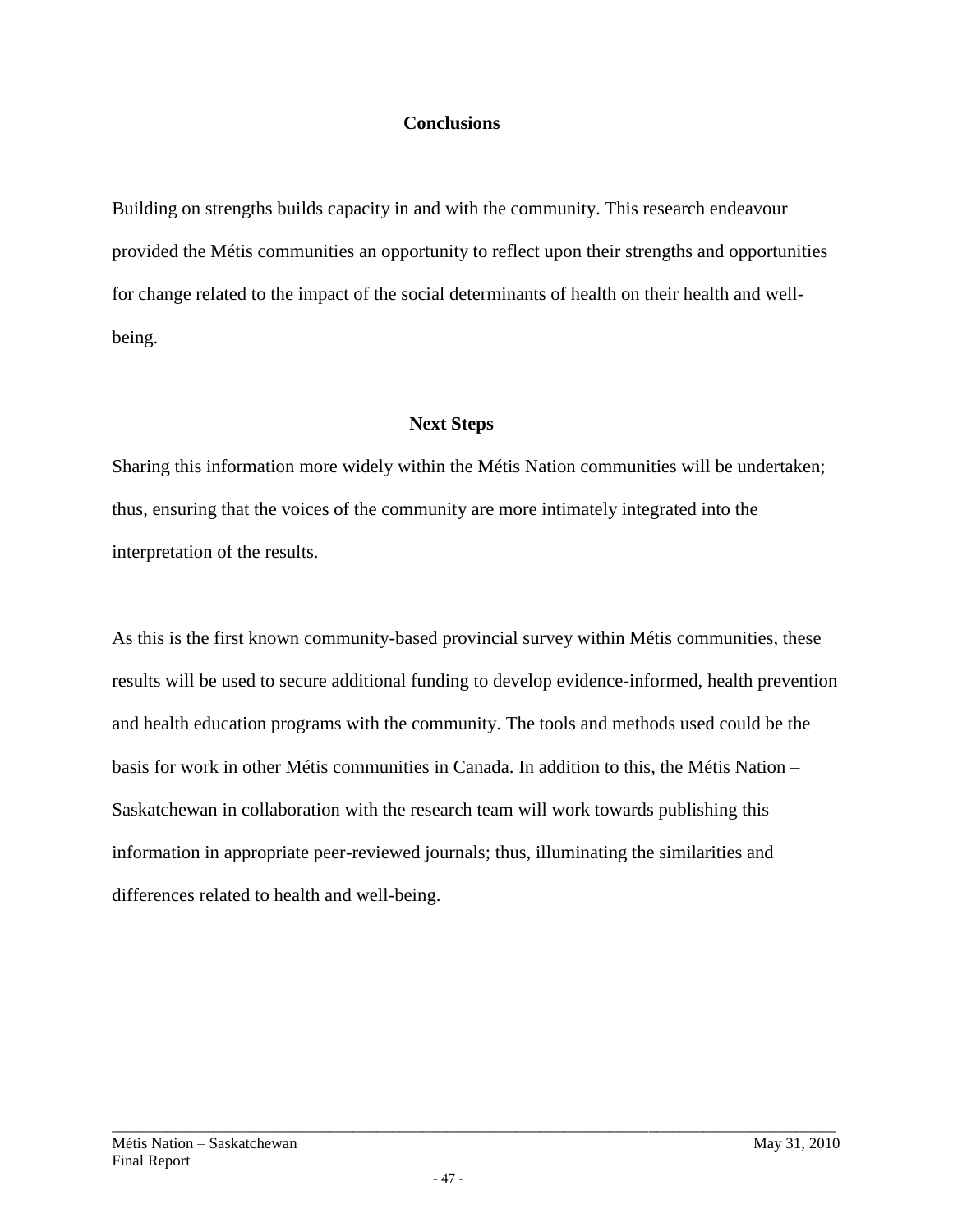## **Acknowledgements**

This project was supported by a financial contribution from the Aboriginal Health Transition Fund's Adaptation Plan. The views expressed herein do not necessarily represent the official policy of federal, provincial or territorial governments.

We would also like to acknowledge the Community Liaison Workers and participants, experts in their own lived experience, who dedicated their time to gather the data, engage in an interview or complete the survey; thus, helping us to better understand the health and well-being of citizens of the Métis Nation – Saskatchewan.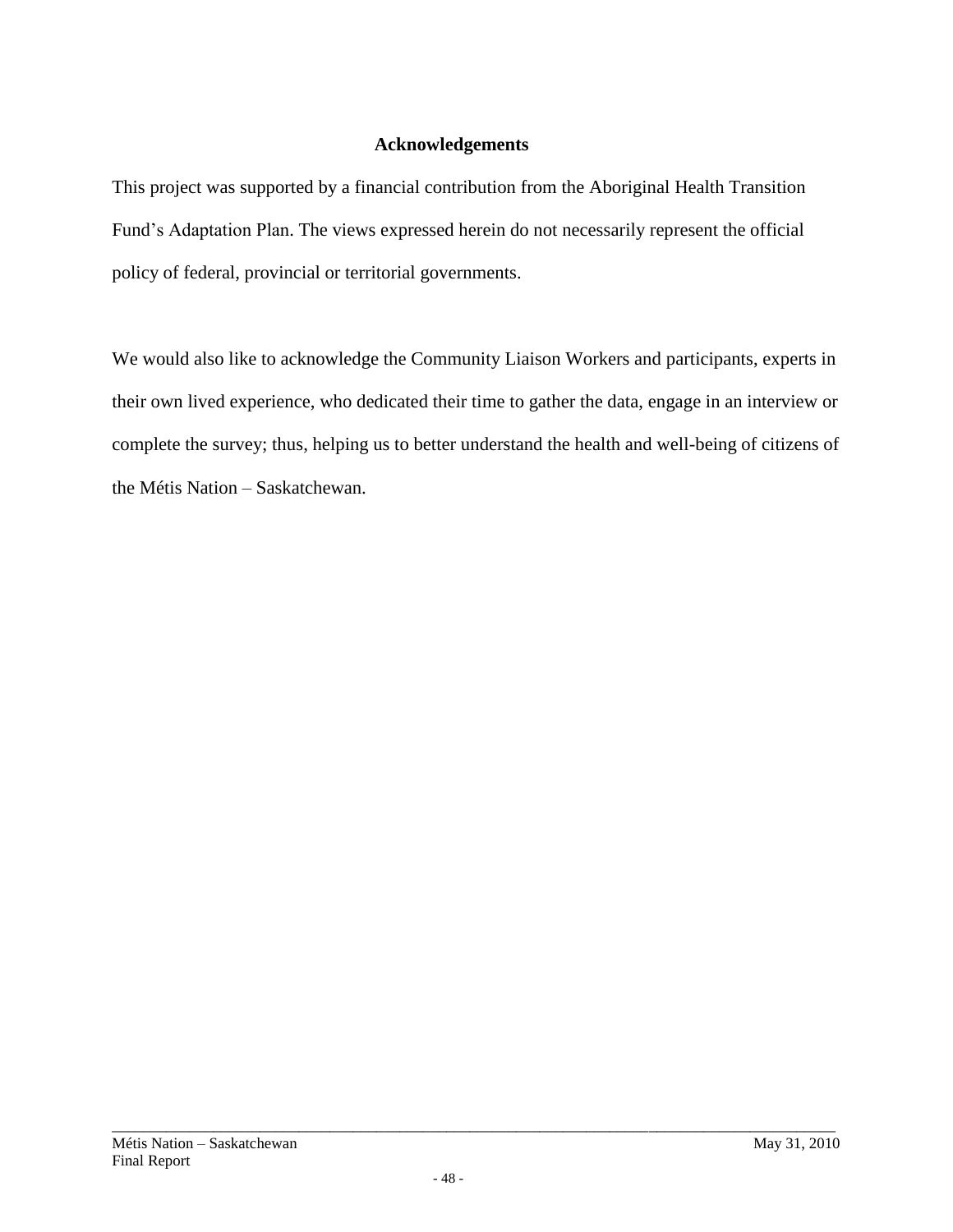#### **References**

- Bourassa, C. (2008). The impact of socio-economic status on Métis health: A brief introduction for community. Retrieved on February 10, 2010 from http://www.naho.ca/metiscentre/english/documents/Research\_ImpactofSocioeconomic statusonmetishealth\_000.pdf.
- Commission on Social Determinants of Health (2008). Closing the gap in a generation: Health equity through action on the social determinants of health. Final Report of the Commission on Social Determinants of Health. Geneva, Switzerland: World Health Organization.
- Health Canada (2001). *Diabetes among Aboriginal people in Canada: The evidence*. Retrieved on November 20, 2008 from [http://www.hc-sc.gc.ca/fniah-](http://www.hc-sc.gc.ca/fniah-spnia/alt_formats/fnihb-dgspni/pdf/pubs/diabete/2001_evidence_faits-eng.pdf)

[spnia/alt\\_formats/fnihb-dgspni/pdf/pubs/diabete/2001\\_evidence\\_faits-eng.pdf.](http://www.hc-sc.gc.ca/fniah-spnia/alt_formats/fnihb-dgspni/pdf/pubs/diabete/2001_evidence_faits-eng.pdf)

- Health Canada (2004). *First Nations, Inuit and Aboriginal Health – Facts on smoking rates*. Retrieved on November 20, 2008 from [http://www.hc-sc.gc.ca/fniah](http://www.hc-sc.gc.ca/fniah-spnia/substan/tobac-tabac/index-eng.php#facts)[spnia/substan/tobac-tabac/index-eng.php#facts.](http://www.hc-sc.gc.ca/fniah-spnia/substan/tobac-tabac/index-eng.php#facts)
- Health Canada (2007). *Canadian Tobacco Use Monitoring Survey (CTUMS) 2007*. Retrieved on November 20, 2008 from [http://www.hc-sc.gc.ca/hl-vs/tobac](http://www.hc-sc.gc.ca/hl-vs/tobac-tabac/research-recherche/stat/ctums-esutc_2007-eng.php)[tabac/research-recherche/stat/ctums-esutc\\_2007-eng.php.](http://www.hc-sc.gc.ca/hl-vs/tobac-tabac/research-recherche/stat/ctums-esutc_2007-eng.php) Heart and Stroke Foundation of Ontario (2008). High blood pressure rates still very high, particularly for some ethnic groups. Retrieved on November 20, 2008 from

[http://www.heartandstroke.com/site/apps/nlnet/content2.aspx?c=ikIQLcMWJtE&b=34](http://www.heartandstroke.com/site/apps/nlnet/content2.aspx?c=ikIQLcMWJtE&b=3485819&ct=5365075) [85819&ct=5365075.](http://www.heartandstroke.com/site/apps/nlnet/content2.aspx?c=ikIQLcMWJtE&b=3485819&ct=5365075)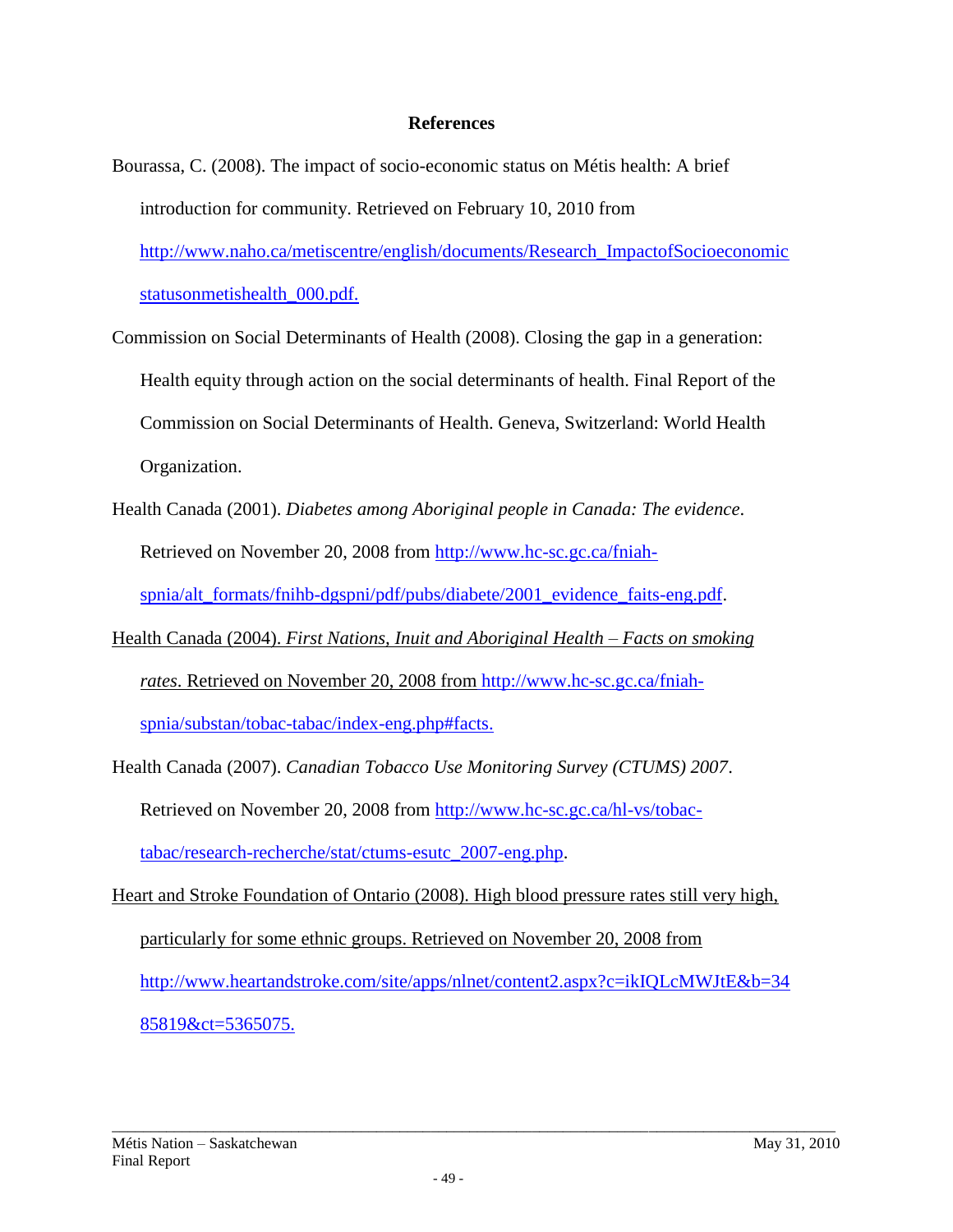- Israel, B. A., Schulz, A. J., Parker, E. A. & Becker, A. B. (1998). Review of communitybased research: Accessing partnership approaches to improve public health. *Annual Review of Public Health, 19*, 173–202.
- Lamouche, J. (2002). *Environmental scan of Métis health information, initiatives and programs*, Ottawa, ON: National Aboriginal Health Organization, 5. [Online]. Retrieved on May 28, 2006 from

[http://16016.vws.magma.ca/english/pdf/research\\_enviro.pdf](http://16016.vws.magma.ca/english/pdf/research_enviro.pdf)

Macaulay, A. C., Gibson, N. J., Freeman,W., Commanda, L., McCabe, M., Robbins, C. in collaboration with the North American Primary Health Care Research Group (1999). Participatory research maximises community and lay involvement. *British Medical Journal, 319*(7212), 774–8.

Marmot, M. (2005). Social determinants of health inequalities. *Lancet, 365*, 1099-1104.

- Marmot, M. & Wilkinson, R. G. (2006). *Social Determinants of Health (3<sup>nd</sup> edition)*. Oxford, UK: Oxford University Presss.
- Minkler, M., Vasquez, V. B., Warner, J. R., Steussey, H. & Facente, S. (2006). Sowing the seeds for sustainable change: A community-based participatory research partnership for health promotion in Indiana, USA and its aftermath. Health Promotion International, 21(4), 293–300.
- National Aboriginal Health Organization Métis Centre (2005). *Needs assessment guide for Métis communities.* Ottawa, ON: Author*.*
- Oxford University Press (2010). Oxford Advanced Learner's Dictionary. Retrieved on May 31, 2010 from

[http://www.oxfordadvancedlearnersdictionary.com/dictionary/worry.](http://www.oxfordadvancedlearnersdictionary.com/dictionary/worry)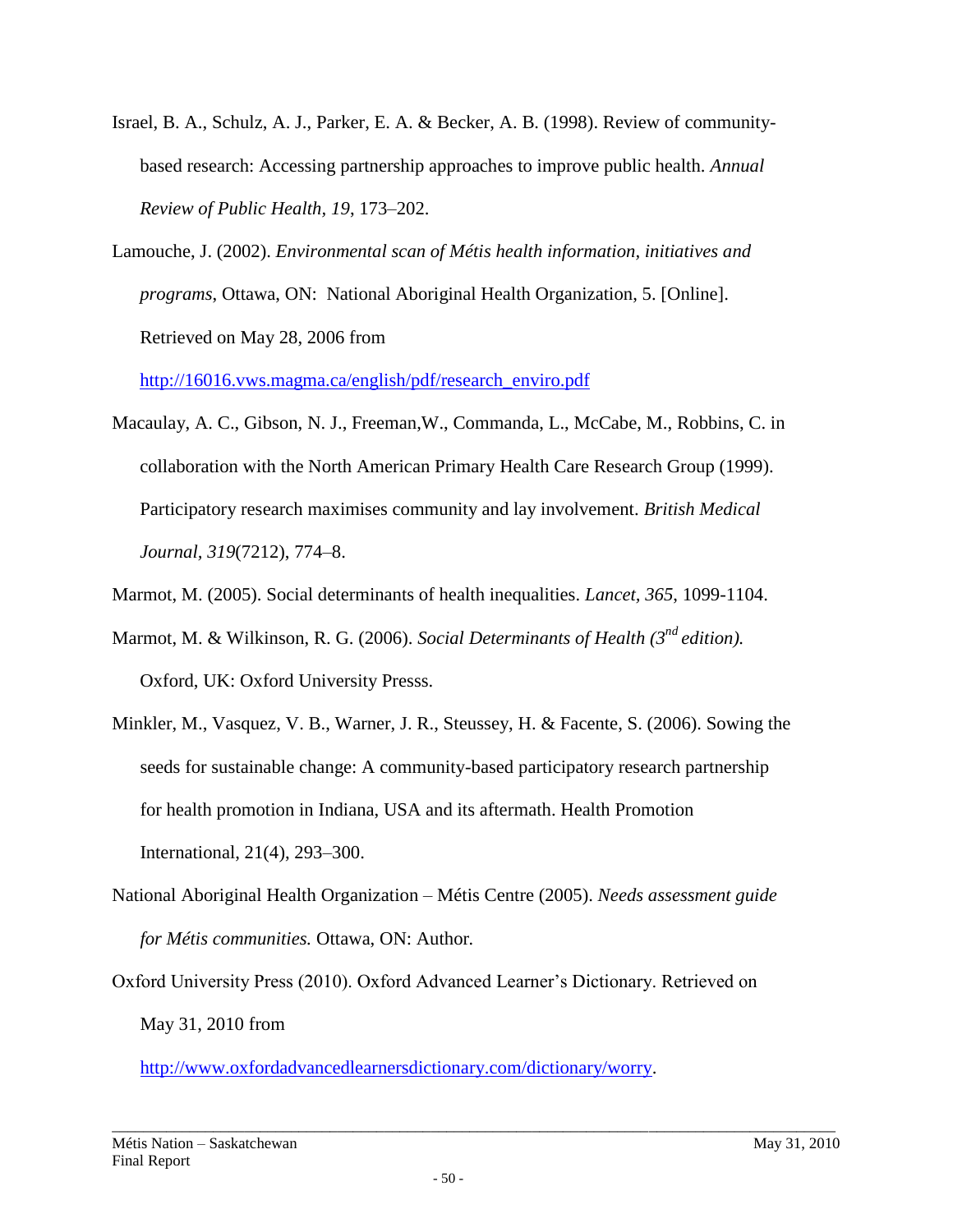- Patton, MO (1990). *Qualitative evaluation and research methods* (2<sup>nd</sup> ed.). Newbury Park, CA: Sage Publications, Inc.
- Patton, MQ (2002). *Qualitative research & evaluation methods* (3<sup>rd</sup> ed.). Thousand Oakes, CA: Sage Publications, Inc.
- Ramsden, V.R., Integrated Primary Health Services Model Research Team, Cave, A.J. (2003). Learning with the community: Evolution to transformative action research. *Canadian Family Physician, 49*(2), 195–7.
- Raphael, D. (2009). Social determinants of health: Canadian perspectives  $(2^{nd} Ed)$ . Toronto, ON: Canadian Scholars' Press Inc.
- Romanow RJ (2002). *Building on values: The future of health care in Canada – Final Report*. Ottawa, ON: Commission on the Future of Health Care in Canada.

Saskatchewan Bureau of Statistics, Ministry of Finance (2009). *Saskatchewan Labour Force Statistics, December 2009*. Retrieved on February 9, 2010 from http://www.stats.gov.sk.ca/stats/labour2009/lfsdec09.pdf.

Saskatchewan Bureau of Statistics (May, 2008). *Saskatchewan Earnings & Income*,

Regina, SK: Author. Retrieved on February 9, 2010 from [http://www.stats.gov.sk.ca/.](http://www.stats.gov.sk.ca/)

Saskatchewan Bureau of Statistics (November, 2008), *Saskatchewan Labour Force* 

*Statistics*, Regina, SK: Author. Retrieved from [http://www.stats.gov.sk.ca/.](http://www.stats.gov.sk.ca/)

Saskatchewan Bureau of Statistics (2007). *Saskatchewan Earnings & Income, 2006 Census of Canada*. Retrieved on February 9, 2010 from

http://www.stats.gov.sk.ca/stats/pop/2006%Census%20Earnings.pdf.